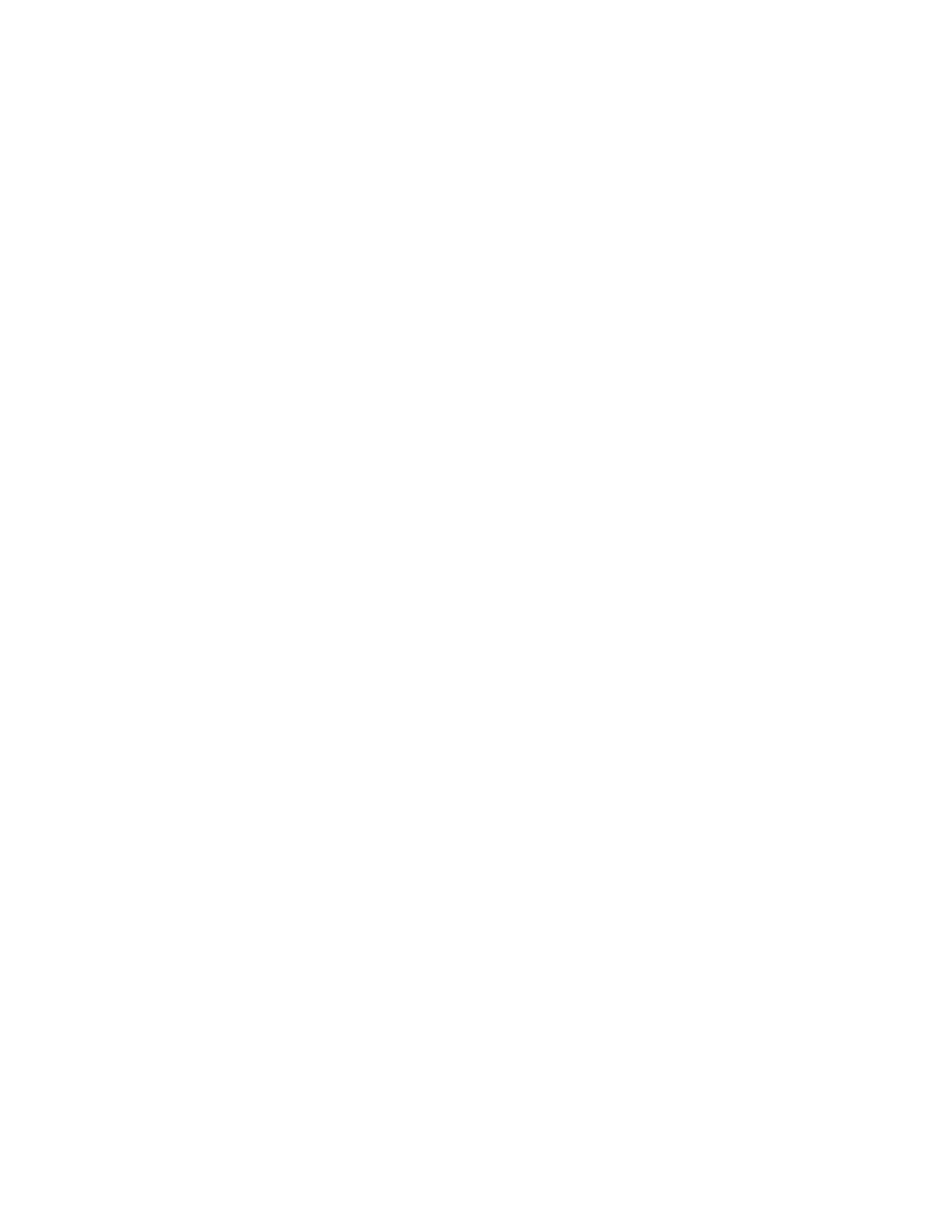# Congratulations on your new iPhone Bluetooth® Headset. Follow the instructions to get started.

## Pair the Headset with iPhone

- **1** Connect the included iPhone Bluetooth Travel Cable to a USB 2.0 port on your computer (not on the keyboard).
- **2** Connect iPhone and the headset to the cable. The headset pairs with iPhone automatically.



The first time you connect the headset, let it charge for about an hour until the status light on the headset turns from amber to green.

**3** Remove iPhone and the headset from the cable. To connect the headset to iPhone, press the button on top of the headset. This allows calls to be routed through the headset.

In some cases, you may need to reconnect the headset to iPhone. See page 6.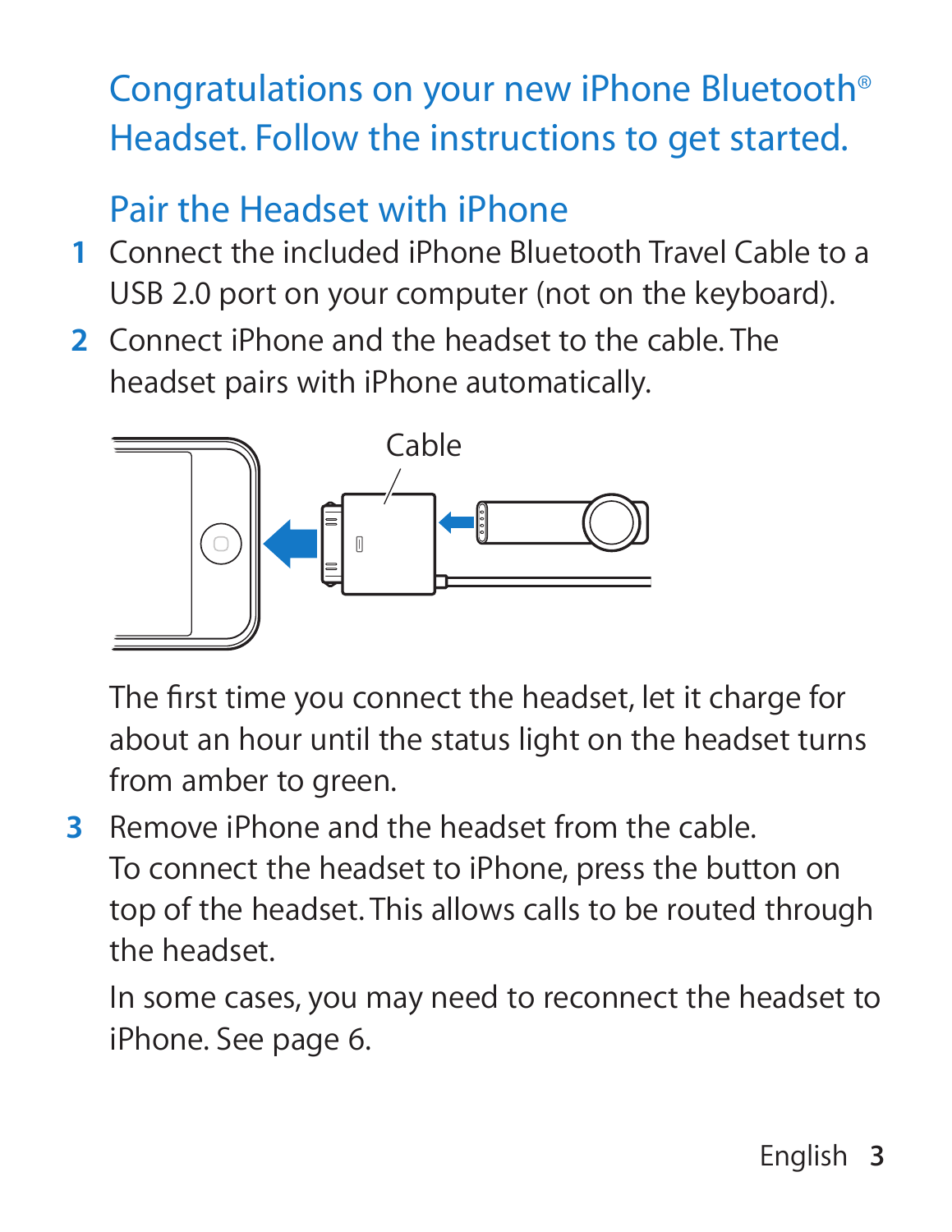#### Make or Answer a Call

 **1** Place the headset in either ear with the microphone pointed towards your mouth.



Placing the included foam pad over the speaker may provide a more comfortable fit.

 **2** Make a call on iPhone. Press the button on top of the headset to answer an incoming call.



If you answer an incoming call by tapping the iPhone touchscreen, audio is routed through iPhone instead.

**3** When you finish, press the button to end the call.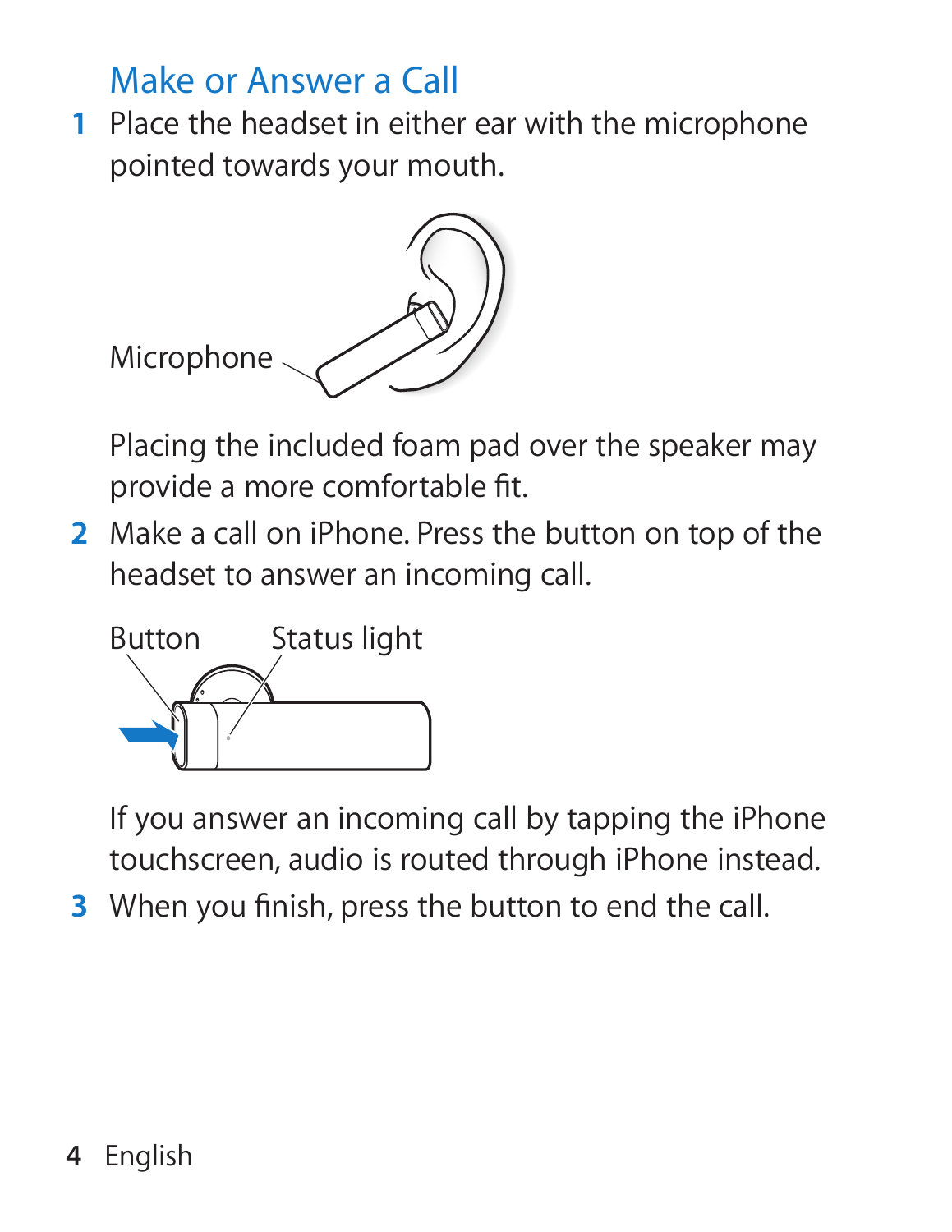# Adjust the Volume

**D** Use the volume buttons on the side of iPhone.

**WARNING:** For important safety information about avoiding hearing loss, see page 14.

# What Else You Can Do

| To                                                                    | Do this                                                                                                                    |
|-----------------------------------------------------------------------|----------------------------------------------------------------------------------------------------------------------------|
| Decline incoming call                                                 | Press button for about one second, until<br>you hear a beep.                                                               |
| Switch to incoming or<br>on-hold call and put<br>current call on hold | Press button.                                                                                                              |
| Switch to incoming or<br>on-hold call and end<br>current call         | Press button for about one second, until<br>you hear a beep.                                                               |
| Check whether<br>headset is turned on                                 | Press button. If headset is on, status<br>light blinks green and headset beeps.                                            |
| Turn headset on                                                       | Press and hold button for about three<br>seconds, until you see the status light<br>blink green or hear four rising tones. |
| Turn headset off                                                      | Press and hold button for about four<br>seconds, until you see the status light<br>blink amber or hear four falling tones. |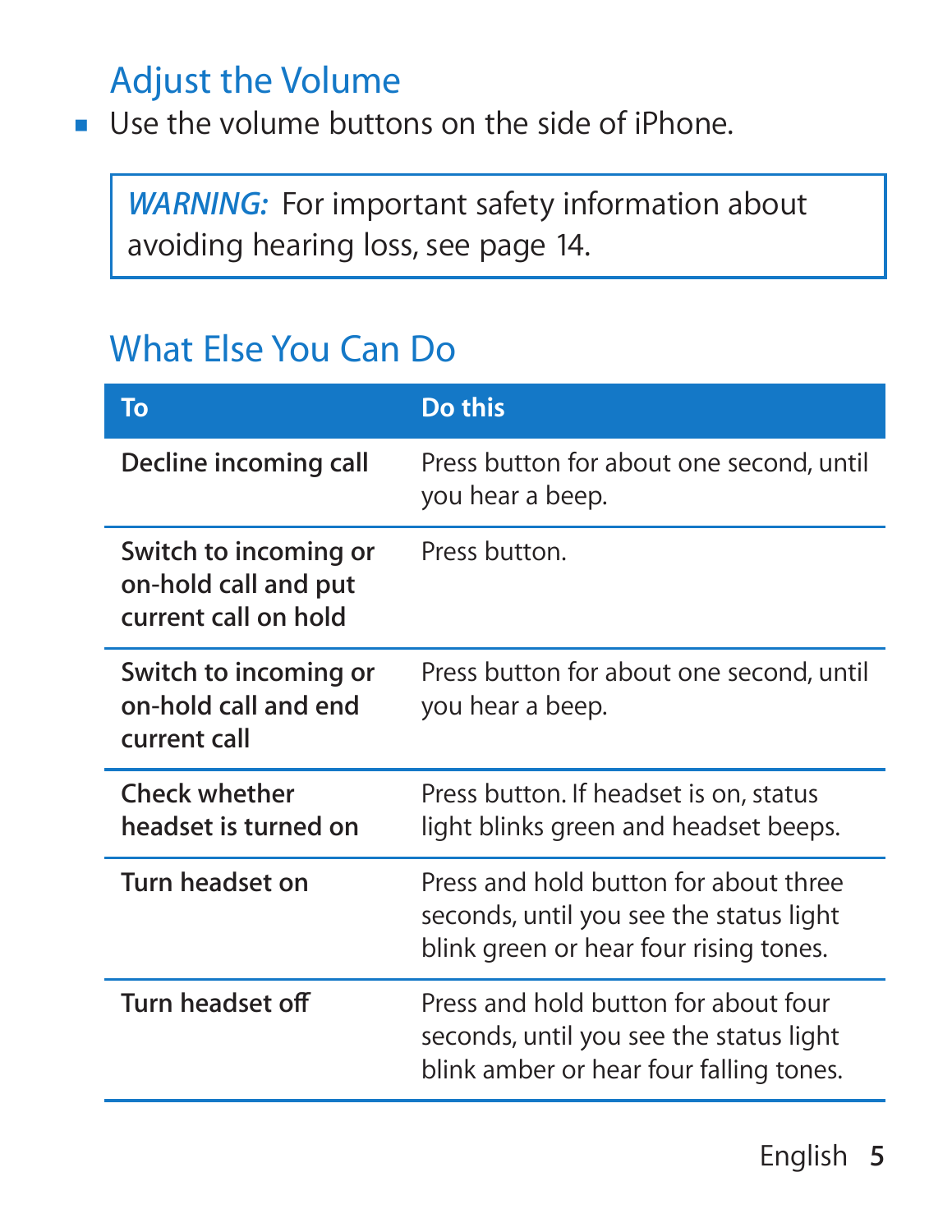## Switch from the Headset to iPhone

To stop using the headset and hear calls through iPhone instead, you can either:

- Turn the headset off. You can turn it on again at any time to use it with iPhone.
- During a call, tap Audio Source on iPhone and choose iPhone or Speaker (for speakerphone).

# Reconnect the Headset to iPhone

You can tell that calls will be routed through the headset if the Bluetooth icon (◊) in the iPhone status bar is blue or white (depending on which application you're using).

If the headset gets disconnected from iPhone, two low beeps sound from the headset. You can tell that the headset is disconnected from iPhone if the Bluetooth icon in the status bar is gray or isn't present.

#### **To route calls through the headset:**

- **Press the button to reinitiate a connection.**
- $\blacksquare$  If that doesn't work, make sure the headset is turned on, charged, and in range of iPhone (within about 30 feet).
- **F** If that doesn't work, on iPhone make sure Bluetooth is turned on. From the Home screen, choose Settings > General > Bluetooth and turn Bluetooth on.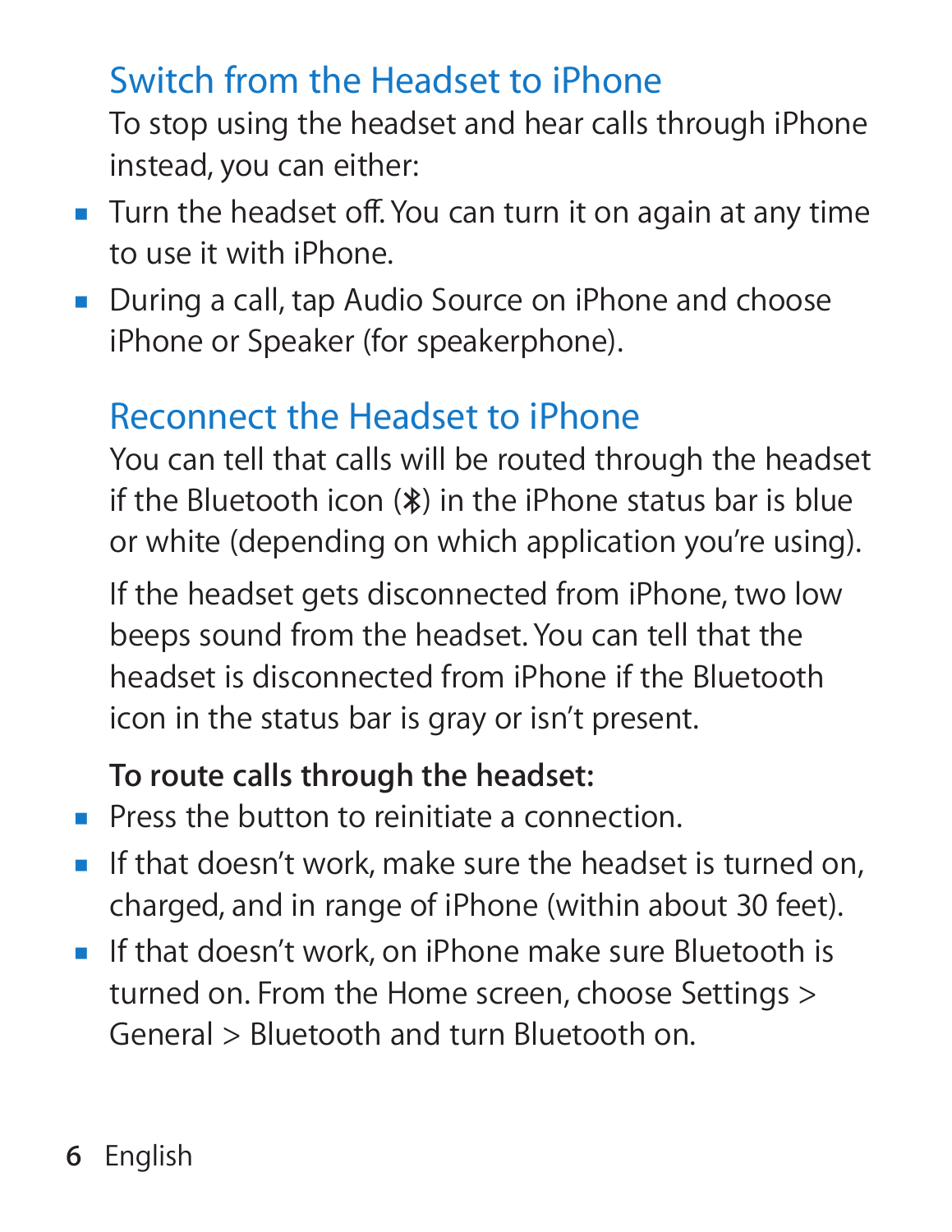**F** If that doesn't work, pair the headset with iPhone again. See page 3.

If the headset is paired with other Bluetooth devices, you'll need to reconnect it to iPhone after turning the headset off or after using it with one of the other devices.

## Charge the Headset

When the headset doesn't have much charge left, a long beep sounds every ten seconds.

#### **To charge the headset:**

- **1** Connect the included iPhone Bluetooth Travel Cable to your computer. Or connect it to the Apple USB Power Adapter that comes with iPhone and connect the adapter to a power outlet.
- **2** Connect the headset to the cable.

A fully depleted headset recharges in about an hour and a half.

**Status light amber = Charging** 

**Status light green** = Completely charged

**3** Remove the headset from the cable. Press the button to connect the headset to iPhone, so that calls are routed through the headset.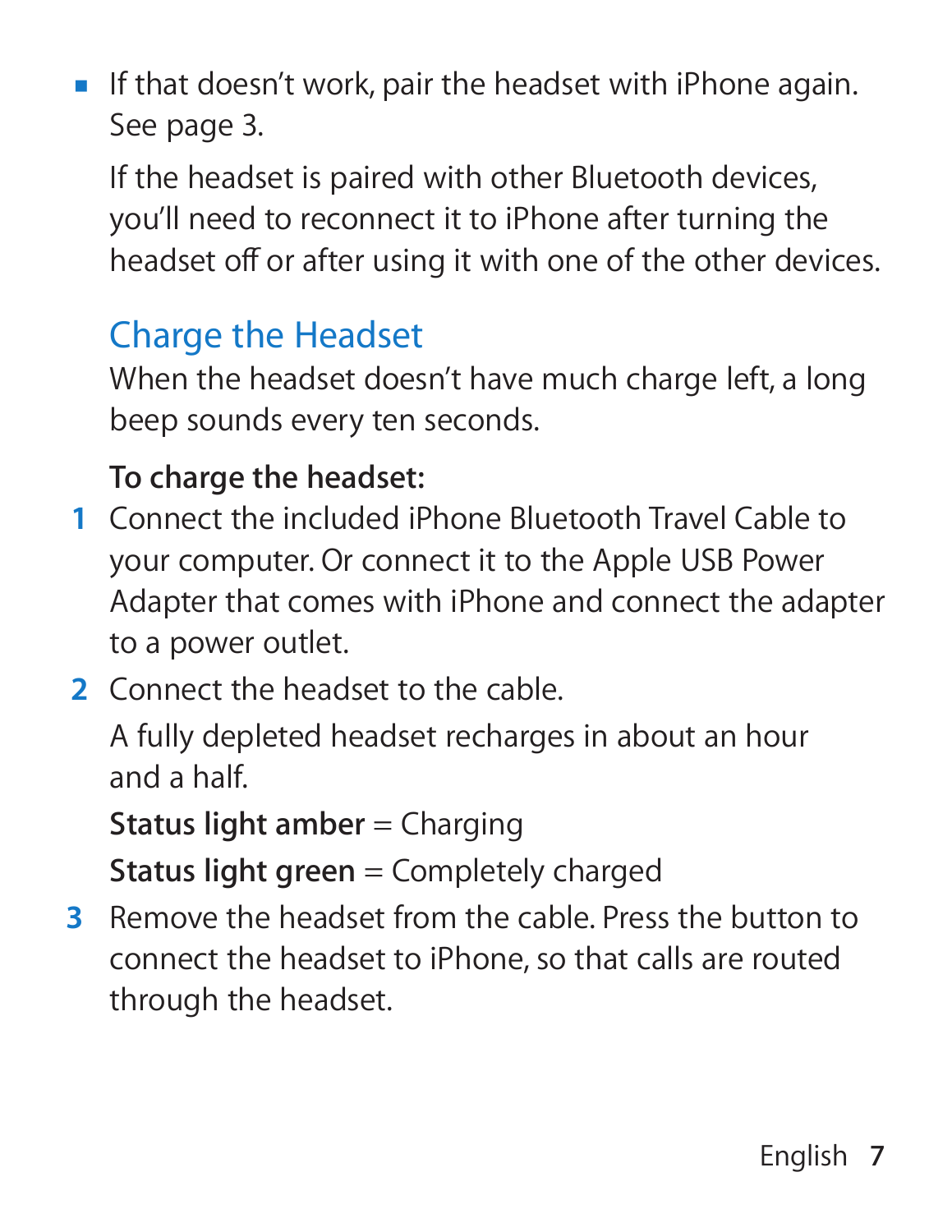**To see how much charge is left:**

**Connect the iPhone Bluetooth Travel Cable to your** computer or an Apple USB Power Adapter plugged into a power outlet. Then connect iPhone and the headset to the cable. The iPhone screen shows the headset's battery level.

The headset contains an internal, non–user-replaceable battery. Rechargeable batteries have a limited number of charge cycles and will eventually wear out. Battery life and number of charge cycles vary by use and settings. For more information, go to www.apple.com/batteries. For more information about disposal of the headset, see page 57.

*WARNING:* For important safety information about charging the headset, see page 13.

## Use the Headset with Another Phone or Device

You can use the headset with some other Bluetooth devices, such as another phone. And you can pair the headset with iPhone manually, if you don't have the iPhone Bluetooth Travel Cable handy.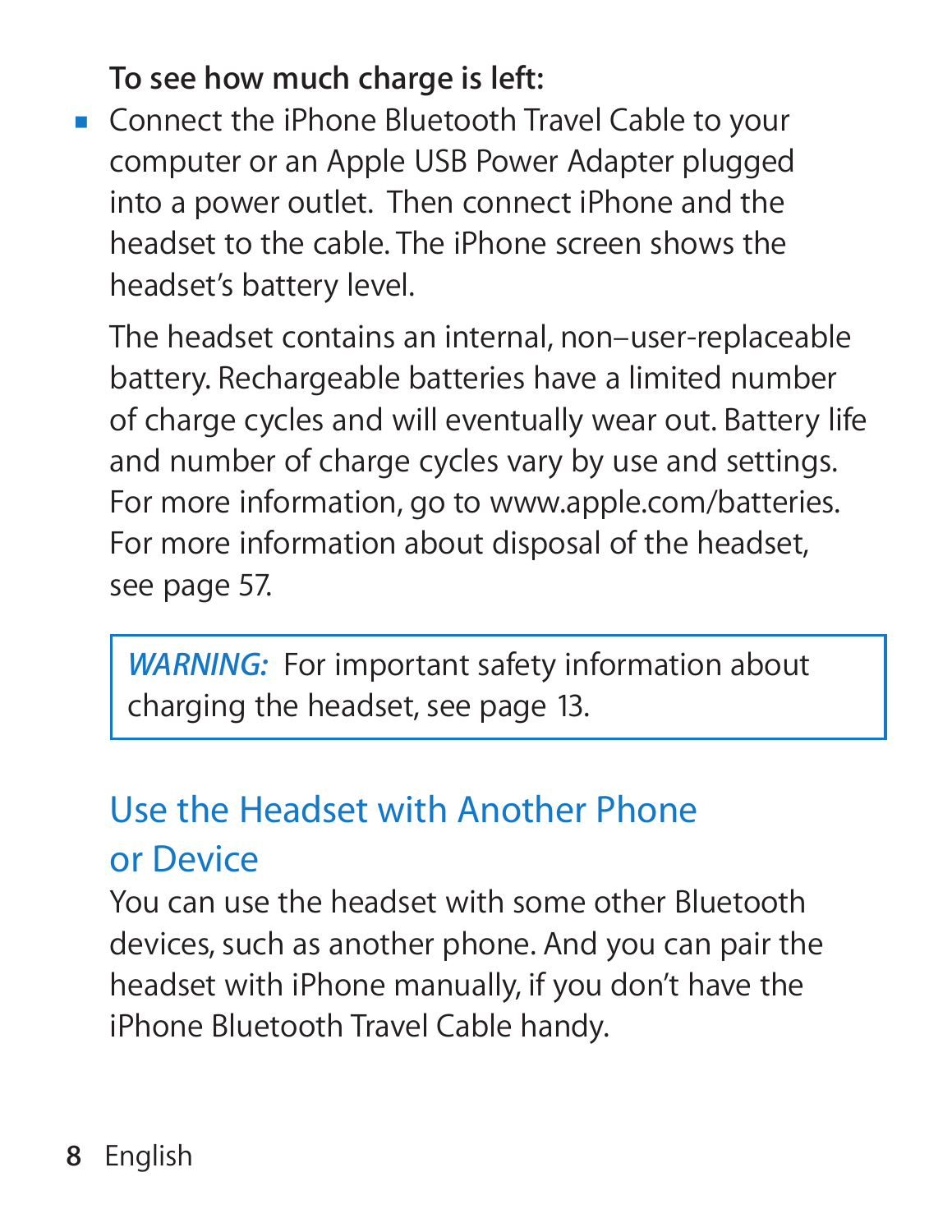You can also pair the headset with some Bluetooth enabled computers and talk to friends using an audioenabled instant messaging application like iChat.

#### **To set the headset to be discoverable, so the other device can sense it:**

- **1** Turn the headset off
- **2** Press and hold the headset button for about eight seconds, until you hear the startup tones and then five quick high beeps.

The headset remains discoverable for about five minutes The status light blinks green for as long as the headset is discoverable.

**To pair the headset with another phone or pair it with iPhone manually:**

- **1** On the phone, turn Bluetooth on and set the phone to search for other Bluetooth devices. On iPhone, you do this by choosing Settings > General > Bluetooth and turning Bluetooth on.
- **2** Set the headset to be discoverable (see above).
- **3** On the phone, choose iPhone Bluetooth Headset and enter the PIN code 0000.

See the instructions that came with your phone for more information about pairing it with Bluetooth devices.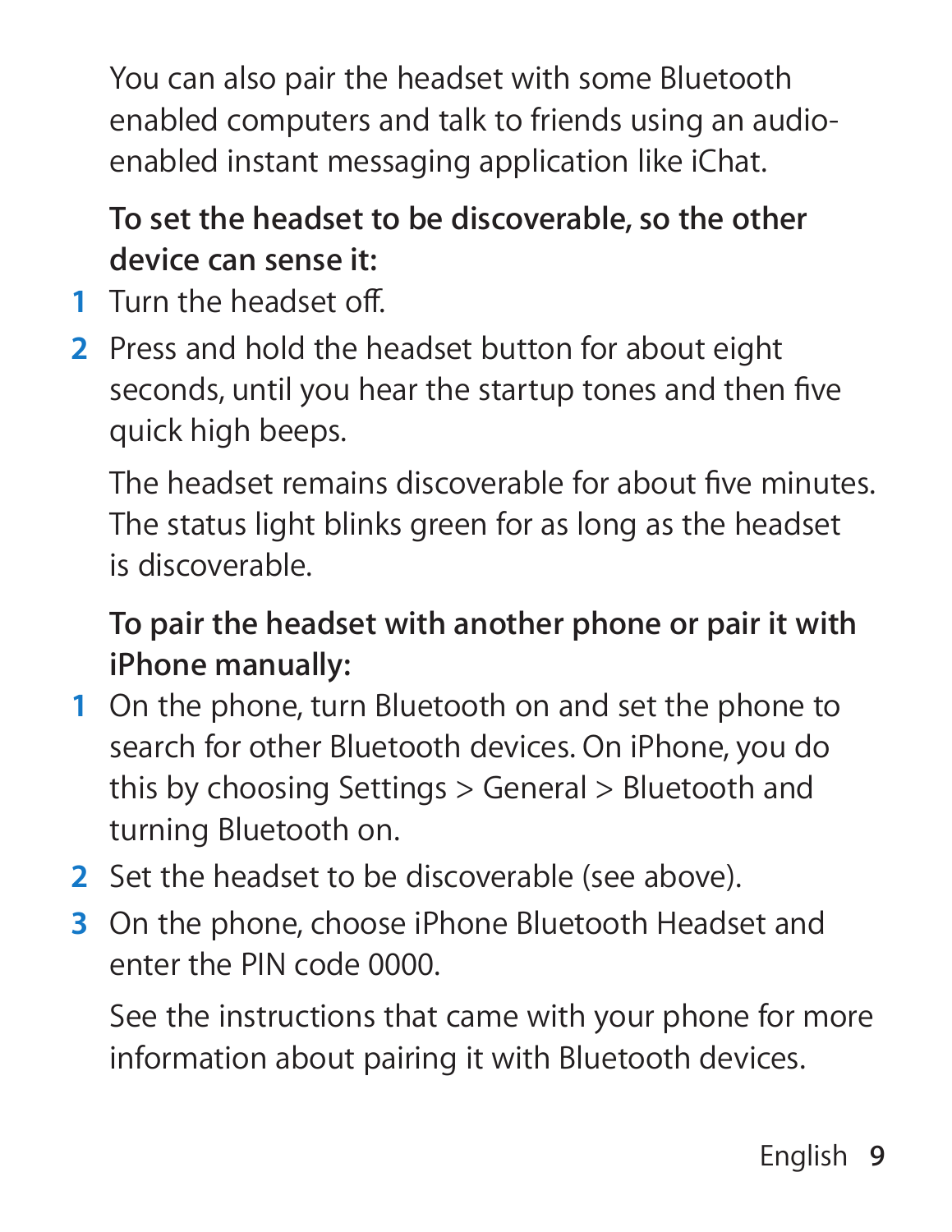**To pair the headset with a Bluetooth enabled Mac using Mac OS X version 10.4.9 or later:**

- **1** Open System Preferences and click Bluetooth.
- **2** If this is the first Bluetooth device you've set up, click the Set Up New Device button. Otherwise, click the Add (+) button below the list of your existing devices.
- **3** Choose Headset.
- **4** Set the headset to be discoverable.
- **5** Follow the onscreen instructions. When prompted for a passkey, enter 0000.

#### **To use the headset with iChat:**

- **1** Pair the headset with your Mac.
- **2** In iChat, choose iChat > Preferences and click Audio/ Video.
- **3** Choose iPhone Bluetooth Headset from the Microphone and Sound Output pop-up menus.
- **4** Start an audio or video chat.

#### **To pair the headset with another computer (such as a Windows PC) or Bluetooth device:**

Follow the instructions that came with the computer or device. When prompted for a passkey or PIN, enter 0000.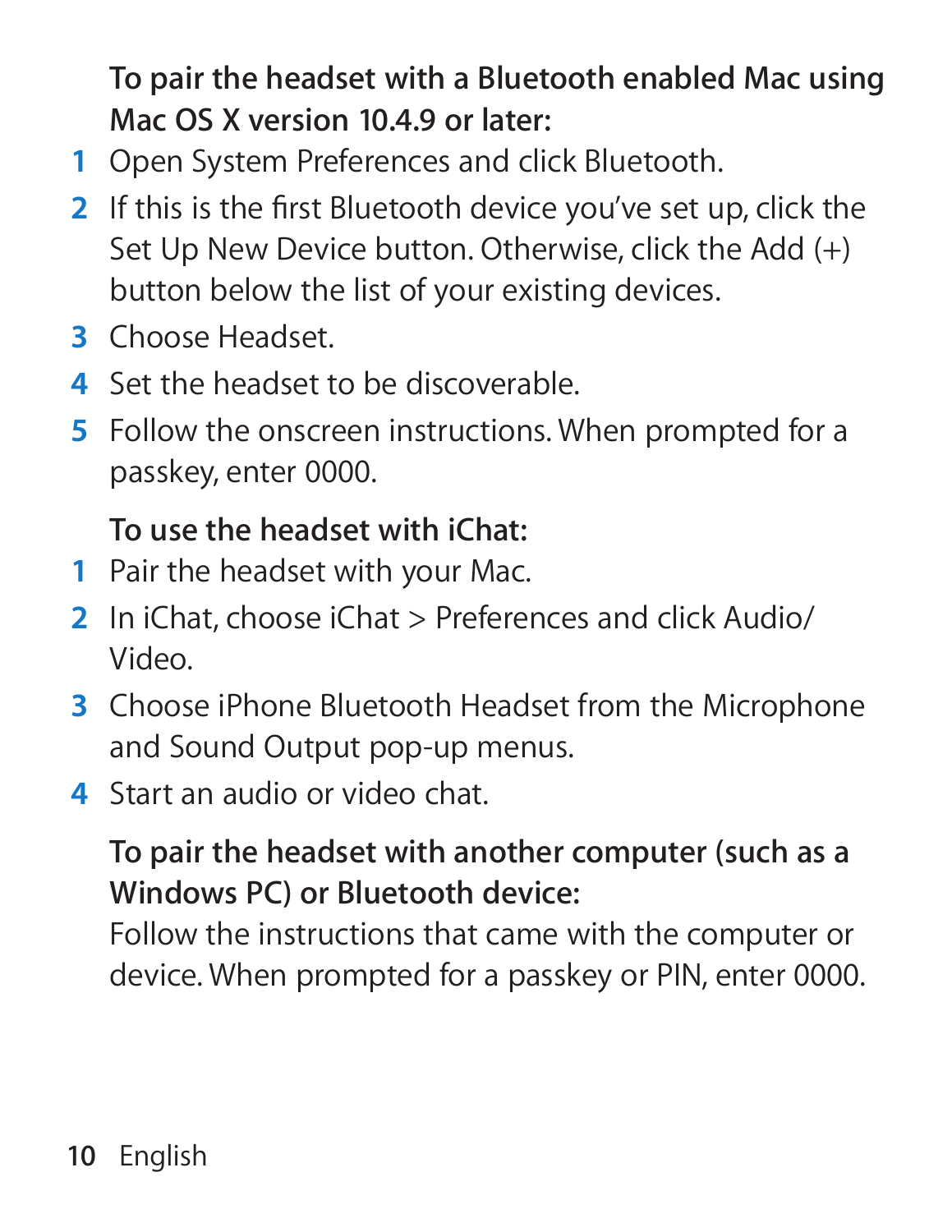## Tips and Troubleshooting

If the headset isn't responding or working correctly, try these steps in order until it starts working.

- Make sure the headset is on. Press the button. If the status light doesn't blink green, press and hold the button for about three seconds, until you see the status light blink green or hear four rising tones.
- Make sure iPhone is turned on.
- **Make sure the headset and iPhone are charged.**
- During a call, make sure iPhone is set to play sound through the headset. Tap Audio Source and choose iPhone Bluetooth Headset.
- m Make sure iPhone is paired with the headset. See page 3.
- **DR** On iPhone, make sure Bluetooth is turned on. From the Home screen, choose Settings > General > Bluetooth and turn Bluetooth on.
- **DR** On iPhone, choose Settings and turn Airplane Mode on. Then wait about three seconds and turn it off again.

For more tips and troubleshooting, go to: www.apple.com/support/iphone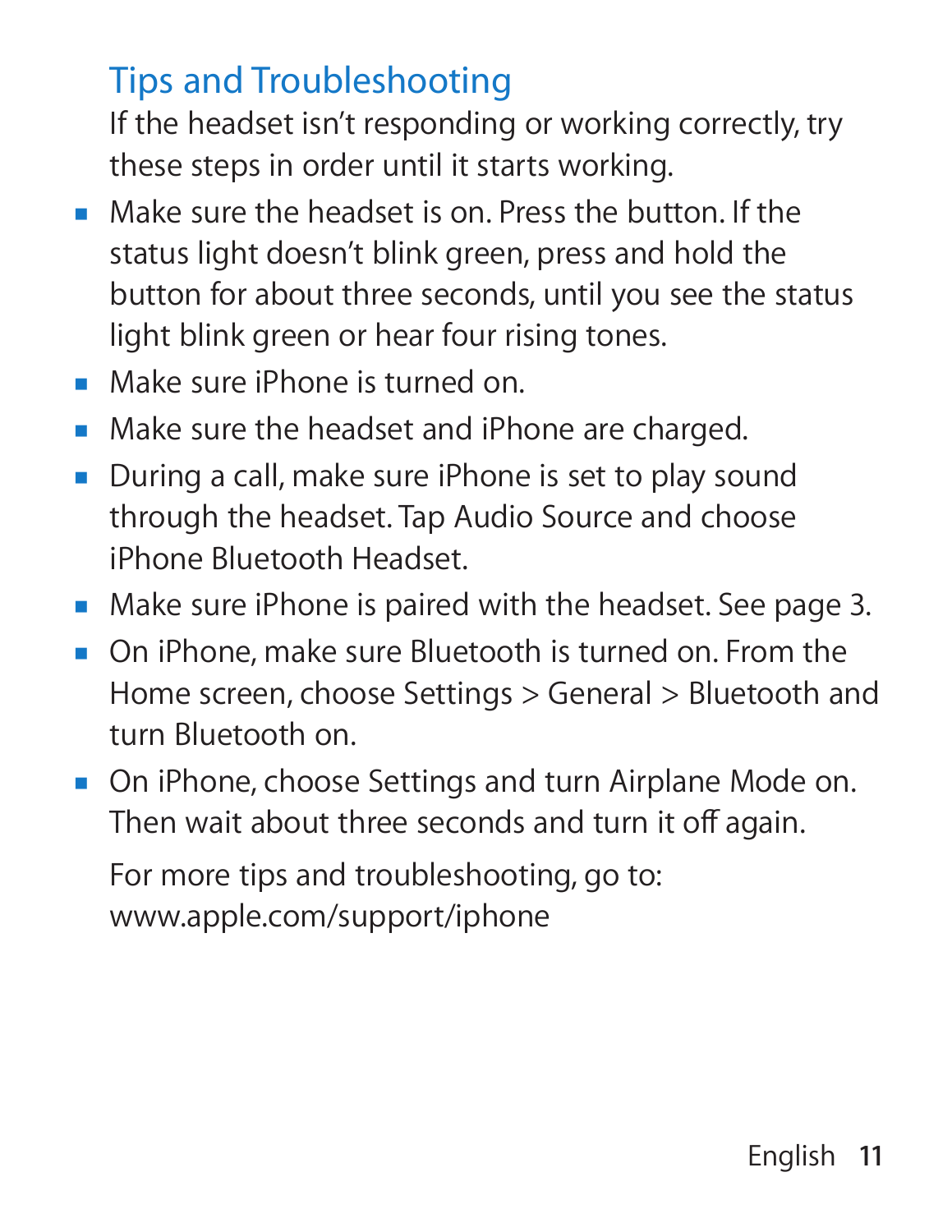

**A** Read all safety information below and operating<br>instructions before using the iPhone Bluetooth Headset to avoid injury.

## Important Safety Information

*WARNING:* Failure to follow these safety instructions could result in fire, electric shock, or other injury or damage.

#### **Handling the iPhone Bluetooth Headset**

Do not drop, disassemble or open, crush, bend or deform, puncture, shred, microwave, incinerate, paint, or insert foreign objects into the iPhone Bluetooth Headset.

#### **Avoiding Water and Wet Locations**

Do not use the iPhone Bluetooth Headset in rain, or near washbasins or other wet locations. Take care not to spill any food or liquid on the iPhone Bluetooth Headset. In case the iPhone Bluetooth Headset gets wet, turn it off (press and hold the button for about four seconds, until the status light blinks amber) before cleaning, and allow it to dry thoroughly before turning it on again. Do not attempt to dry the iPhone Bluetooth Headset with an external heat source, such as a microwave oven or hair dryer.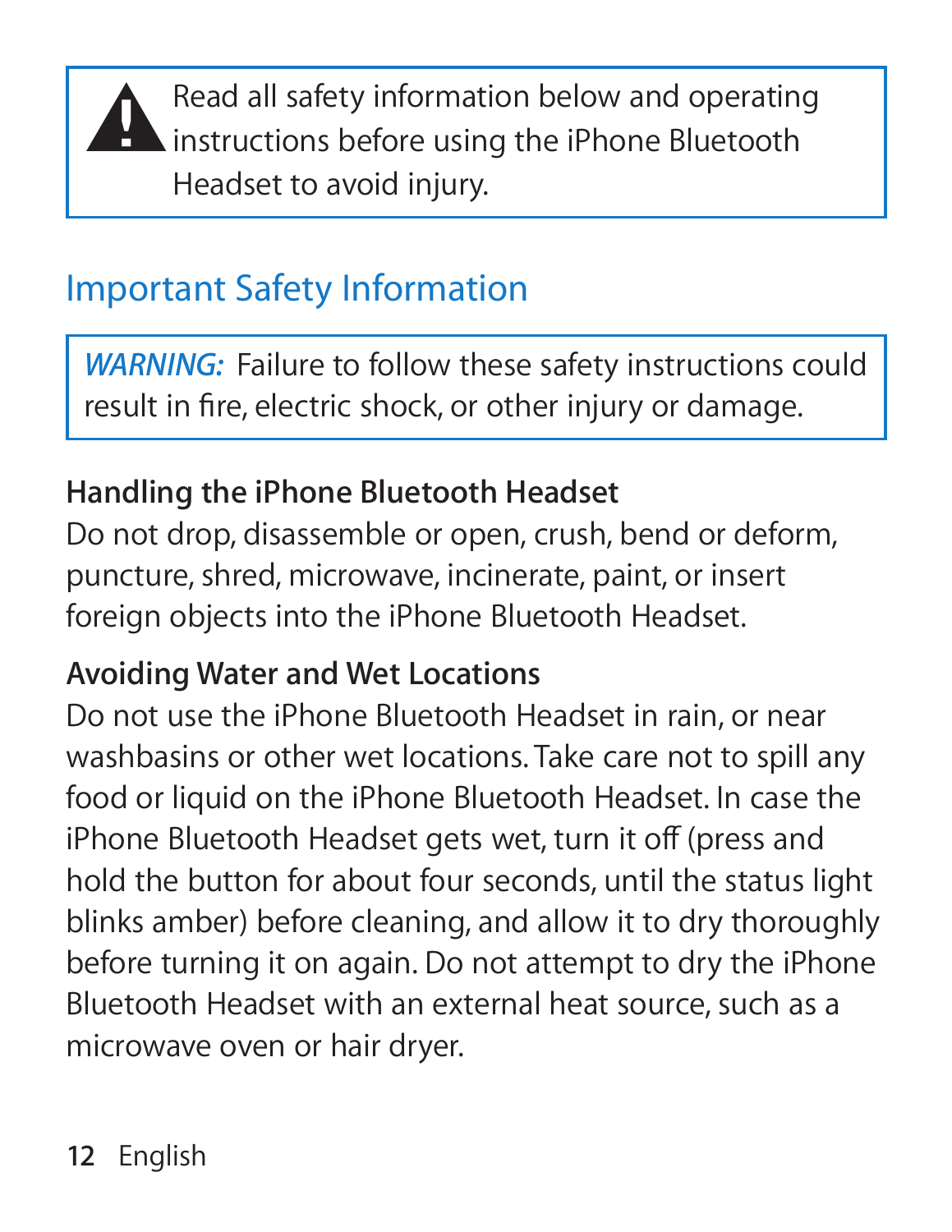#### **Repairing the iPhone Bluetooth Headset**

Never attempt to repair or modify the iPhone Bluetooth Headset yourself. The iPhone Bluetooth Headset does not contain any user-serviceable parts. If the iPhone Bluetooth Headset has been submerged in water, punctured, or subjected to a severe fall, do not use it until you take it to an Apple Authorized Service Provider.

#### **Charging the iPhone Bluetooth Headset**

To charge the iPhone Bluetooth Headset, use only the iPhone Bluetooth Travel Cable with an Apple USB Power Adapter or a high-power USB port on another device that is compliant with the USB 2.0 or 1.1 standards, or another Apple-branded product or accessory designed to work with the iPhone Bluetooth Headset.

Read all safety instructions for any products and accessories before using with the iPhone Bluetooth Headset. Apple is not responsible for the operation of third-party accessories or their compliance with safety and regulatory standards.

When you use the Apple USB Power Adapter to charge the iPhone Bluetooth Headset, make sure that the power adapter is fully assembled before you plug it into a power outlet. Then insert the Apple USB Power Adapter firmly into the power outlet. Do not connect or disconnect the Apple USB Power Adapter with wet hands. Do not use any power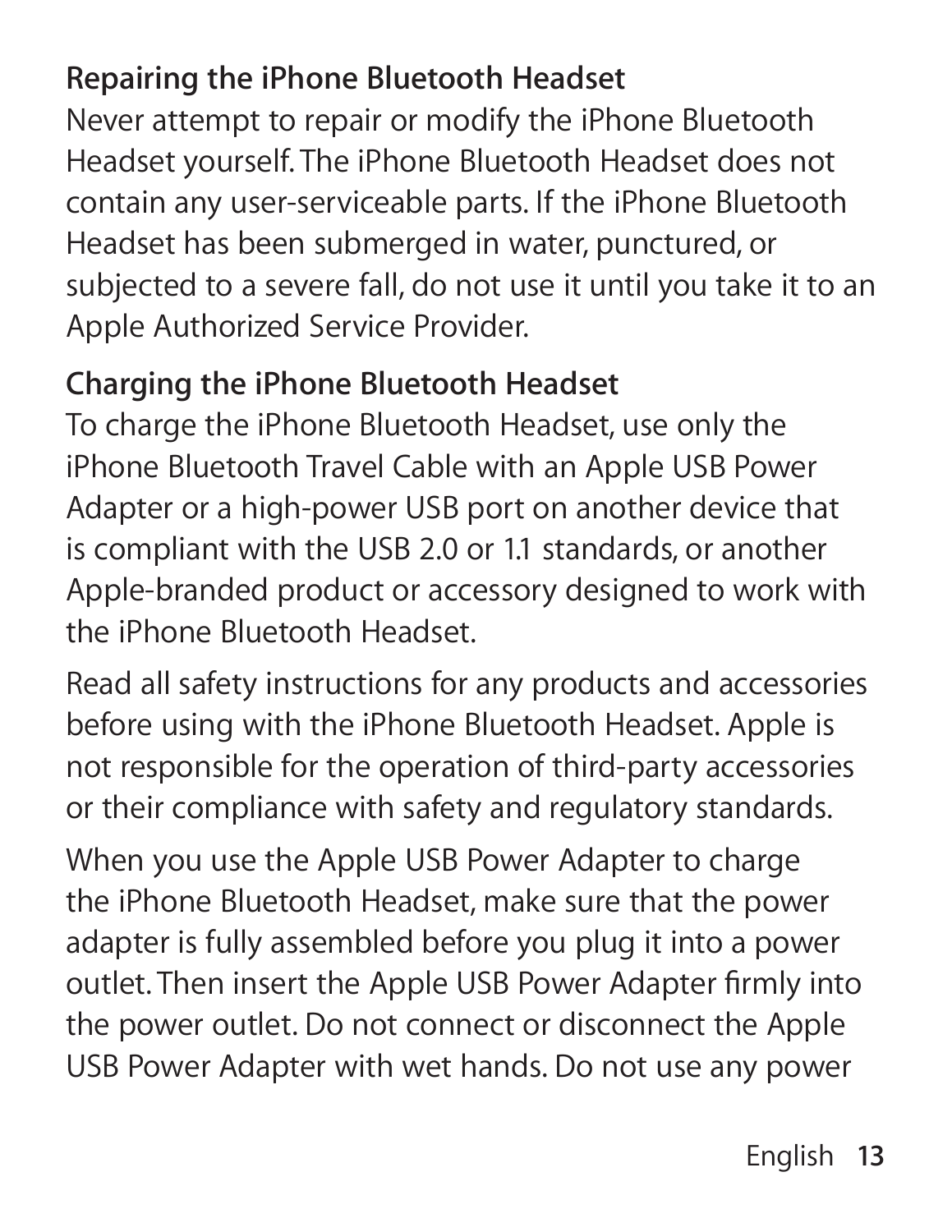adapter other than the Apple USB Power Adapter to charge the iPhone Bluetooth Headset.

## **Avoiding Hearing Loss**

Permanent hearing loss may occur if the iPhone Bluetooth Headset is used at high volume. You can adapt over time to a higher volume of sound, which may sound normal but can be damaging to your hearing. Set the volume to a safe level before that happens. If you experience ringing in your ears or speech sounds muffled, reduce the volume or discontinue use of your headset and have your hearing checked. The louder the volume, the less time is required before your hearing could be affected. Hearing experts suggest that to protect your hearing:

- **Limit the amount of time you use your headset at high** volume.
- Â Avoid turning up the volume to block out noisy surroundings.
- Turn the volume down if you can't hear people speaking near you.

## **In Case of Skin Irritation**

Headsets can sometimes lead to ear infections if not properly cleaned. Clean the speaker of your iPhone Bluetooth Headset when necessary using water or an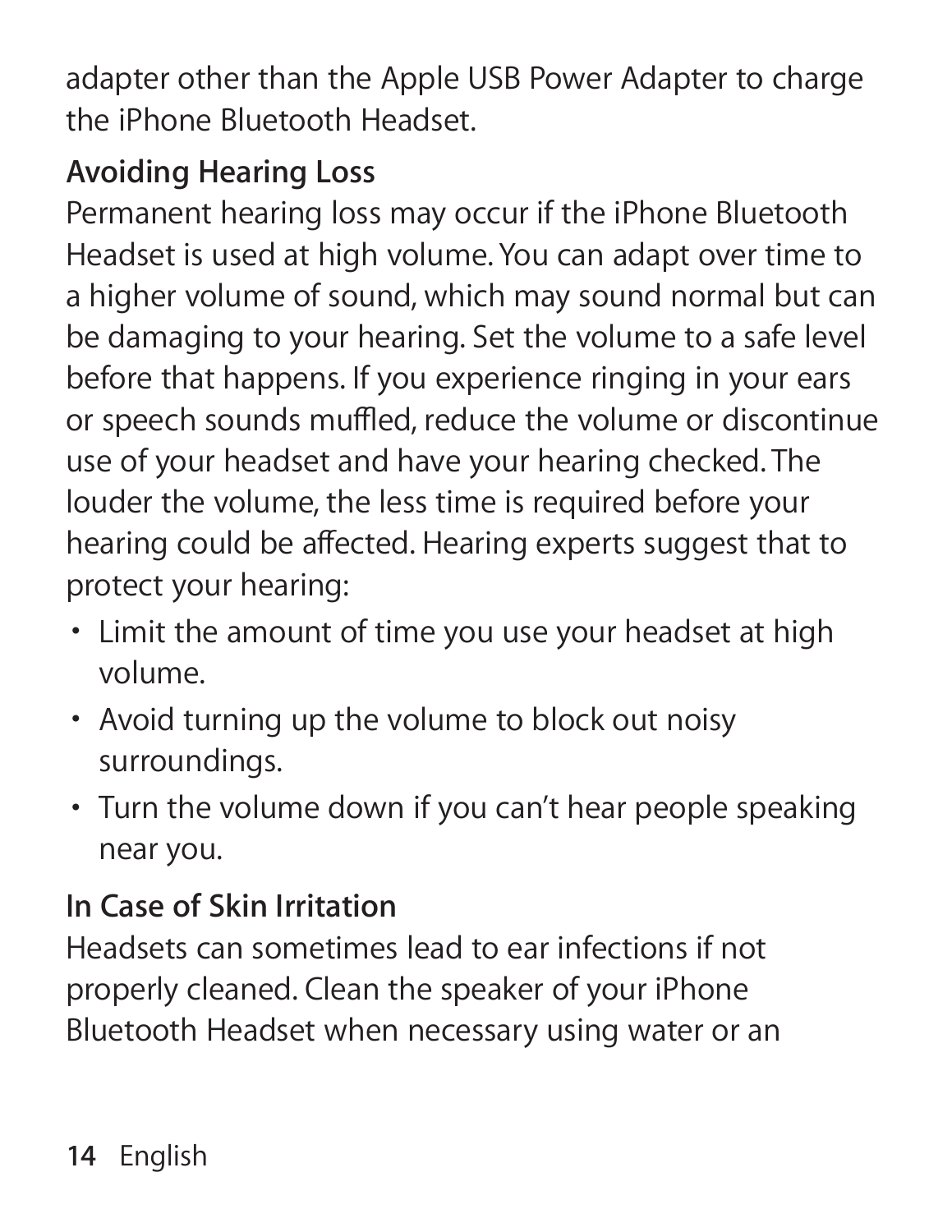antiseptic, such as isopropyl alcohol, on a slightly damp, lintfree cloth. If skin irritation develops, discontinue use. If the problem persists, consult a physician.

## **Driving Safely**

Check and obey the laws and regulations on the use of mobile devices like iPhone in the areas where you drive. Be careful and attentive while driving. If you decide to use iPhone while driving, keep in mind the following guidelines: Give full attention to driving and to the road. Using a mobile device while driving may be distracting. If you find it disruptive or distracting while operating any type of vehicle, riding a bicycle, or performing any activity that requires your full attention, pull off the road and park before making or answering a call if driving conditions require.

#### **Choking Hazards**

The iPhone Bluetooth Headset is small and may present a choking hazard to small children. Keep from small children.

#### **For Vehicles Equipped with an Air Bag**

An air bag inflates with great force. Do not store the iPhone Bluetooth Headset or any of its accessories in the area over the air bag or in the air bag deployment area.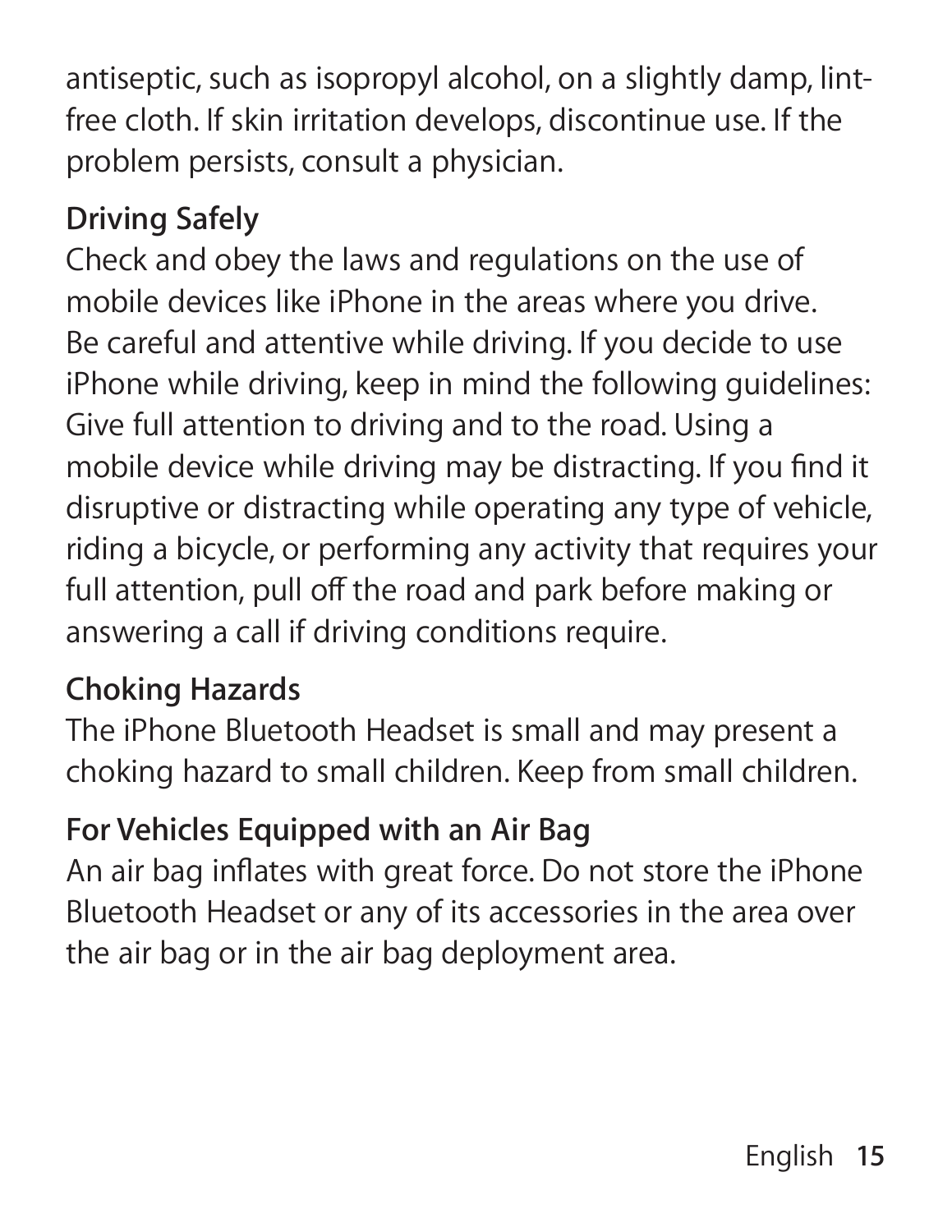#### **Radio Frequency Interference**

Nearly every electronic device is subject to radio frequency interference from external sources if inadequately shielded, designed, or otherwise configured to be compatible. As a result, the iPhone Bluetooth Headset may cause interference with other devices. Follow these instructions to avoid interference problems.

#### **Aircraft**

Federal Aviation Administration (FAA) regulations may prohibit using wireless devices while in the air. Turn the iPhone Bluetooth Headset *o∂* when on an airplane.

#### **Vehicles**

RF signals may affect installed or inadequately shielded electronic systems in motor vehicles. Check with the manufacturer or its representative regarding your vehicle.

## **Electronics Devices**

Most modern electronic equipment is shielded from RF signals. However, certain electronic equipment may not be shielded against the RF signals from the iPhone Bluetooth Headset.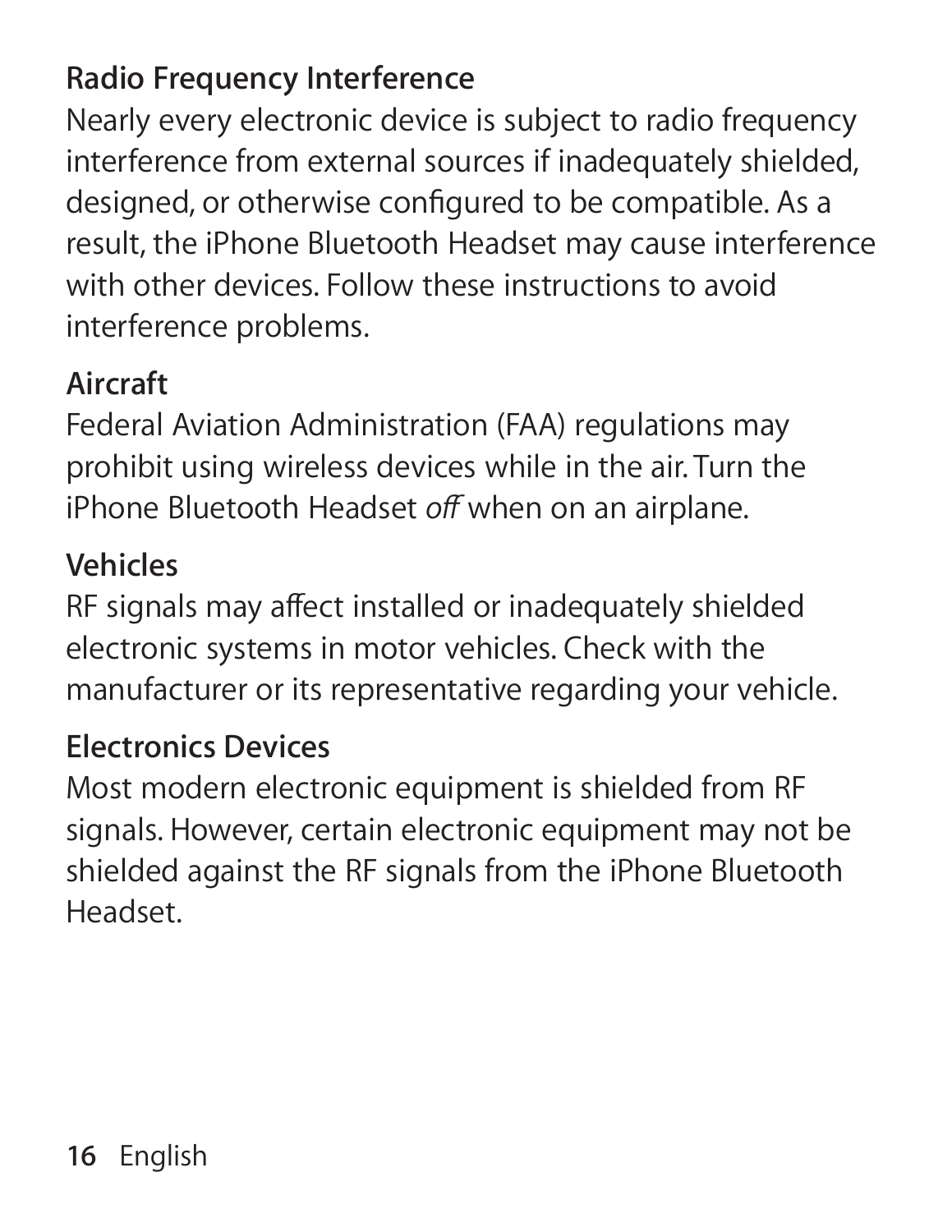#### **Hearing Aids**

The iPhone Bluetooth Headset may interfere with some hearing aids. If it does, consult the hearing aid manufacturer or your physician for alternatives or remedies.

#### **Other Medical Devices**

If you use any other personal medical device, consult the manufacturer of your device or your physician to determine if it is adequately shielded from external RF energy. Turn the iPhone Bluetooth Headset *o∂* in health care facilities when any regulations posted in these areas instruct you to do so. Hospitals or health care facilities may be using equipment that could be sensitive to external RF energy.

#### **Posted Facilities**

Turn off the iPhone Bluetooth Headset in any facility where posted notices so require.

#### **Blasting Areas**

To avoid interfering with blasting operations, turn off the iPhone Bluetooth Headset when in a "blasting area" or in areas posted "Turn off two-way radio." Obey all signs and instructions.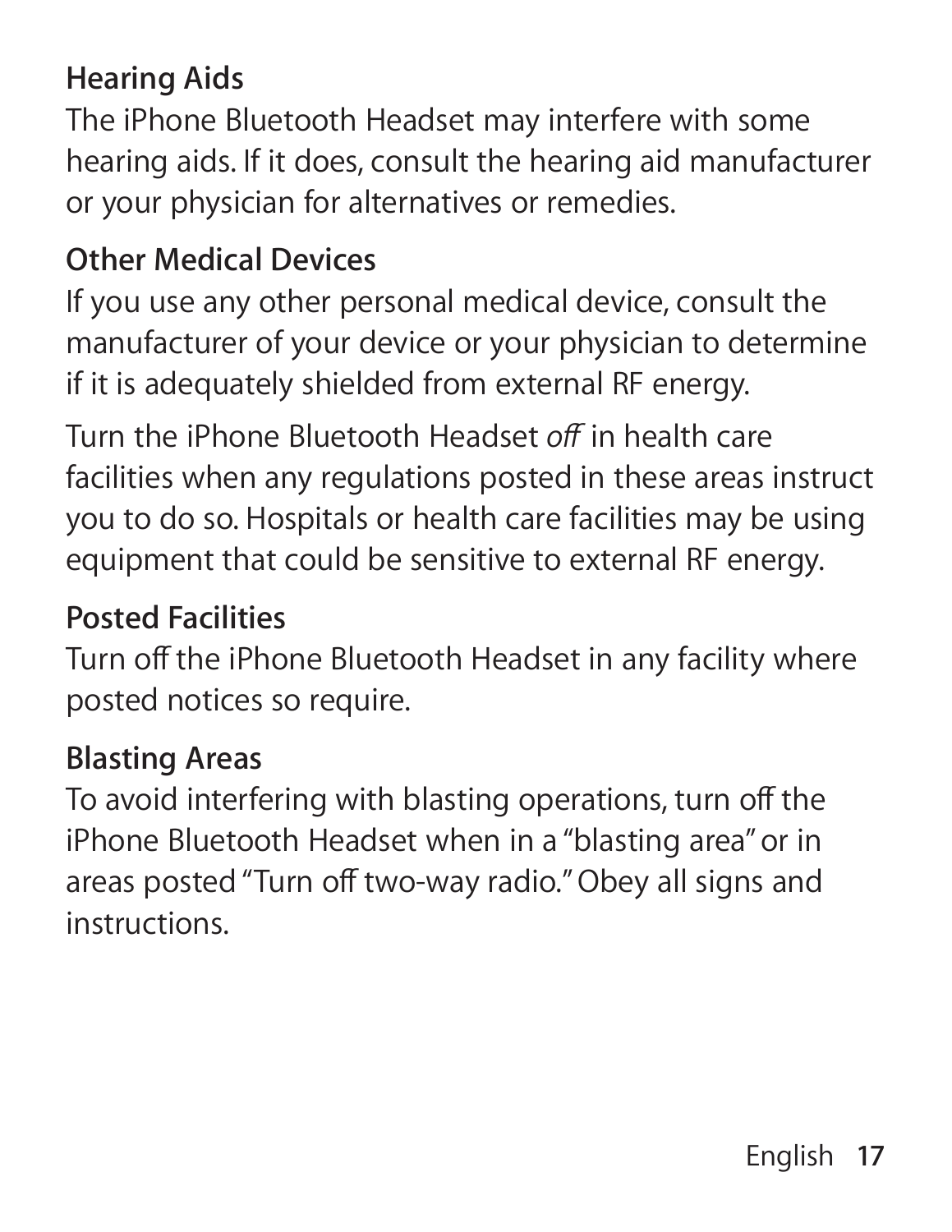## Important Handling Information

*NOTICE:* Failure to follow these handling instructions could result in damage to the iPhone Bluetooth Headset or other property.

#### **Using Connectors and Ports**

Never force a connector into a port. Check for obstructions on the port. If the connector and port don't join with reasonable ease, they probably don't match. Make sure that the connector matches the port and that you have positioned the connector correctly in relation to the port.

#### **Keeping the iPhone Bluetooth Headset Within Acceptable Temperatures**

Operate the iPhone Bluetooth Headset in a place where the temperature is always between 0º and 35º C (32º to 95º F). The iPhone Bluetooth Headset battery life might temporarily shorten in low-temperature conditions.

Store the iPhone Bluetooth Headset in a place where the temperature is always between -20º and 45º C (-4º to 113º F). Don't leave the iPhone Bluetooth Headset in your car, because temperatures in parked cars can exceed this range.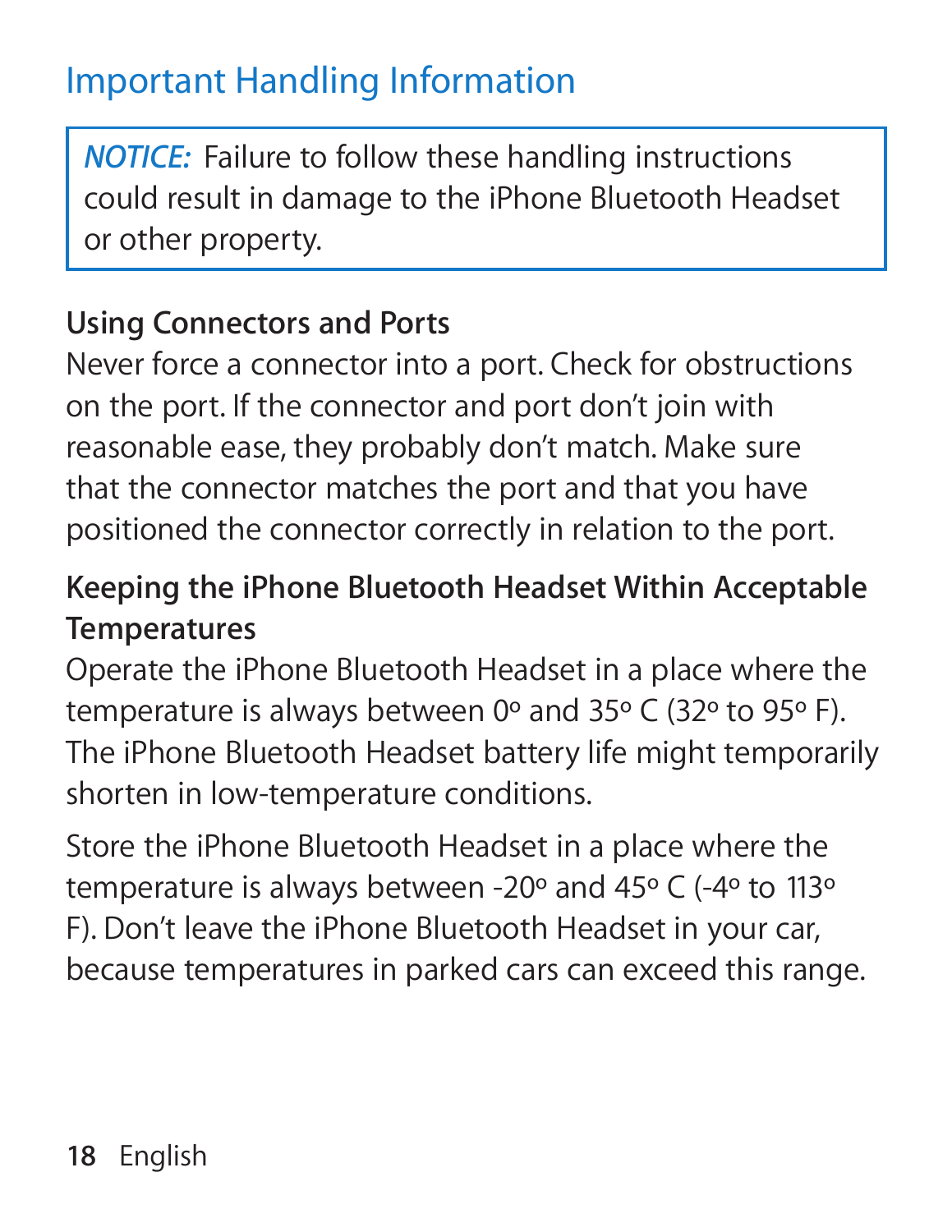Félicitations pour l'achat de votre nouvelle oreillette Bluetooth® iPhone. Pour commencer à utiliser votre appareil, suivez les instructions ci-dessous.

## Pour jumeler l'oreillette avec votre iPhone

- **1** Connectez le câble de voyage iPhone Bluetooth inclus à un port USB 2.0 de votre ordinateur (pas sur un port du clavier).
- **2** Branchez l'autre extrémité du câble sur l'iPhone et l'oreillette sur l'embout du câble. L'oreillette est alors automatiquement jumelée avec l'iPhone.



À la première connexion de l'oreillette, laissez-la se recharger pendant environ une heure jusqu'à ce que son indicateur d'état passe du orange au vert.

 **3** Débranchez le câble de l'iPhone et de l'oreillette. Pour connecter l'oreillette à l'iPhone, appuyez sur le bouton situé en bout d'oreillette. Ce bouton permet de rediriger les appels vers l'oreillette.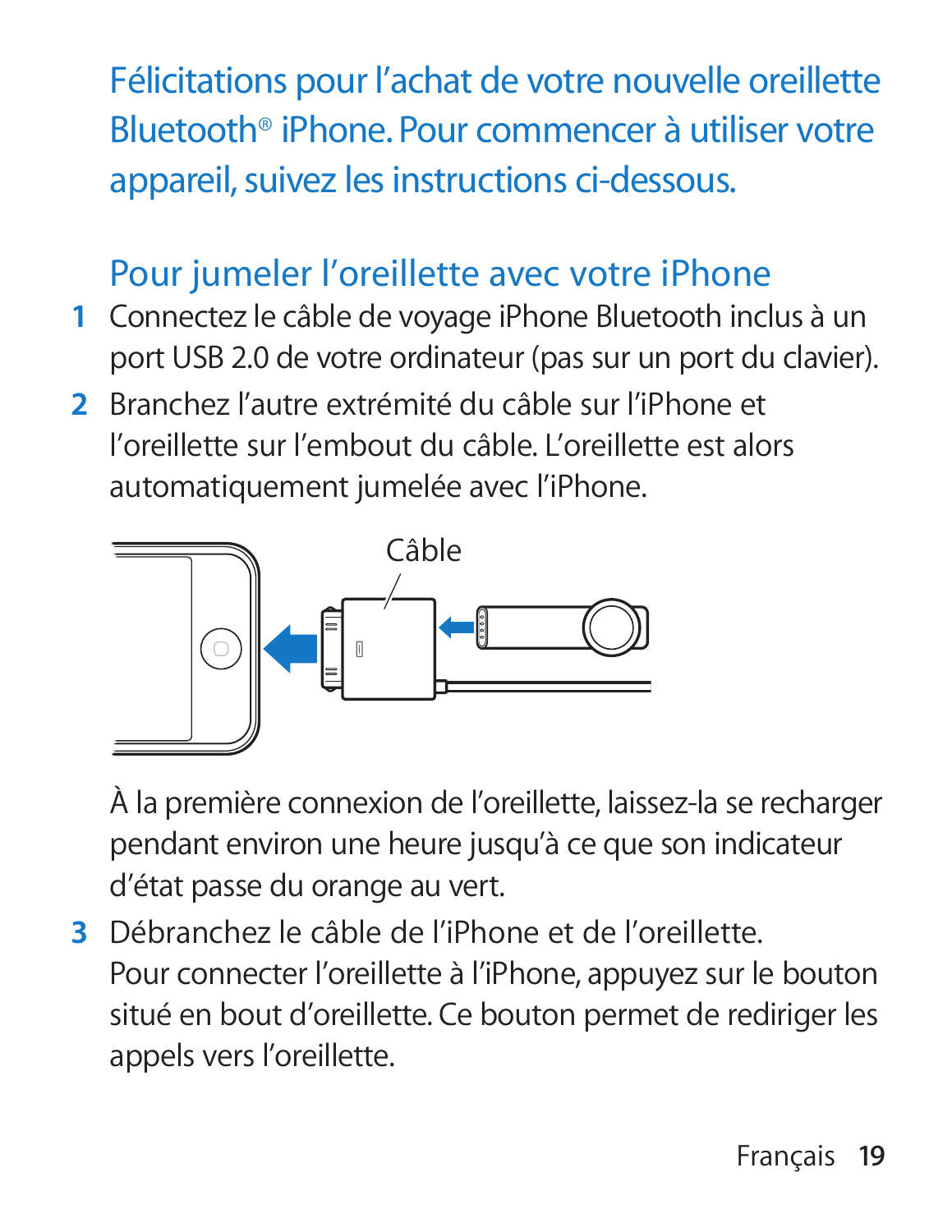Dans certains cas, il se peut que vous deviez rebrancher l'oreillette sur l'iPhone. Voir page 23.

# Pour effectuer un appel ou répondre à un appel

 **1** Placez l'oreillette dans une oreille en orientant le microphone vers votre bouche.



Le coussinet en mousse inclus peut être placé sur l'écouteur pour mieux adapter ce dernier à votre oreille.

**2** Effectuez un appel avec l'iPhone. Appuyez sur le bouton situé en bout d'oreillette pour répondre à un appel entrant.



Si vous répondez à un appel entrant en touchant l'écran tactile de l'iPhone, le son est dans ce cas acheminé vers l'iPhone.

 **3** Une fois votre conversation terminée, appuyez sur le bouton pour mettre fin à l'appel.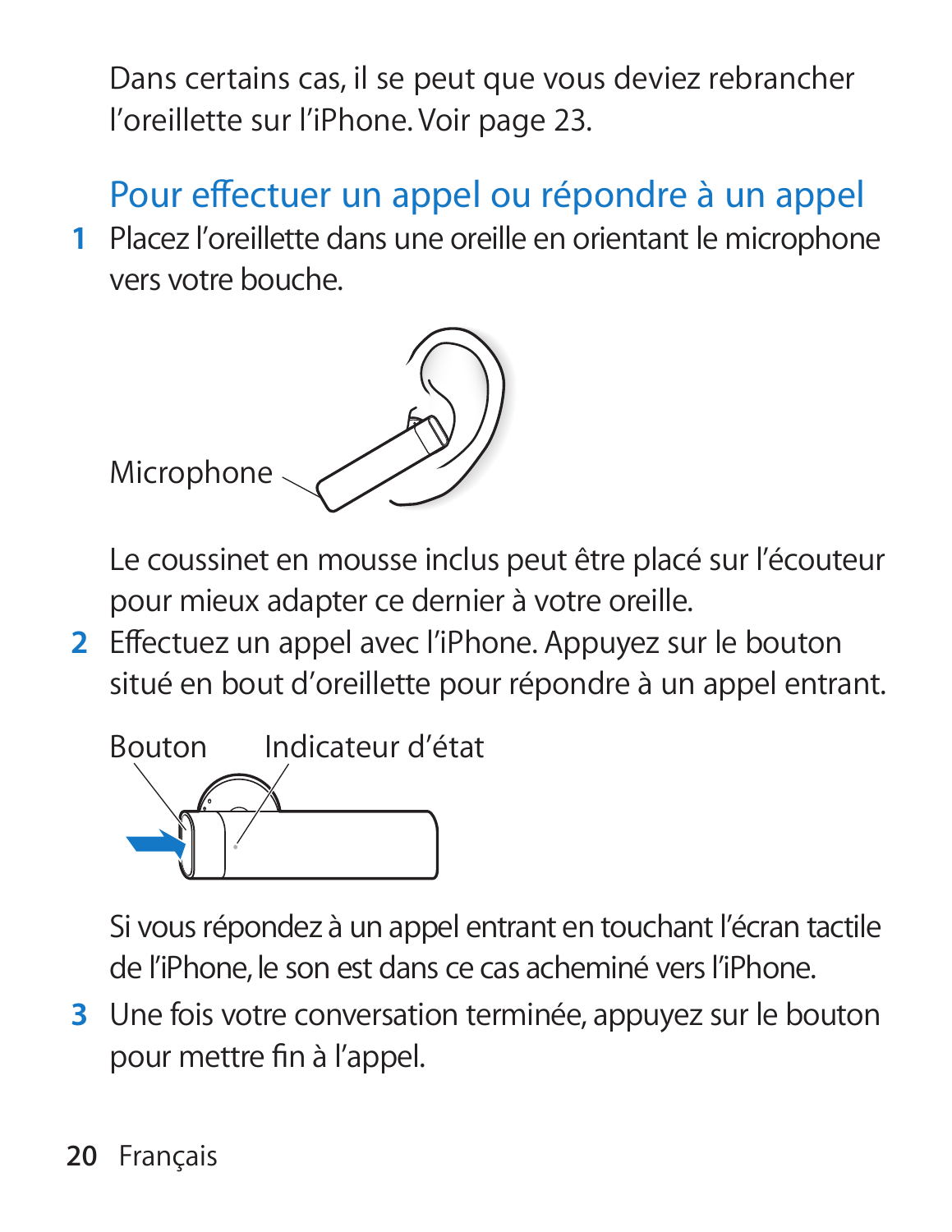## Pour régler le volume

m Utilisez les boutons de réglage du volume situés sur le côté de l'iPhone.

*ATTENTION :* pour prendre connaissance des précautions à prendre pour éviter toute perte d'audition, reportez-vous à la page 31.

## Autres fonctions

| Pour                                                                                   | Procédez ainsi:                                                                                                       |
|----------------------------------------------------------------------------------------|-----------------------------------------------------------------------------------------------------------------------|
| Refuser un appel entrant                                                               | Appuyez sur le bouton pendant environ<br>une seconde, jusqu'à ce que vous<br>entendiez un bip.                        |
| Passer à un appel<br>entrant ou en attente et<br>mettre l'appel en cours<br>en attente | Appuyez sur le bouton.                                                                                                |
| Passer à un appel entrant<br>ou en attente et mettre<br>fin à l'appel en cours         | Appuyez sur le bouton pendant environ<br>une seconde, jusqu'à ce que vous<br>entendiez un bip.                        |
| Vérifier și l'oreillette<br>est activée                                                | Appuyez sur le bouton. Si l'oreillette est<br>activée, un voyant d'état vert clignote<br>et l'oreillette émet un bip. |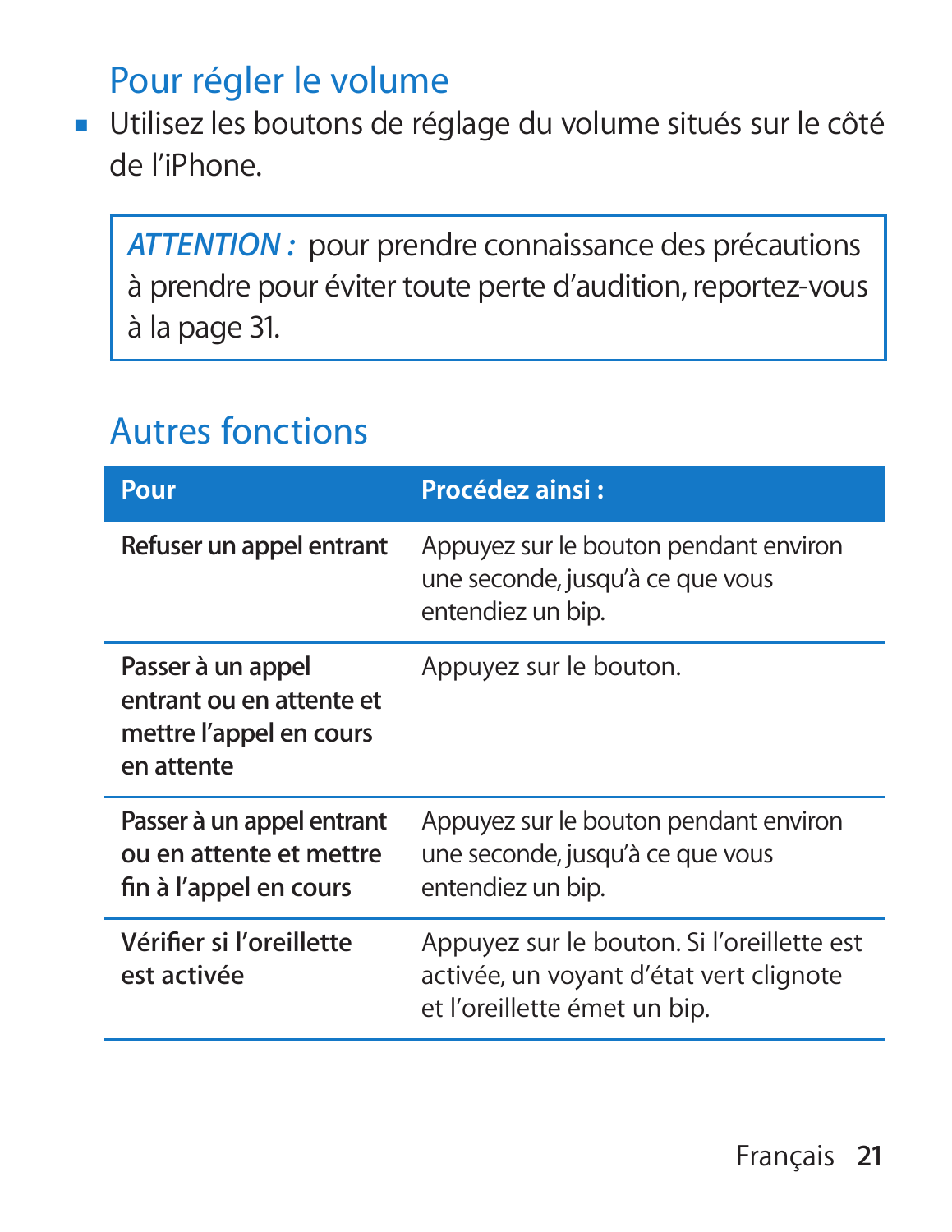| <b>Activer l'oreillette</b> | Maintenez le bouton enfoncé pendant<br>environ trois secondes, jusqu'à ce que le<br>voyant d'état vert se mette à clignoter<br>ou que vous entendiez quatre tonalités<br>de plus en plus fortes.     |
|-----------------------------|------------------------------------------------------------------------------------------------------------------------------------------------------------------------------------------------------|
| Désactiver l'oreillette     | Maintenez le bouton enfoncé pendant<br>environ quatre secondes, jusqu'à ce que le<br>voyant d'état orange se mette à clignoter<br>ou que vous entendiez quatre tonalités de<br>plus en plus faibles. |

## Pour passer de l'oreillette à l'iPhone

Pour ne plus utiliser l'oreillette et écouter vos appels via l'iPhone, vous avez deux possibilités :

- m Désactivez l'oreillette. Vous pouvez toujours la réactiver à tout moment de façon à l'utiliser avec l'iPhone.
- m Durant un appel, appuyez sur Source audio sur l'écran de l'iPhone, puis choisissez iPhone ou Haut-parleur (pour le haut-parleur du téléphone).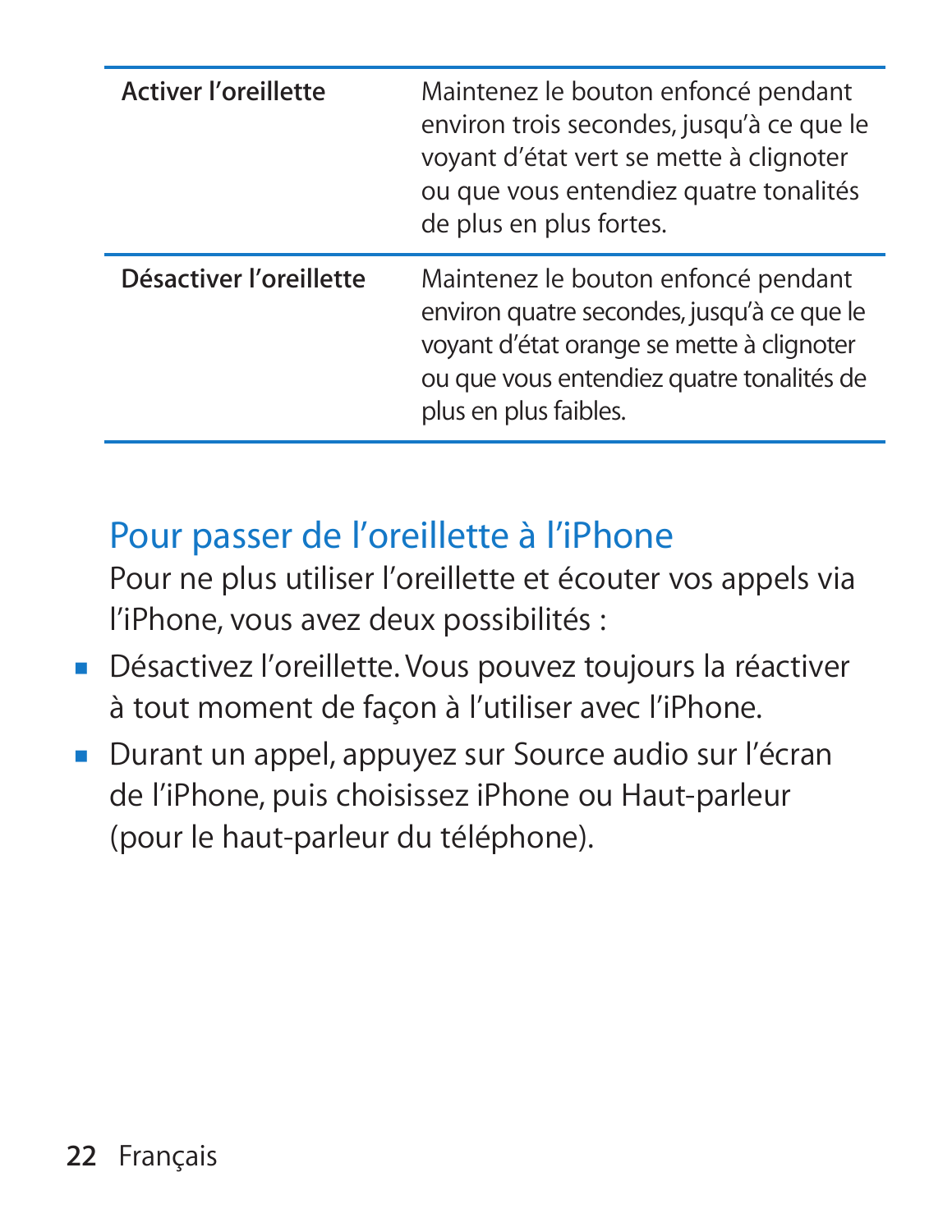## Pour reconnecter l'oreillette à l'iPhone

Il est possible de s'assurer que les appels sont acheminés vers l'oreillette en vérifiant si l'icône Bluetooth (\*), située dans la barre d'état de l'iPhone, est bleue ou blanche (en fonction de l'application utilisée).

L'oreillette émet deux bips graves dès qu'elle est déconnectée de l'iPhone. Il est possible de vérifier si l'oreillette est déconnectée de l'iPhone en vérifi ant si l'icône Bluetooth de la barre d'état est grise ou absente.

#### **Pour acheminer les appels vers l'oreillette :**

- Appuyez sur le bouton pour rétablir une connexion.
- m Si cela ne marche pas, assurez-vous que l'oreillette est activée, rechargée et qu'elle se trouve à portée de l'iPhone (dans un rayon d'environ 9 m).
- m Si cela ne marche pas, assurez-vous que Bluetooth est activé sur l'iPhone. À partir de l'écran Accueil, choisissez Réglages > Généraux > Bluetooth, puis activez l'option Bluetooth.
- m Si cela ne marche pas, jumelez à nouveau l'oreillette avec l'iPhone. Voir page 19.

Si l'oreillette est jumelée avec d'autres appareils Bluetooth, vous devez dans ce cas la rebrancher, après l'avoir éteinte ou utilisée avec les appareils en question, sur l'iPhone.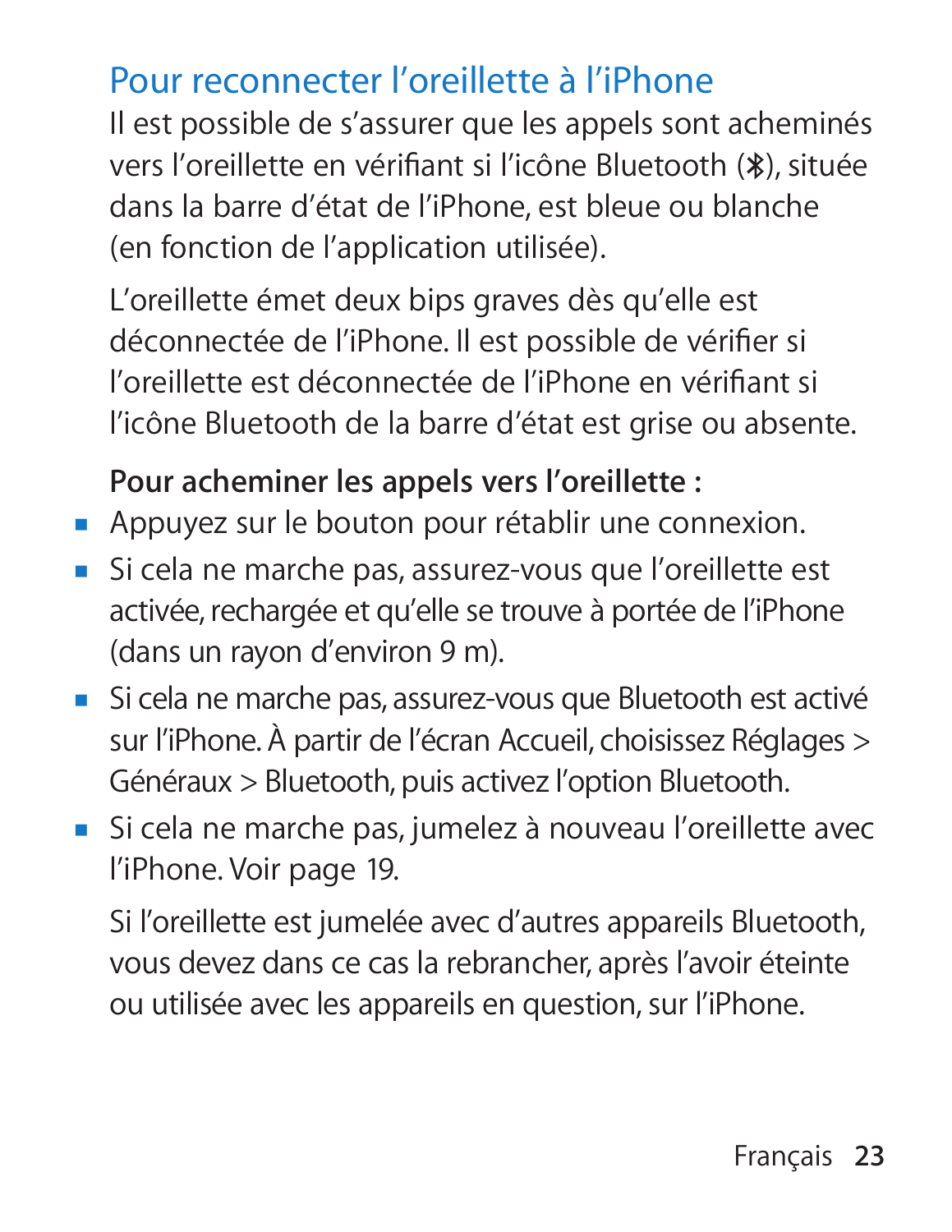## Chargement de l'oreillette

L'oreillette émet un long bip toutes les 10 secondes pour vous signaler que sa batterie est presque épuisée.

#### **Pour recharger l'oreillette :**

- **1** Branchez le câble de voyage iPhone Bluetooth inclus sur votre ordinateur. Vous pouvez également le connecter à l'adaptateur secteur USB Apple fourni avec l'iPhone, puis brancher l'adaptateur sur une prise électrique.
- **2** Branchez l'autre extrémité du câble sur l'oreillette. Il faut environ une heure et demie pour recharger une oreillette dont la batterie est complètement épuisée. **Voyant d'état orange = en cours de chargement Voyant d'état vert** = complètement rechargée
- **3** Retirez l'oreillette du câble. Appuyez sur le bouton pour connecter l'oreillette à l'iPhone, afin que les appels soient acheminés vers l'oreillette.

#### Pour vérifier le niveau de charge restant :

m Connectez le câble de voyage pour iPhone Bluetooth à votre ordinateur ou à un adaptateur secteur USB Apple branché sur une prise de courant. Branchez l'autre extrémité du câble sur l'iPhone et l'oreillette sur l'embout du câble. L'écran de l'iPhone affiche le niveau de charge de la batterie de l'oreillette.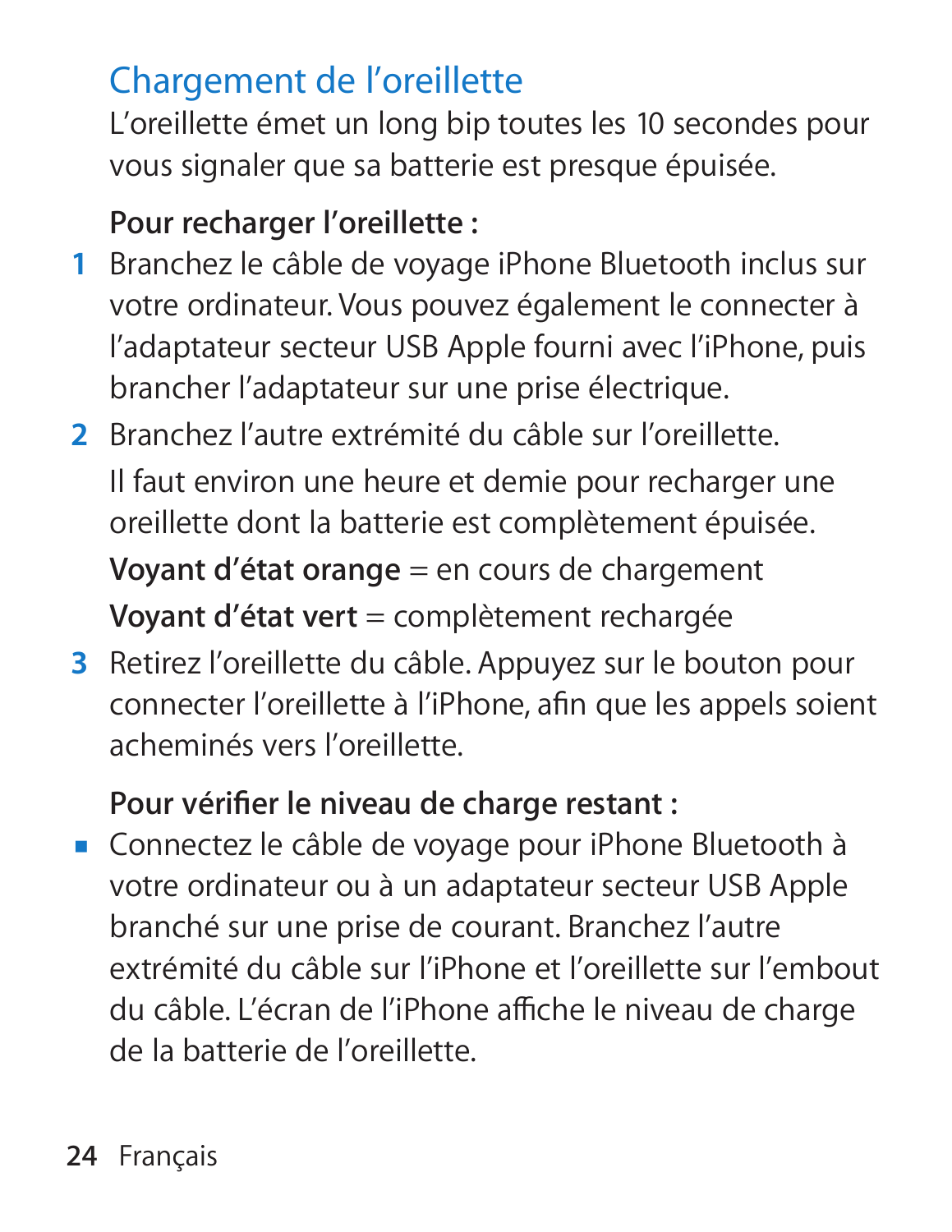L'oreillette contient une batterie interne qui ne peut être remplacée par l'utilisateur. Les batteries rechargeables ont un nombre de cycles de chargement limité et finissent par s'user complètement. La durée de vie et le nombre de cycles de chargement des batteries varient en fonction de leur usage et des réglages utilisés. Pour plus d'informations, rendez-vous sur www.apple.com/fr/batteries. Pour en savoir plus sur le recyclage de l'oreillette, reportez-vous à la page 57.

*ATTENTION :* pour prendre connaissance des précautions à prendre pour recharger l'oreillette, reportez-vous à la page 30.

## Utilisation de l'oreillette avec un autre téléphone ou un autre appareil

Vous pouvez utiliser l'oreillette avec d'autres appareils Bluetooth tels que d'autres types de téléphones. Vous pouvez aussi jumeler manuellement l'oreillette à votre iPhone si vous ne disposez pas du câble de voyage iPhone Bluetooth.

L'oreillette peut également être jumelée avec certains ordinateurs équipés de la technologie Bluetooth, afin de pouvoir converser avec des amis au moyen d'une application de messagerie instantanée dotée de fonctions audio, telle qu'iChat.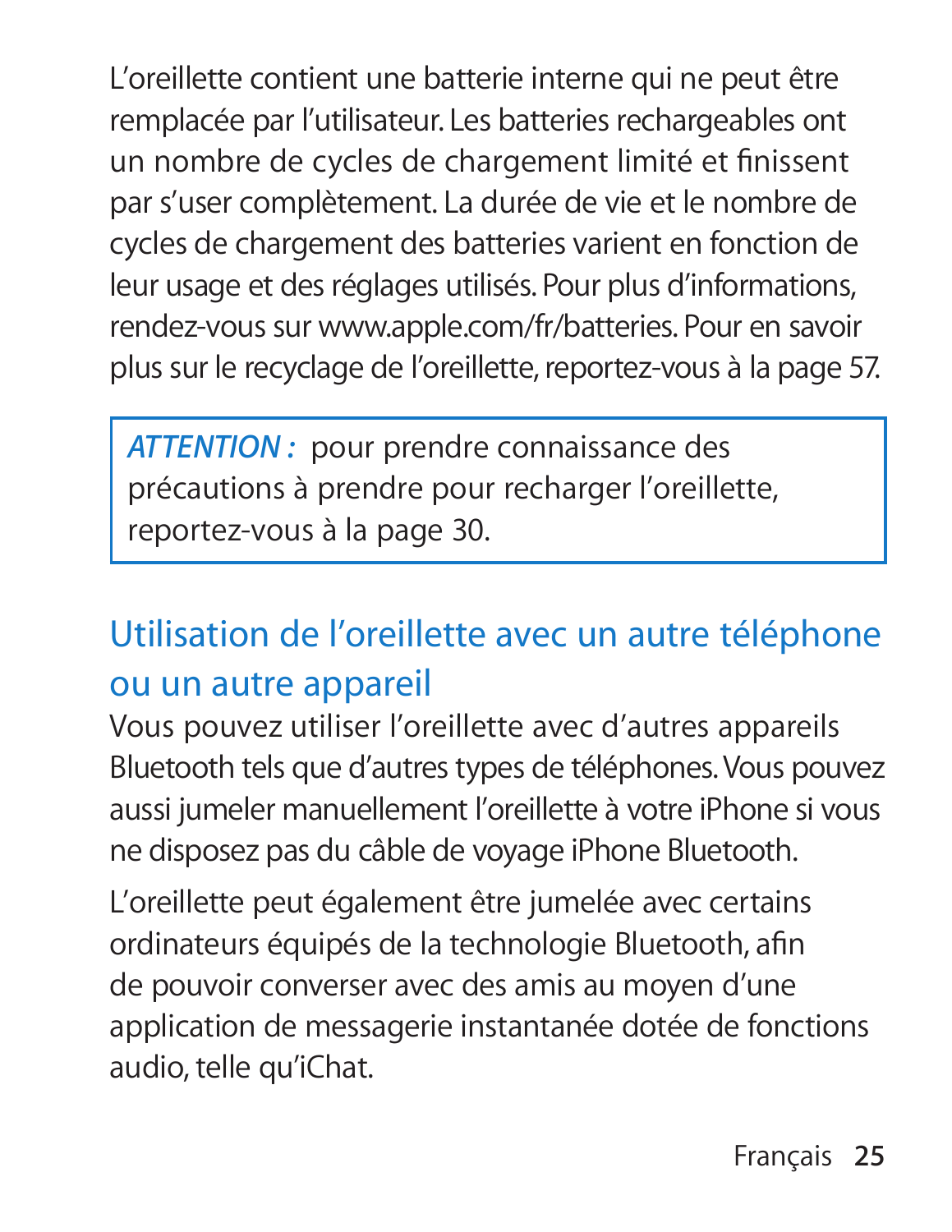Pour régler l'oreillette afin qu'elle soit détectable par **d'autres appareils :**

- **1** Désactivez l'oreillette.
- **2** Maintenez le bouton de l'oreillette enfoncé pendant environ huit secondes, jusqu'à ce que vous entendiez les tonalités de démarrage suivies d'une succession rapide de cinq bips aigus.

L'oreillette demeure détectable pendant environ cinq minutes. Le voyant d'état vert clignote tant que l'oreillette est détectable.

**Pour jumeler l'oreillette avec un autre téléphone ou pour la jumeler manuellement avec l'iPhone :**

- **1** Sur le téléphone, activez Bluetooth, puis réglez le téléphone afin qu'il recherche d'autres appareils Bluetooth. Pour ce faire, choisissez Réglages > Généraux > Bluetooth, puis activez Bluetooth.
- 2 Réglez l'oreillette afin qu'elle soit détectable (voir ci-dessus).
- **3** Sur le téléphone, choisissez Oreillette Bluetooth iPhone, puis tapez le code PIN 0000.

Consultez les instructions de votre téléphone pour obtenir des informations sur la manière de le jumeler avec des appareils Bluetooth.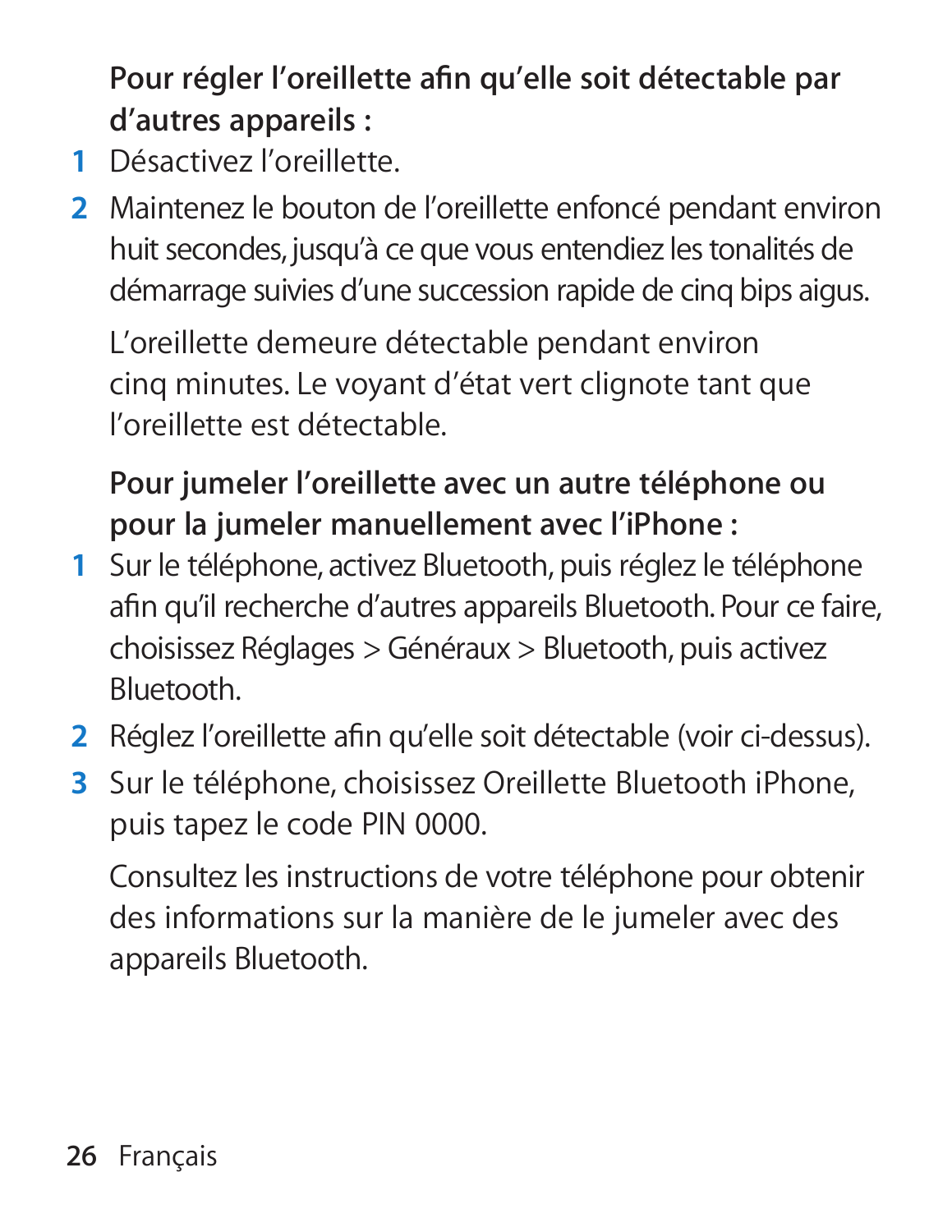**Pour jumeler l'oreillette avec un ordinateur Mac équipé de Bluetooth et fonctionnant sous Mac OS X 10.4.9 ou ultérieur :**

- **1** Ouvrez Préférences Système, puis cliquez sur Bluetooth.
- **2** Si l'appareil Bluetooth est le premier que vous configurez. cliquez sur le bouton « Configurer le nouvel appareil ». Dans le cas contraire, cliquez sur le bouton Ajouter (+) situé sous la liste des appareils déjà configurés.
- **3** Choisissez l'option Casque d'écoute.
- **4** Réglez l'oreillette afin qu'elle soit détectable.
- **5** Suivez les instructions à l'écran. Lorsque vous êtes invité à saisir un code d'accès, tapez 0000.

#### **Pour utiliser l'oreillette avec iChat :**

- **1** Jumelez l'oreillette avec votre Mac.
- **2** Dans iChat, choisissez iChat > Préférences, puis cliquez sur Audio/Vidéo.
- **3** Choisissez Oreillette Bluetooth iPhone dans les menus locaux Microphone et Sortie audio.
- **4** Commencez une conversation audio ou vidéo.

**Pour jumeler l'oreillette avec un autre ordinateur (un PC Windows par exemple) ou un autre appareil Bluetooth :** Suivez les instructions fournies avec l'ordinateur où l'appareil. Lorsque vous êtes invité à saisir un code d'accès ou un code PIN, tapez 0000.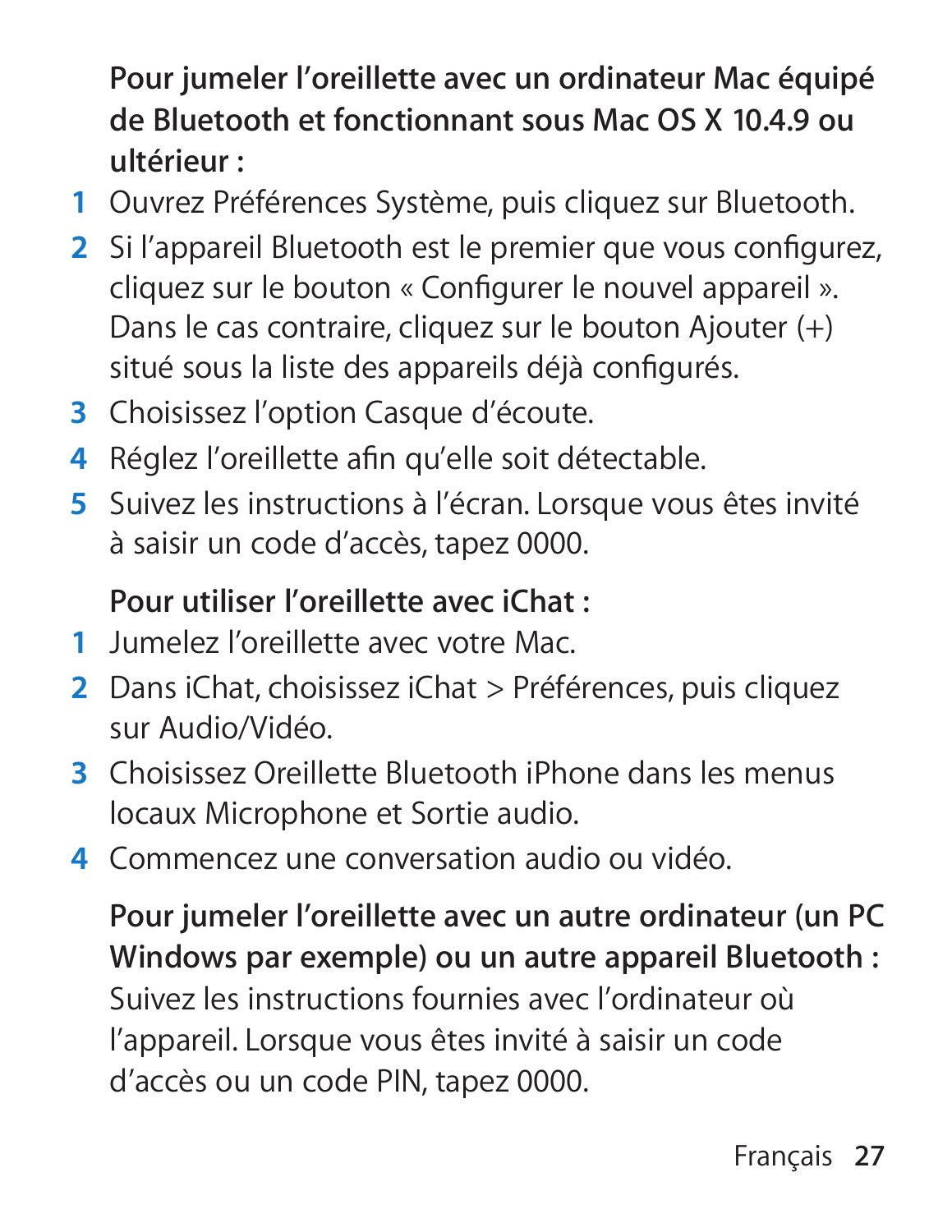# Astuces et dépannage

Si l'oreillette ne répond plus ou ne fonctionne plus correctement, essayez les solutions suivantes dans l'ordre jusqu'à ce qu'elle fonctionne à nouveau.

- m Assurez-vous que l'oreillette est activée. Appuyez sur le bouton. Si le voyant d'état vert ne clignote pas, maintenez le bouton enfoncé pendant environ trois secondes, jusqu'à ce que le voyant vert clignote ou que vous entendiez quatre tonalités de plus en plus fortes.
- m Assurez-vous que l'iPhone est allumé.
- m Assurez-vous que l'oreillette et l'iPhone sont rechargés.
- m Durant un appel, assurez-vous que l'iPhone est réglé pour diffuser le son à travers l'oreillette. Appuyez sur Source audio, puis choisissez Oreillette Bluetooth iPhone.
- m Assurez-vous que l'iPhone est jumelé avec l'oreillette. Voir page 19.
- m Sur l'iPhone, assurez-vous que Bluetooth est activé. À partir de l'écran Accueil, choisissez Réglages > Généraux > Bluetooth, puis activez l'option Bluetooth.
- m Sur l'iPhone, choisissez Réglages, puis activez l'option Mode Avion. Patientez ensuite pendant environ trois secondes, puis désactivez à nouveau ce mode.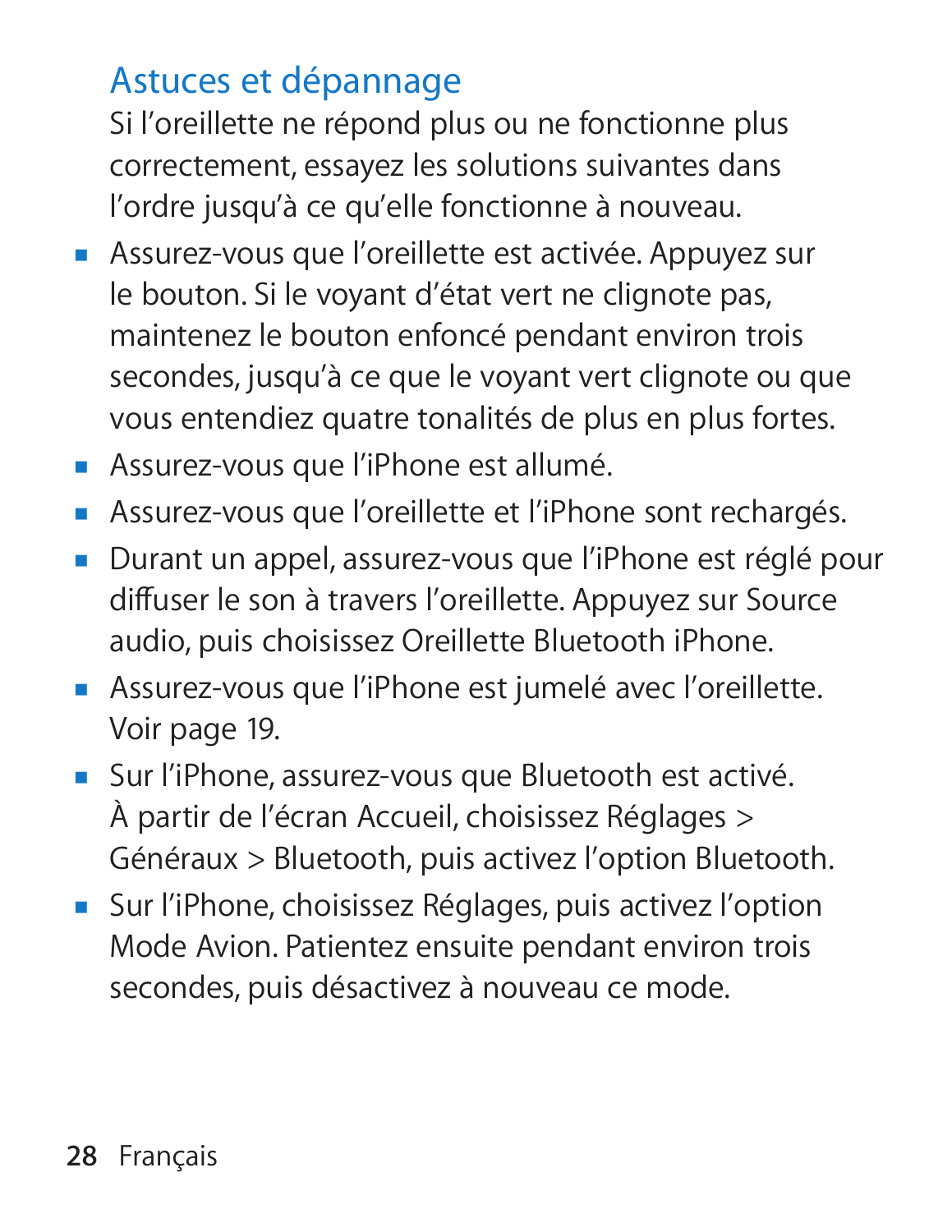Pour obtenir des astuces et des instructions de dépannage supplémentaires, rendez-vous sur : www.apple.com/fr/support/iphone.

**A** Pour éviter tout problème, lisez attentivement<br>toutes les informations relatives à la sécurité ainsi que les instructions d'utilisation ci-dessous avant d'utiliser votre oreillette Bluetooth pour iPhone.

## Informations importantes relatives à la sécurité

*ATTENTION :* tout manquement à ces consignes de sécurité est susceptible de provoquer un incendie, une décharge électrique ou d'autres blessures ou dégâts.

**Manipulation de l'oreillette Bluetooth iPhone** Évitez de laisser tomber, de démonter ou d'ouvrir, d'écraser, de tordre ou de déformer, de percer, de broyer, de mettre au four à micro-ondes, d'incinérer ou de peindre l'oreillette Bluetooth iPhone, ni d'y insérer des corps étrangers.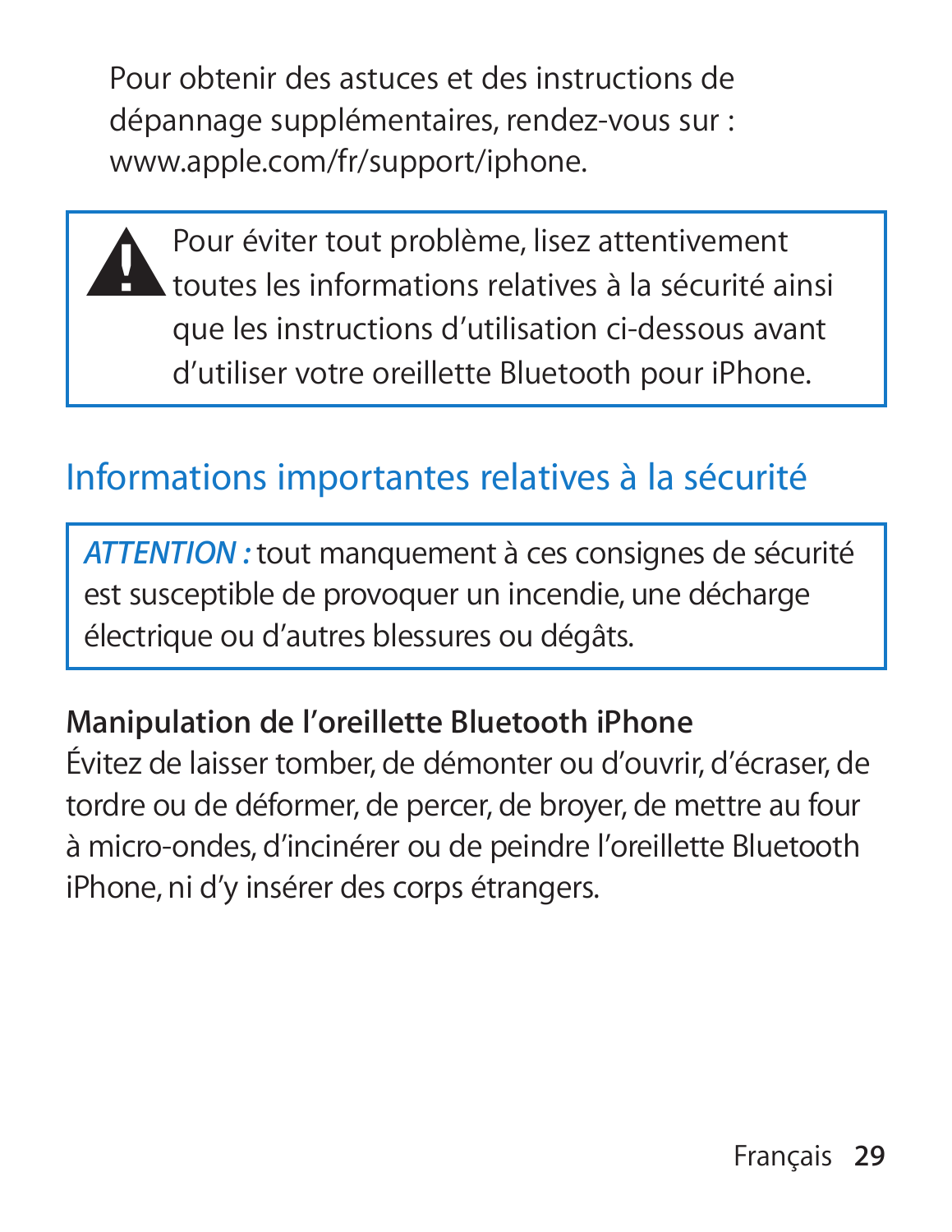## **Éviter l'eau et les endroits mouillés**

N'utilisez jamais l'oreillette Bluetooth iPhone sous la pluie, à proximité d'un lavabo ou de tout autre endroit mouillé. Veillez à ne pas renverser d'aliments ou de liquide sur l'oreillette Bluetooth iPhone. Si l'oreillette Bluetooth iPhone est mouillée, désactivez-la (en maintenant le bouton enfoncé pendant environ quatre secondes jusqu'à ce que le voyant d'état orange clignote) avant de la nettoyer et attendez qu'elle soit complètement sèche avant de l'activer à nouveau. N'essayez jamais de sécher l'oreillette Bluetooth iPhone à l'aide d'une source de chaleur extérieure telle qu'un four à micro-ondes ou un sèche-cheveux.

#### **Réparation de l'oreillette Bluetooth iPhone**

N'essayez jamais de réparer ou de modifier vous-même l'oreillette Bluetooth iPhone. L'oreillette Bluetooth iPhone ne contient aucune pièce réparable par un utilisateur. Si l'oreillette Bluetooth iPhone a été plongée dans l'eau, a été perforée ou a subi une chute grave, ne l'utilisez pas avant de l'avoir fait réviser par un fournisseur de services agréé Apple.

#### **Chargement de l'oreillette Bluetooth iPhone**

Pour recharger l'oreillette Bluetooth pour iPhone, utilisez exclusivement le câble de voyage iPhone Bluetooth avec un adaptateur secteur USB Apple ou le port USB alimenté d'un appareil conforme aux normes USB 2.0 ou 1.1, ou avec un autre produit ou accessoire Apple conçu pour fonctionner avec l'oreillette Bluetooth pour iPhone.

**30** Français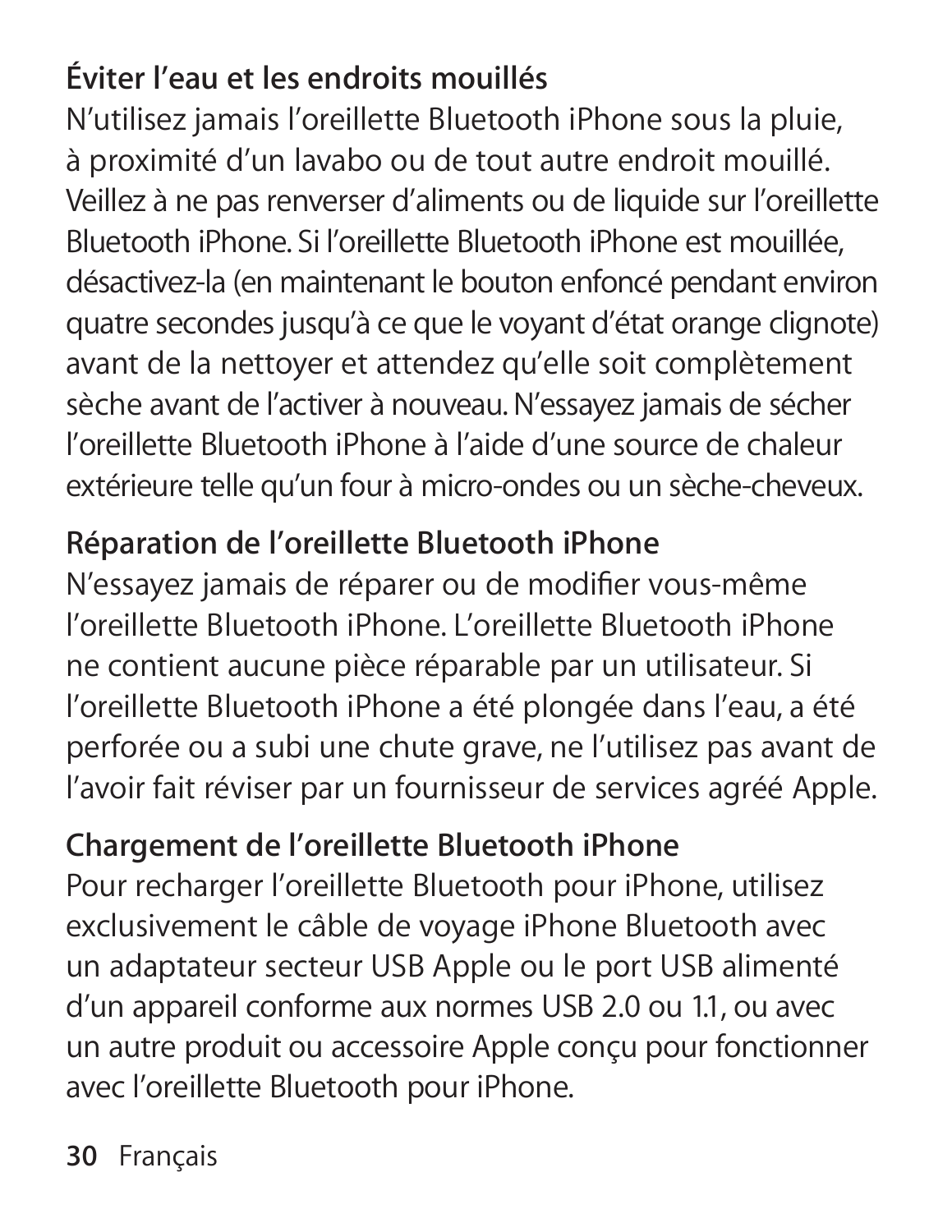Lisez préalablement toutes les instructions de sécurité des produits et accessoires que vous voulez utiliser avec l'oreillette Bluetooth iPhone. Apple n'est pas responsable du fonctionnement d'accessoires tiers ni de leur conformité aux normes de réglementation et de sécurité.

Si vous utilisez un adaptateur secteur USB Apple pour recharger l'oreillette Bluetooth iPhone, assurez-vous que l'adaptateur secteur est complètement assemblé avant de le brancher sur une prise électrique. Insérez ensuite fermement l'adaptateur secteur USB Apple dans la prise de courant. Ne branchez ni ne débranchez en aucun cas l'adaptateur secteur Apple USB Power Adapter lorsque vous avez les mains mouillées. N'utilisez pas d'autre adaptateur secteur que l'adaptateur secteur USB Apple pour recharger l'oreillette Bluetooth iPhone.

#### **Prévention de la perte d'acuité auditive**

L'utilisation de l'oreillette Bluetooth iPhone à des volumes sonores élevés peut entraîner une perte irréversible de l'audition. Vous pouvez vous habituer peu à peu à un volume sonore plus élevé qui peut vous paraître normal mais peut entraîner la détérioration de votre audition. Réglez le volume à un niveau raisonnable, avant que le problème se présente. Si vous entendez vos oreilles « siffler » ou que les sons vous paraissent étouffés, réduisez le volume ou n'utilisez plus votre oreillette et consultez un spécialiste de l'audition.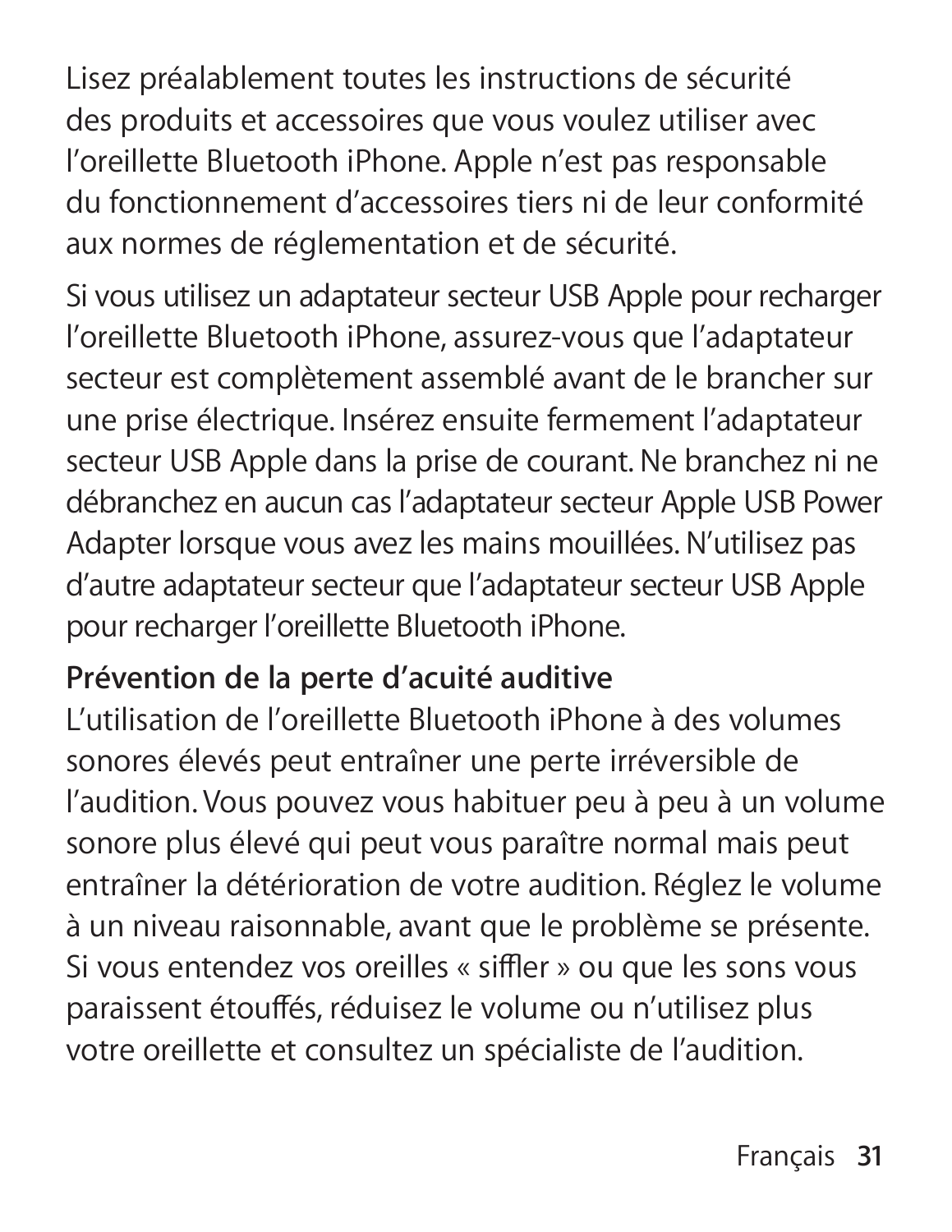Plus le volume d'écoute est élevé, moins il faut de temps pour que votre audition soit endommagée. Voici quelques conseils de spécialistes qui vous permettront de protéger votre audition :

- Â Limitez la durée d'utilisation à des volumes élevés de votre oreillette.
- Â Évitez d'augmenter le volume pour couvrir les bruits environnants.
- Â Baissez le volume si vous ne pouvez plus entendre les personnes qui parlent à côté de vous.

#### **En cas d'irritation cutanée**

L'usage d'une oreillette peut provoquer parfois des infections de l'oreille si le dispositif n'est pas correctement entretenu. Nettoyez régulièrement l'écouteur de votre oreillette Bluetooth pour iPhone, avec de l'eau ou un produit antiseptique, par exemple à l'aide d'un linge non pelucheux humidifié d'alcool isopropyle. Si l'irritation cutanée se développe, n'utilisez plus le dispositif. Si le problème persiste, consultez un médecin.

## **Consignes de sécurité lors de la conduite**

Consultez et respectez les lois et réglementations applicables en matière d'utilisation de dispositifs mobiles à l'endroit où vous conduisez. Soyez vigilant et attentif lorsque vous conduisez. Si vous comptez utiliser l'iPhone en conduisant, n'oubliez pas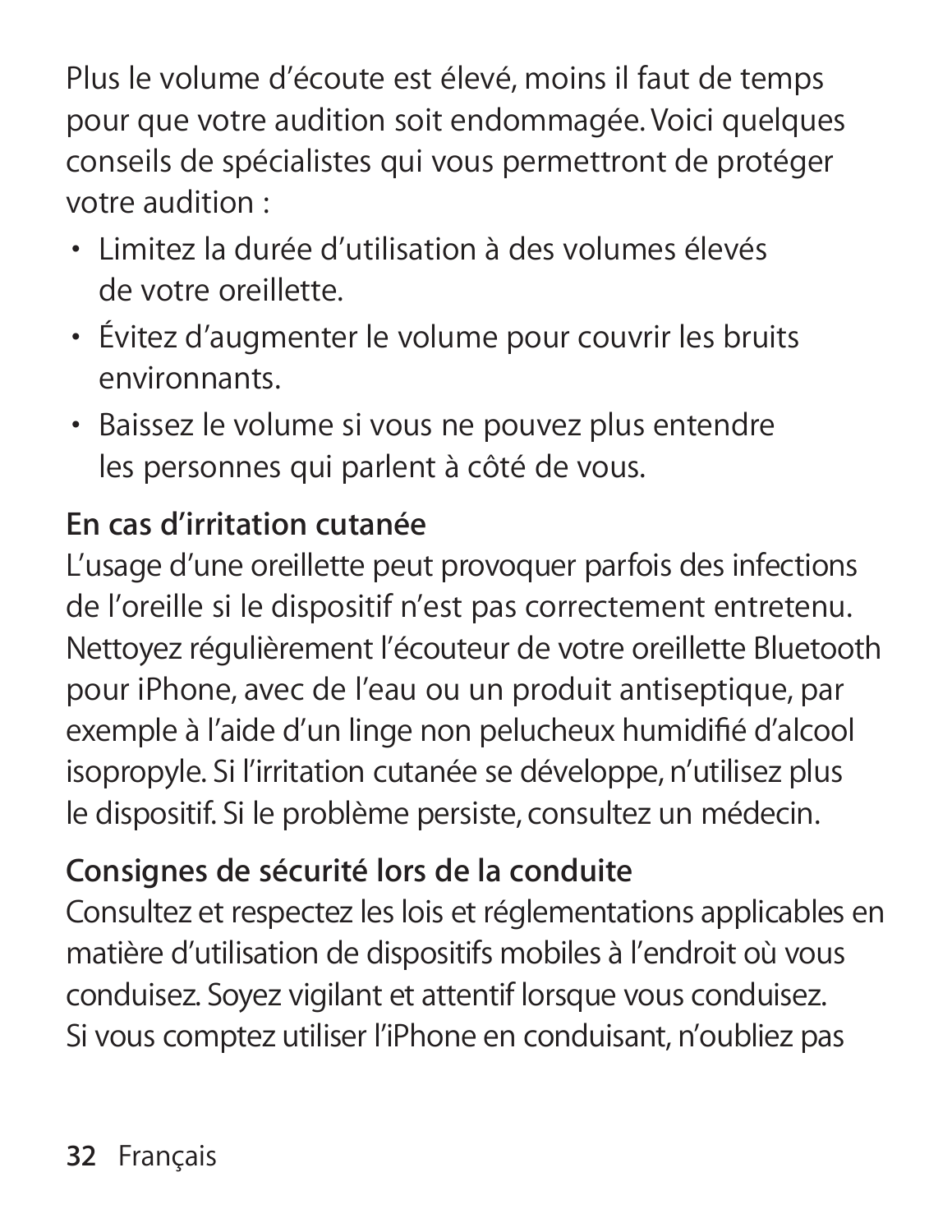de rester bien attentif à votre conduite et au code de la route. L'utilisation d'un dispositif mobile lors de la conduite peut vous distraire de celle-ci. Si vous avez du mal à vous concentrer alors que vous conduisez n'importe quel type de véhicule, que vous utilisez une bicyclette ou que vous réalisez toute activité qui demande votre attention complète, arrêtez-vous sur le bord de la route avant de passer un appel ou de répondre à un appel si les conditions de conduite l'exigent.

#### **Risques d'étou∂ ement**

L'oreillette Bluetooth iPhone constitue, du fait de sa taille réduite, un risque d'étouffement pour les jeunes enfants. Ne la laissez pas à la portée des jeunes enfants.

**Véhicules équipés d'un coussin gonfl able de sécurité** Les coussins de sécurité se gonflent brusquement. Ne placez jamais l'oreillette Bluetooth iPhone ou l'un de ses accessoires

dans la zone située au-dessus de l'airbag ou dans la zone de déploiement de ce dernier.

#### **Perturbations radioélectriques**

Presque tous les appareils électroniques sont sensibles aux perturbations radioélectriques dues à des sources externes s'ils ne sont pas adéquatement blindés, conçus ou configurés pour être compatibles. Il se peut, par conséquent, que l'oreillette Bluetooth iPhone provoque des interférences avec d'autres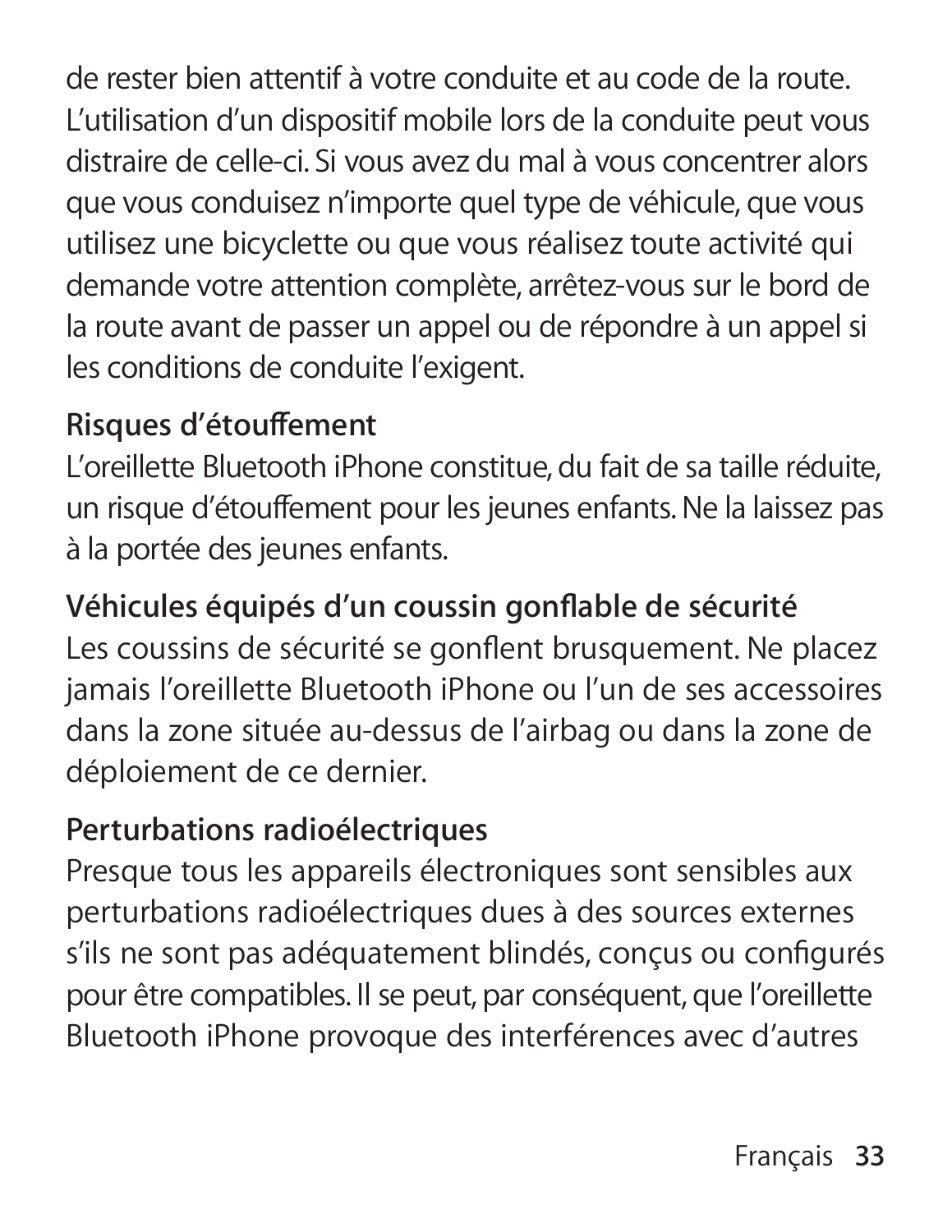appareils. Respectez les instructions suivantes pour éviter tout problème d'interférence.

#### **Avions**

Les règlements de la FAA (Federal Aviation Administration) peuvent interdire l'utilisation d'appareils de communication sans fi l à bord des avions. *Désactivez* l'oreillette Bluetooth iPhone lorsque vous voyagez en avion.

#### **Véhicules**

Les signaux RF peuvent affecter les systèmes électroniques embarqués ou mal protégés des véhicules à moteur. En ce qui concerne votre véhicule, vérifiez avec le constructeur ou son représentant.

#### **Appareils électroniques**

La plupart des appareils électroniques modernes sont blindés contre les signaux RF. Il se peut toutefois que certains d'entre eux ne soient pas blindés contre les signaux RF émis par l'oreillette Bluetooth iPhone.

#### **Appareils auditifs**

L'oreillette Bluetooth iPhone peut provoquer des interférences avec certains appareils auditifs. Si c'est le cas, consultez le fabricant de votre prothèse ou votre médecin pour trouver d'autres options ou remèdes.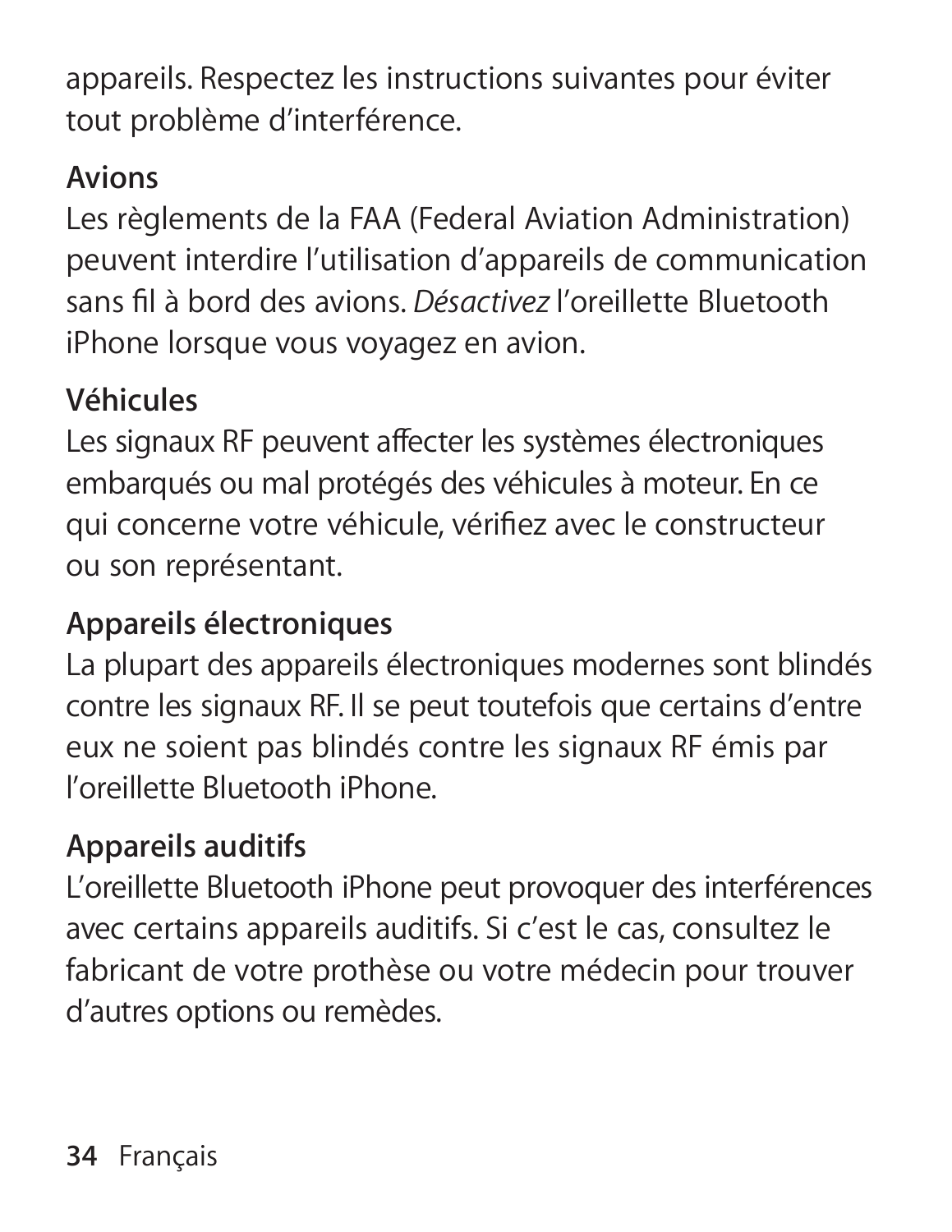#### **Autres appareils médicaux**

Si vous utilisez un autre type d'appareil médical, consultez votre médecin ou le fabricant de l'appareil pour vous assurer que cet appareil est adéquatement blindé contre les signaux RF externes.

Dans les établissements de santé, *désactivez* l'oreillette Bluetooth iPhone lorsque des affiches vous invitent à le faire. Certains équipements utilisés dans les hôpitaux ou dans les établissements de santé sont sensibles aux signaux RF externes.

#### **Installations sensibles**

Désactivez l'oreillette Bluetooth iPhone dans les installations au sein desquelles des affiches vous demandent de le faire.

#### **Zones de dynamitage**

Pour éviter toute interférence avec des opérations de dynamitage, désactivez l'oreillette Bluetooth iPhone dès que vous vous trouvez dans une « zone de dynamitage » ou dans des endroits où sont affichées des pancartes invitant à « Désactiver les émetteurs récepteurs ». Respectez toutes les pancartes et toutes les consignes.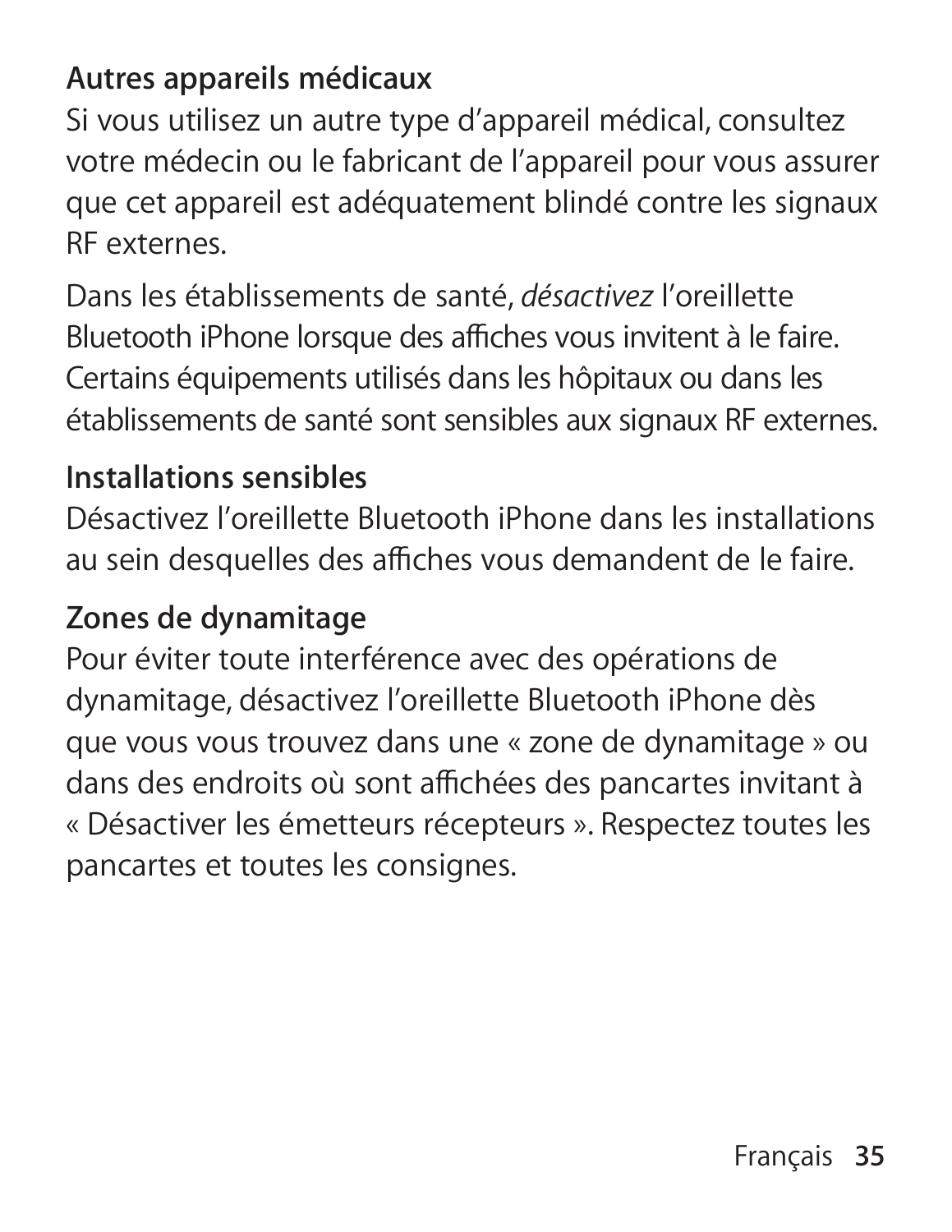# Informations importantes concernant la manipulation de l'appareil

*AVIS :* le non-respect de ces instructions de manipulation risque d'endommager l'oreillette Bluetooth iPhone ou d'autres biens.

#### **Utilisation des connecteurs et des ports**

Ne forcez jamais l'insertion d'un connecteur dans un port. Assurez-vous que le port n'est pas bouché. Si vous ne parvenez pas à insérer le connecteur dans le port de manière relativement aisée, c'est qu'ils ne sont probablement pas compatibles. Veillez à ce que le connecteur corresponde au port et à ce qu'il soit correctement positionné par rapport au port.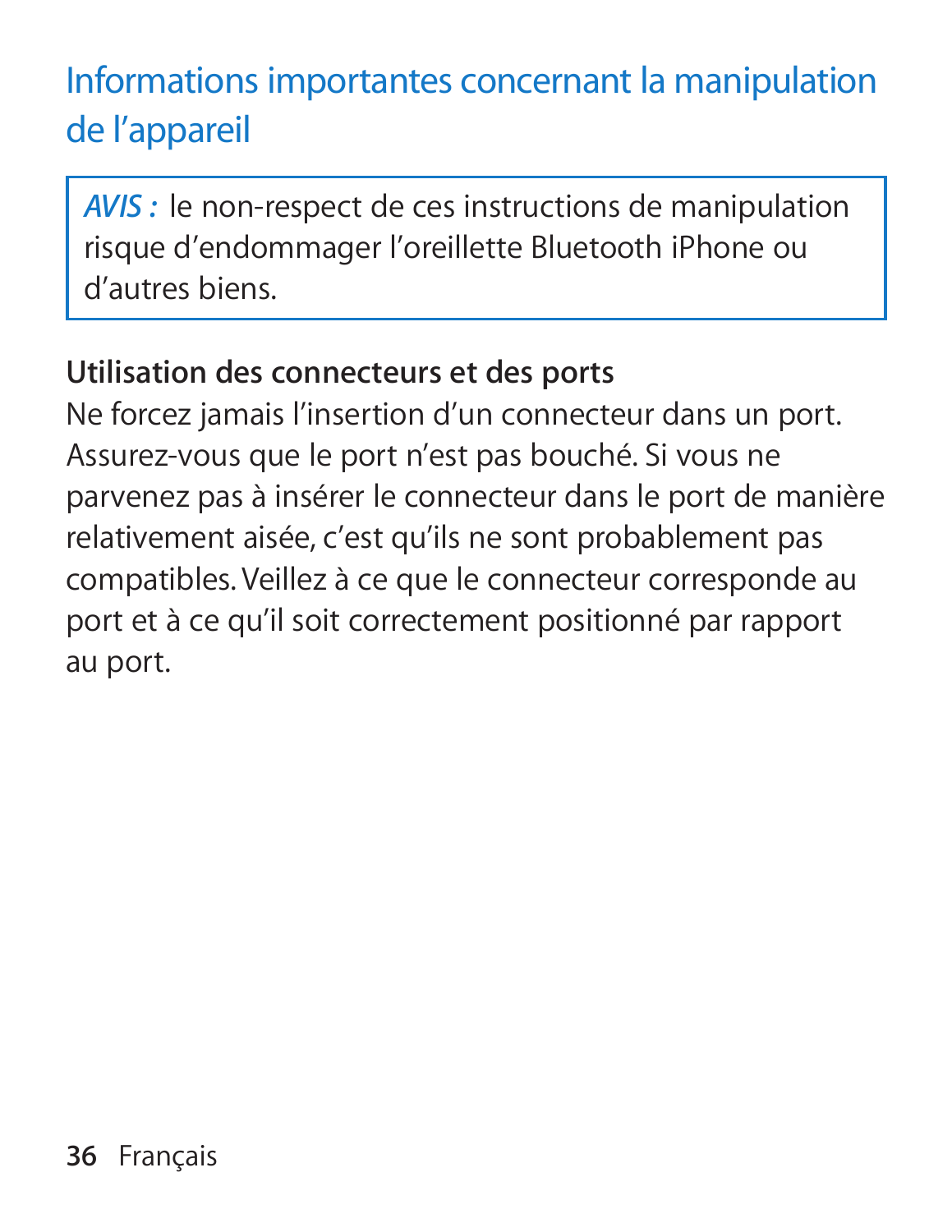## **Conservation de l'oreillette Bluetooth iPhone dans des plages de température acceptables**

N'utilisez l'oreillette Bluetooth iPhone que dans des endroits où la température est comprise entre 0º et 35º C. Il se peut que l'autonomie de la batterie de l'oreillette Bluetooth iPhone soit temporairement réduite dans des conditions de faible température.

Conservez l'oreillette Bluetooth iPhone dans un endroit où la température est toujours comprise entre -20º et 45º C. N'abandonnez pas l'oreillette Bluetooth iPhone dans votre voiture, car les températures à l'intérieur d'une voiture en stationnement peuvent dépasser ces limites.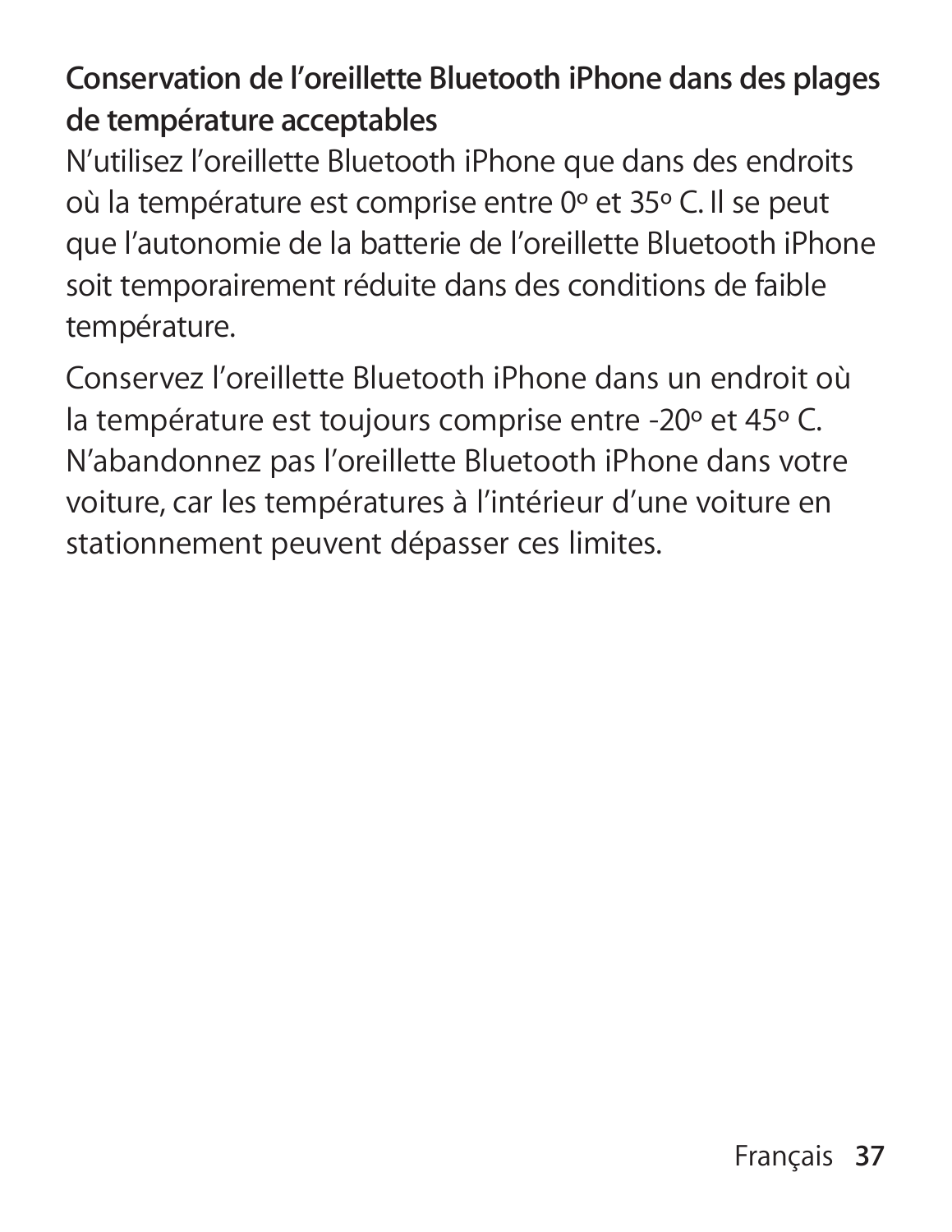Enhorabuena por su nuevo auricular manos libres iPhone Bluetooth® Headset. Para empezar, siga estas instrucciones.

## Cómo enlazar el auricular manos libres con el iPhone

- **1** Conecte el cable iPhone Bluetooth Travel Cable incluido a un puerto USB 2.0 del ordenador (no del teclado).
- **2** Conecte el iPhone y el auricular manos libres al cable. El auricular manos libres se enlaza con el iPhone automáticamente.



La primera vez que conecte el auricular manos libres, déjelo cargar durante una hora aproximadamente, hasta que su luz de estado pase de ámbar a verde.

**3** Desconecte el iPhone y el auricular manos libres del cable. Para conectar el auricular manos libres al iPhone, pulse el botón situado en la parte superior del auricular. De este modo, las llamadas se enviarán al auricular.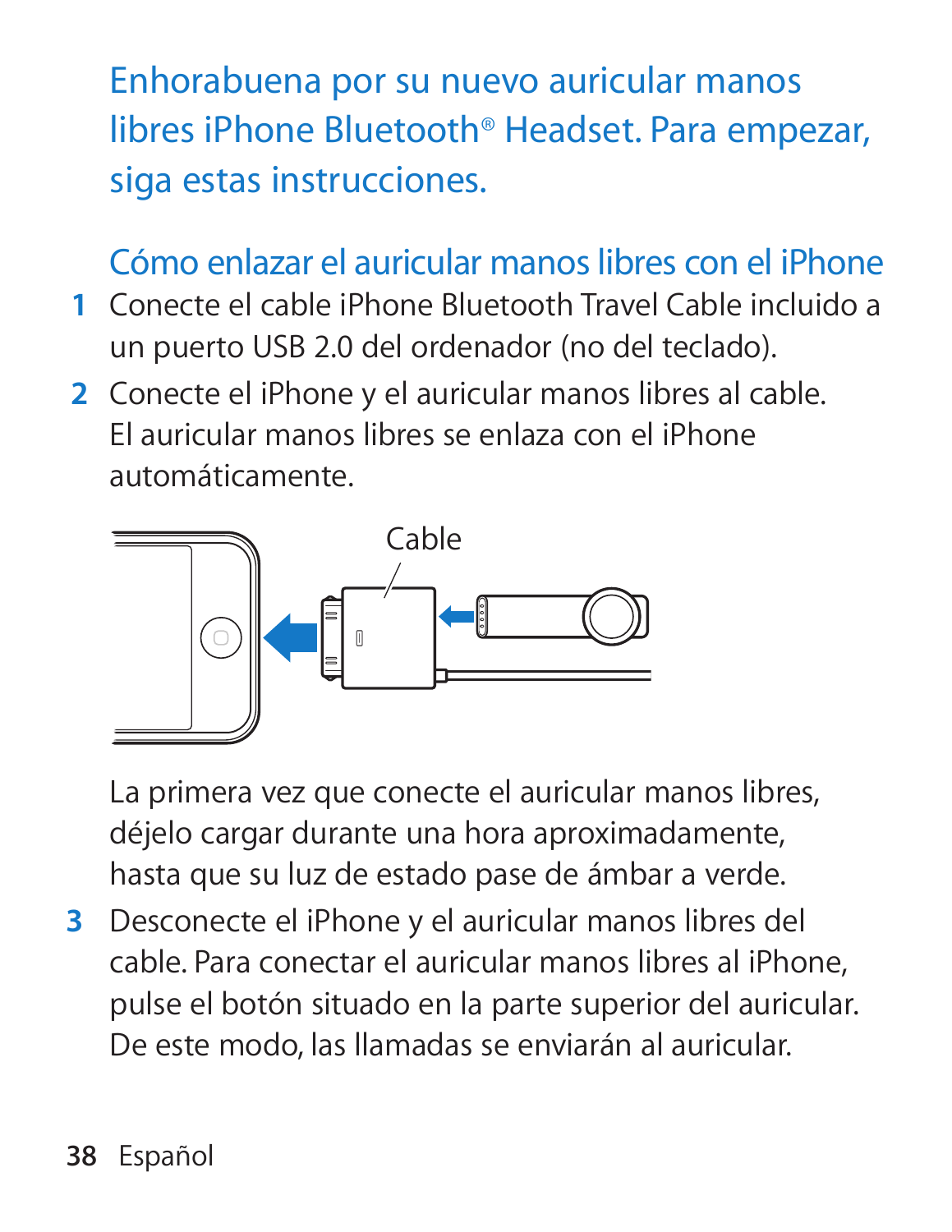En algunos casos, deberá volver a conectar el auricular manos libres al iPhone. Consulte la página 41.

## Cómo realizar o responder a una llamada

 **1** Colóquese el auricular manos libres en cualquiera de las orejas con el micrófono apuntando hacia la boca.



Si coloca la almohadilla acolchada (incluida) en el altavoz del auricular, conseguirá un ajuste más cómodo.

 **2** Realice una llamada con el iPhone. Pulse el botón de la parte superior del auricular manos libres para responder a una llamada entrante.



Si responde a una llamada entrante pulsando la pantalla táctil del iPhone, el sonido se recibirá a través del iPhone.

**3** Cuando termine, pulse el botón para finalizar la llamada.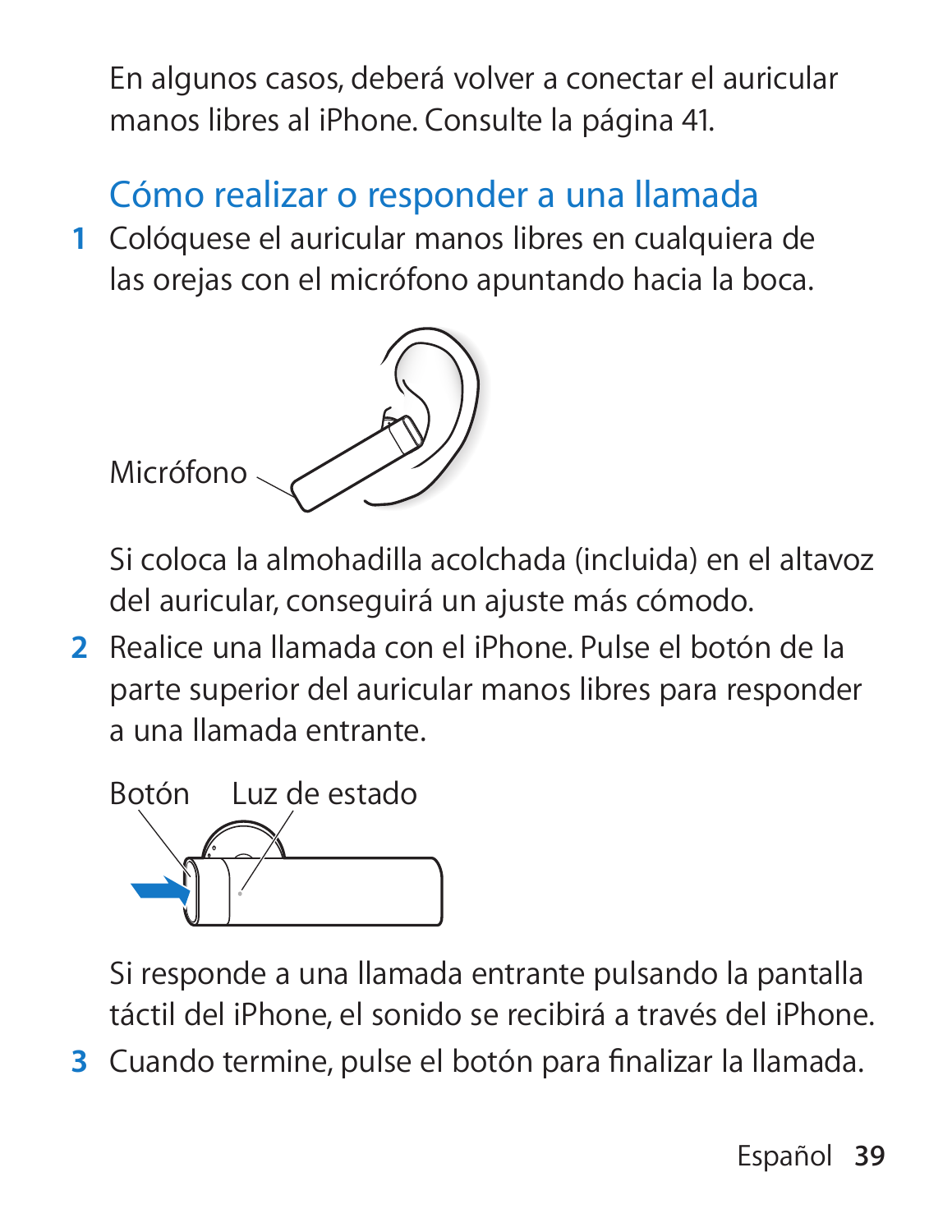## Cómo ajustar el volumen

m Utilice los botones de volumen laterales del iPhone.

*ADVERTENCIA:* Para obtener información de seguridad importante sobre cómo evitar pérdidas auditivas, consulte la página 51.

## ¿Qué más puede hacer?

| Para                                                                                 | <b>Haga</b> esto                                                                                                                         |
|--------------------------------------------------------------------------------------|------------------------------------------------------------------------------------------------------------------------------------------|
| Rechazar una llamada<br>entrante                                                     | Pulse el botón durante un segundo<br>aproximadamente, hasta que oiga<br>un sonido.                                                       |
| Pasar a la llamada<br>entrante o en espera<br>y poner la llamada<br>actual en espera | Pulse el botón.                                                                                                                          |
| Pasar a la llamada<br>entrante o en espera<br>y terminar la llamada<br>actual        | Pulse el botón durante un segundo<br>aproximadamente, hasta que oiga<br>un sonido.                                                       |
| Comprobar si el<br>auricular manos libres<br>está encendido                          | Pulse el botón. Si el auricular manos<br>libres está encendido, la luz de estado<br>parpadea en verde y el auricular emite<br>un sonido. |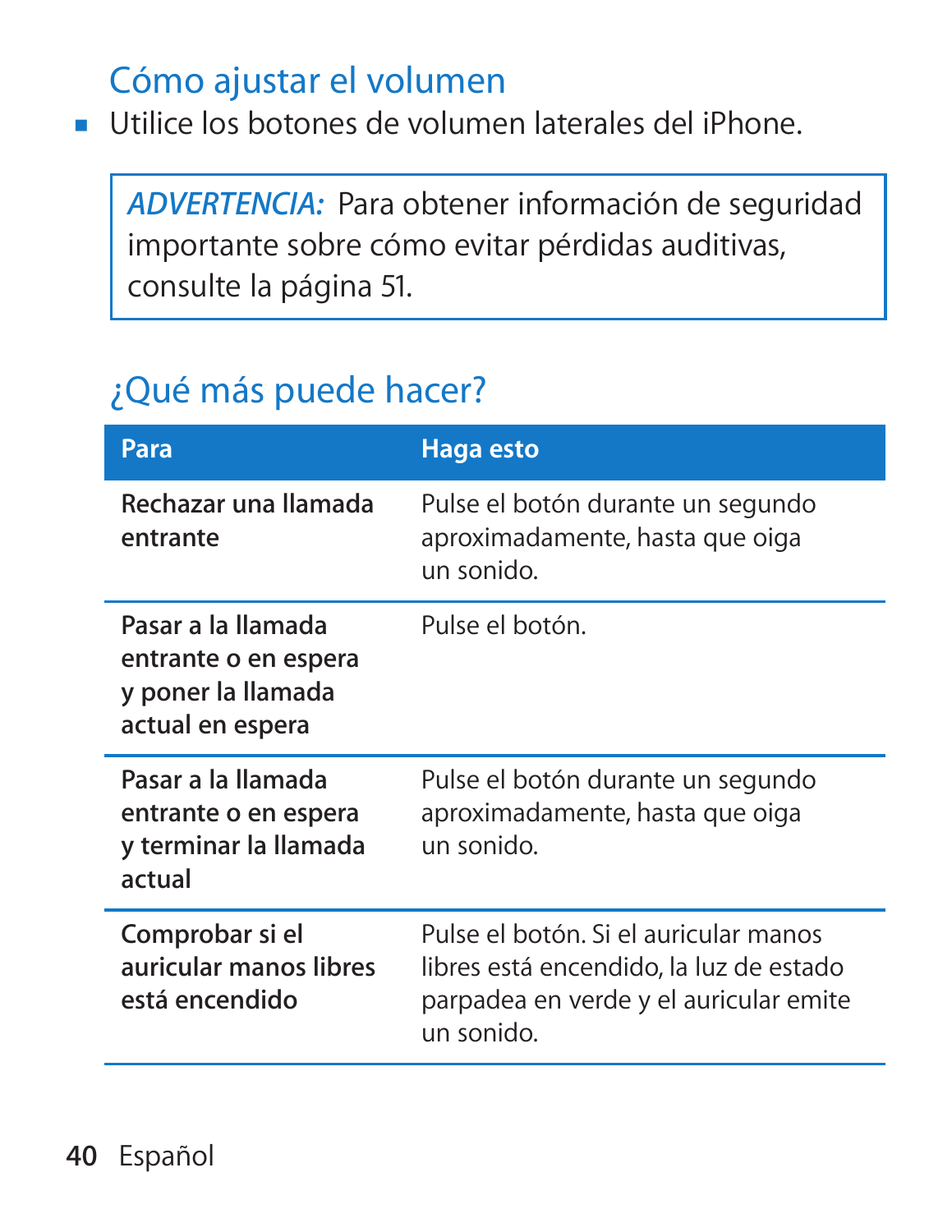| Encender el auricular<br>manos libres | Mantenga pulsado el botón durante<br>unos tres segundos hasta que la luz de<br>estado parpadee en verde o escuche<br>cuatro tonos crecientes.     |
|---------------------------------------|---------------------------------------------------------------------------------------------------------------------------------------------------|
| Apagar el auricular<br>manos libres   | Mantenga pulsado el botón durante<br>unos cuatro segundos hasta que la<br>luz de estado parpadee en ámbar o<br>escuche cuatro tonos decrecientes. |

Cómo pasar del auricular manos libres al iPhone Para dejar de utilizar el auricular manos libres y escuchar las llamadas a través del iPhone, puede hacer lo siguiente:

- m Apague el auricular manos libres. Puede encenderlo en cualquier momento para volver a utilizarlo con el iPhone.
- m Durante una llamada, pulse "Fuente de audio" en el iPhone y elija iPhone o Altavoz (para el altavoz del teléfono).

## Cómo volver a conectar el auricular manos libres al iPhone

Puede saber que las llamadas se enviarán al auricular manos libres si el icono de Bluetooth (◊) de la barra de estado del iPhone es azul o blanco (según la aplicación que utilice).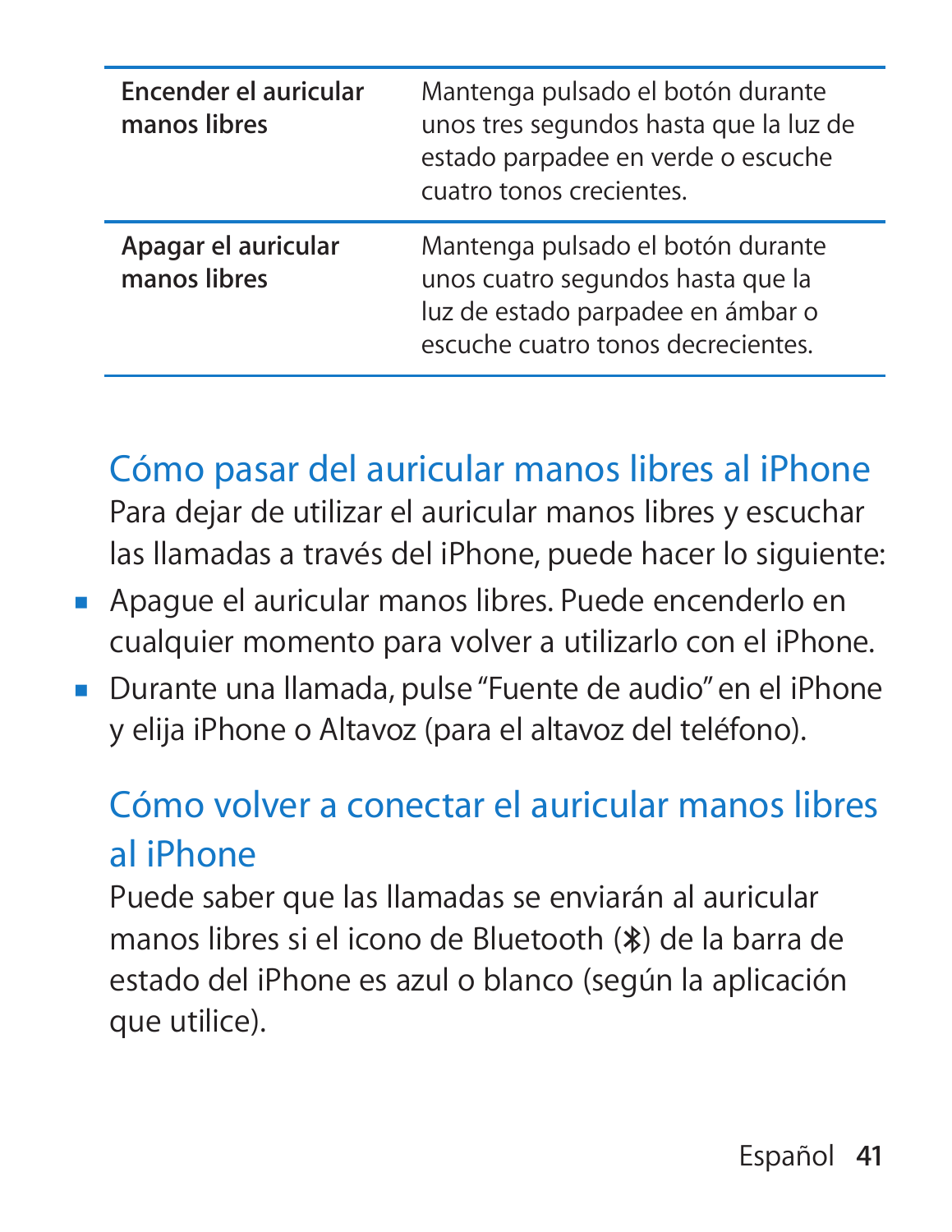Si el auricular manos libres se desconecta del iPhone, emitirá dos sonidos graves. Puede saber que el auricular está desconectado del iPhone si el icono de Bluetooth de la barra de estado es gris o no aparece.

**Para enviar las llamadas al auricular manos libres:**

- m Pulse el botón para reiniciar la conexión.
- m Si no funciona, compruebe que el auricular manos libres esté encendido, cargado y situado en el radio de alcance del iPhone (hasta 10 metros).
- m Si no funciona, compruebe que el iPhone tenga la tecnología Bluetooth activada. En la pantalla Inicio, seleccione Ajustes > General > Bluetooth y active Bluetooth.
- m Si no funciona, vuelva a enlazar el auricular manos libres con el iPhone. Para ello, consulte la página 38.

Si el auricular manos libres está enlazado con otros dispositivos Bluetooth, deberá volver a conectarlo al iPhone después de haberlo apagado o de haberlo usado con uno de dichos dispositivos.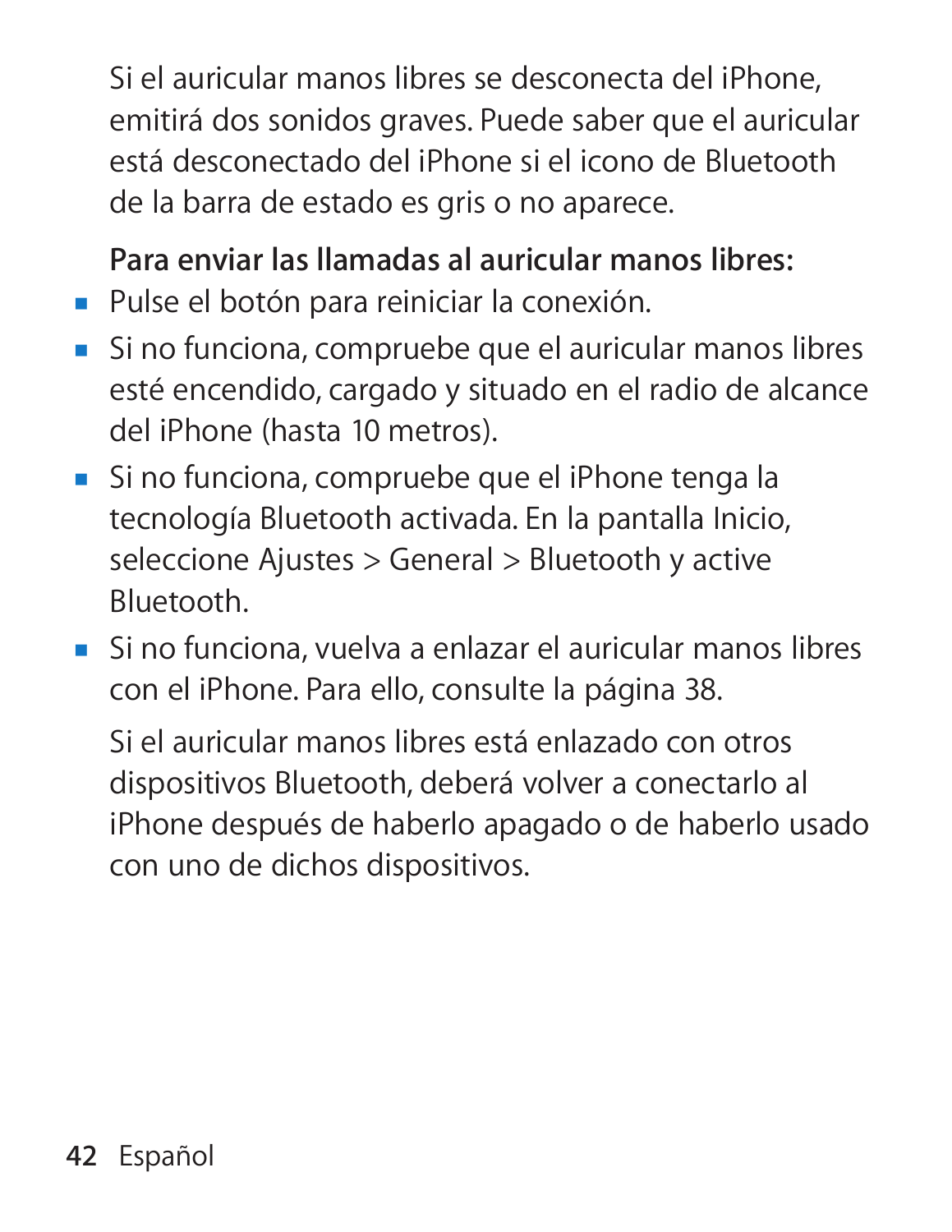## Cómo cargar el auricular manos libres

Cuando el auricular tenga poca carga, se oirá un sonido largo cada diez segundos.

#### **Para cargar el auricular manos libres:**

- **1** Conecte el cable iPhone Bluetooth Travel Cable incluido al ordenador, o bien conéctelo al adaptador de corriente USB de Apple que viene con el iPhone y enchufe el adaptador a una toma eléctrica.
- **2** Conecte el auricular manos libres al cable. Si está completamente descargado, el auricular se recarga en una hora y media aproximadamente. **Luz de estado ámbar = Cargando Luz de estado verde** = Totalmente cargado
- **3** Desconecte el auricular manos libres del cable. Pulse el botón para conectar el auricular manos libres al iPhone, de manera que las llamadas se envíen al auricular.

#### **Para ver cuánta carga queda:**

m Conecte el cable iPhone Bluetooth Travel Cable al ordenador o a un adaptador de corriente USB de Apple que esté enchufado a una toma de corriente. A continuación, conecte el iPhone y el auricular manos libres al cable. La pantalla del iPhone indica el nivel de batería del auricular.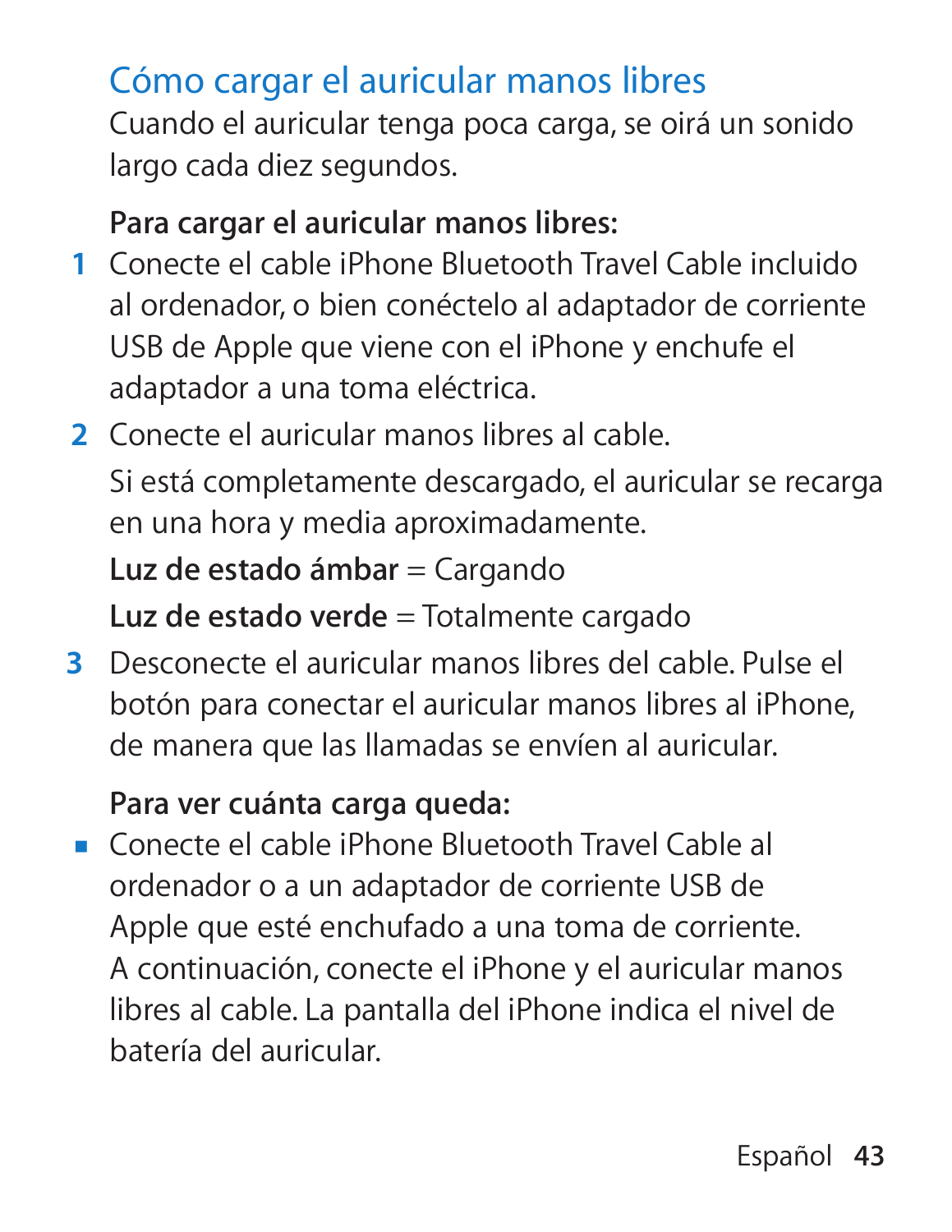El auricular manos libres lleva una batería interna que el usuario no debe manipular en ningún caso. Las baterías recargables permiten un número limitado de ciclos de carga y con el tiempo se desgastan completamente. La duración de las baterías y la cantidad de ciclos de carga que pueden admitir varían según el uso y la configuración. Para más información, visite www.apple.com/es/batteries. Para obtener más información sobre cómo deshacerse del auricular, consulte la página 57.

*ADVERTENCIA:* Para obtener información de seguridad importante sobre cómo cargar el auricular manos libres, consulte la página 50.

# Cómo utilizar el auricular manos libres con otro teléfono o dispositivo

Puede utilizar el auricular manos libres con otros dispositivos Bluetooth, como otros teléfonos, y enlazar el auricular con el iPhone manualmente si no tiene a mano el cable iPhone Bluetooth Travel Cable.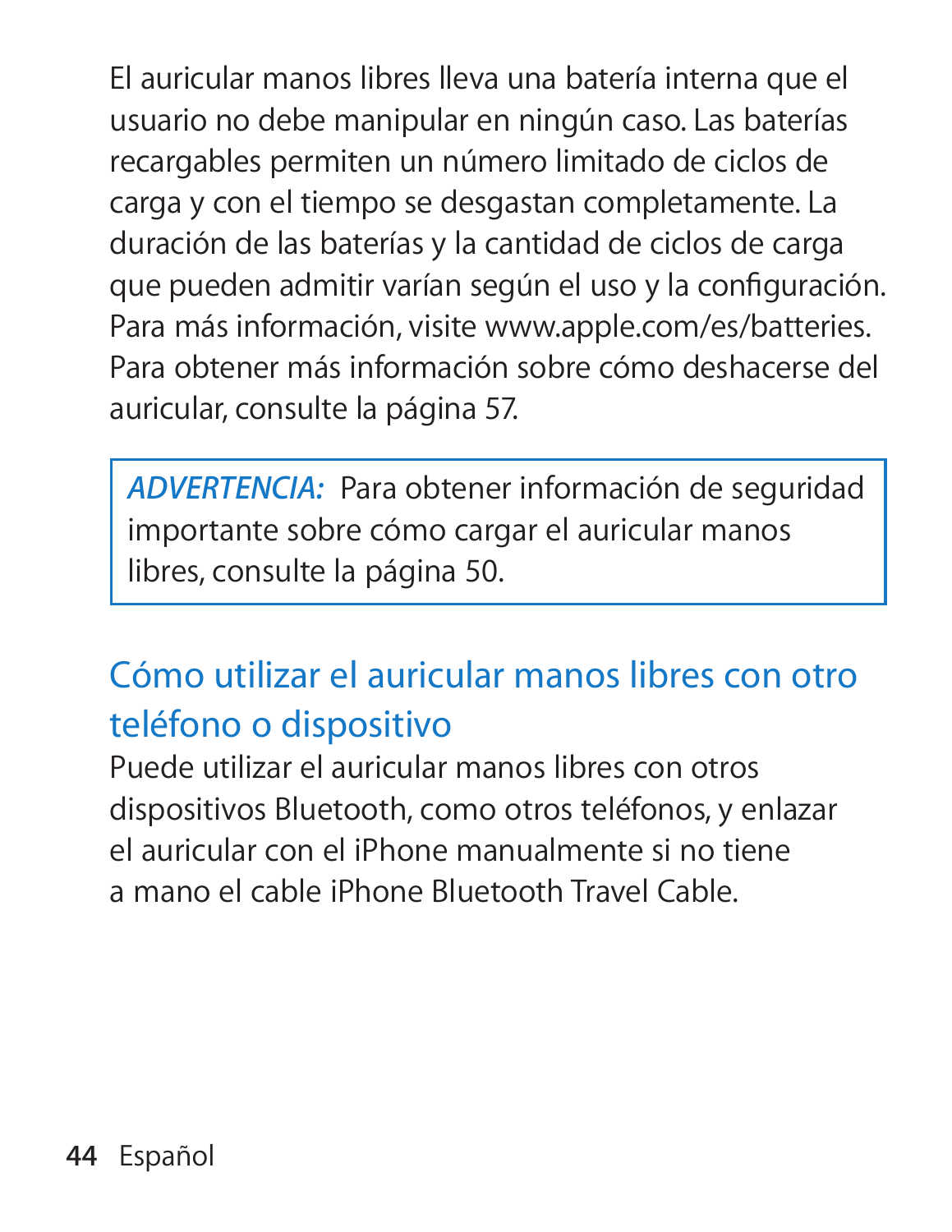También puede enlazar el auricular manos libres a algunos ordenadores equipados con Bluetooth y hablar con sus amigos utilizando una aplicación de mensajería instantánea que tenga audio, como iChat.

**Para hacer visible el auricular manos libres de manera que el otro dispositivo pueda detectarlo:**

- **1** Apague el auricular manos libres.
- **2** Mantenga pulsado el botón del auricular durante unos ocho segundos hasta que oiga los tonos de arranque y, después, cinco sonidos agudos rápidos.

El auricular manos libres permanece en modo visible durante cinco minutos aproximadamente. La luz de estado parpadea en verde mientras el auricular está en modo visible.

**Para enlazar el auricular manos libres con otro teléfono o enlazarlo con el iPhone manualmente:**

- **1** En el teléfono, active Bluetooth y ajuste el teléfono para que busque otros dispositivos Bluetooth. En el iPhone, seleccione Ajustes > General > Bluetooth y active Bluetooth.
- **2** Ajuste el auricular manos libres en modo visible (véase más arriba).
- **3** En el teléfono, seleccione "iPhone Bluetooth Headset" e introduzca el código PIN 0000.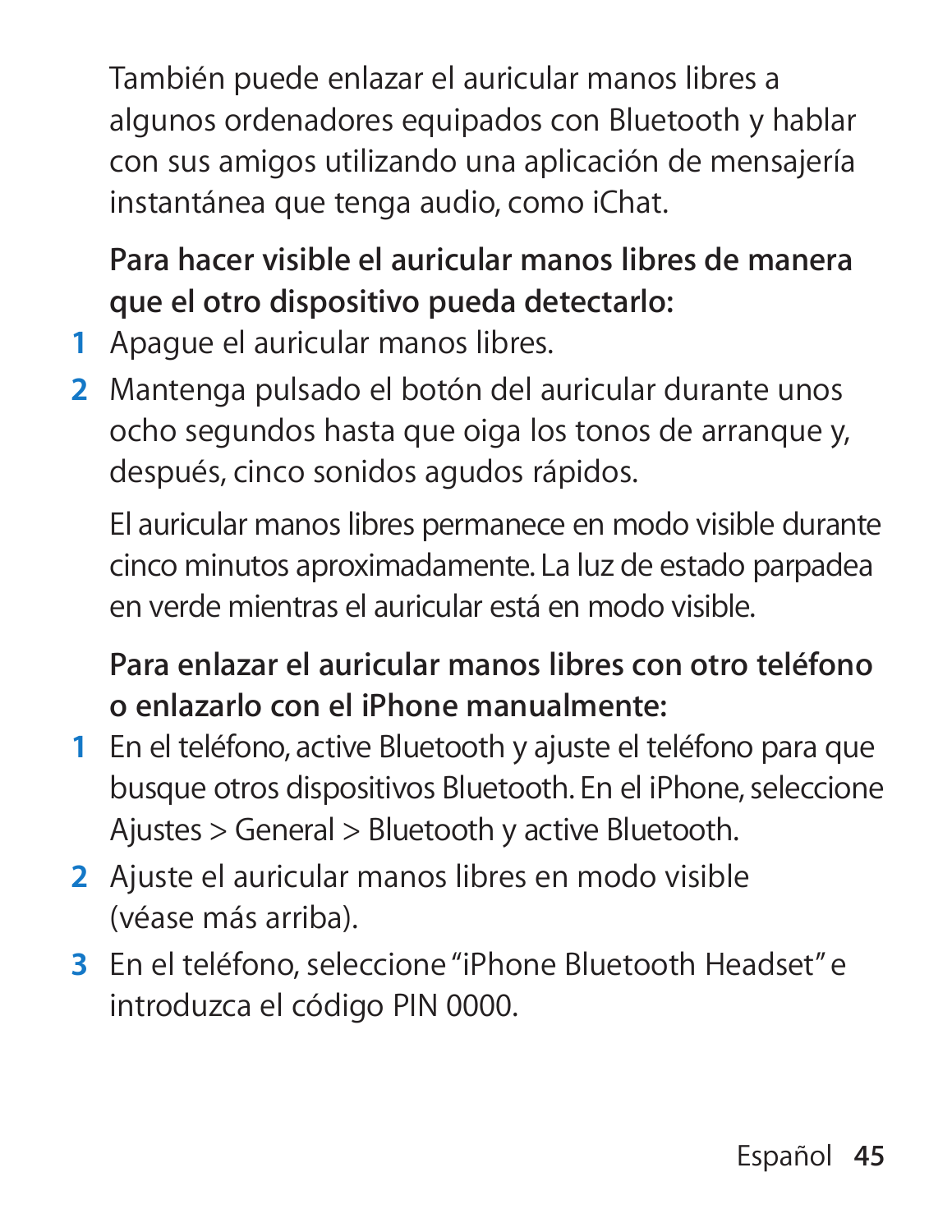Consulte las instrucciones del teléfono para obtener más información sobre cómo enlazarlo con dispositivos Bluetooth.

**Para enlazar el auricular manos libres con un Mac equipado con Bluetooth y con el sistema Mac OS X 10.4.9 o posterior:**

- **1** Abra Preferencias del Sistema y haga clic en Bluetooth.
- **2** Si este es el primer dispositivo Bluetooth que ha configurado, haga clic en el botón "Configurar nuevo dispositivo". De lo contrario, haga clic en el botón Añadir (+) situado en la parte inferior de la lista de dispositivos existentes.
- **3** A continuación, seleccione "Auriculares con micrófono".
- **4** Ajuste el auricular manos libres en modo visible.
- **5** Siga las instrucciones de la pantalla. Cuando se le solicite una clave, escriba 0000.

#### **Para utilizar el auricular manos libres con iChat:**

- **1** Enlace el auricular manos libres con su Mac.
- **2** En iChat, seleccione iChat > Preferencias y haga clic en Audio/Vídeo.
- **3** Seleccione "iPhone Bluetooth Headset" en los menús locales "Micrófono" y "Salida de sonido".
- **4** Inicie un chat de audio o vídeo.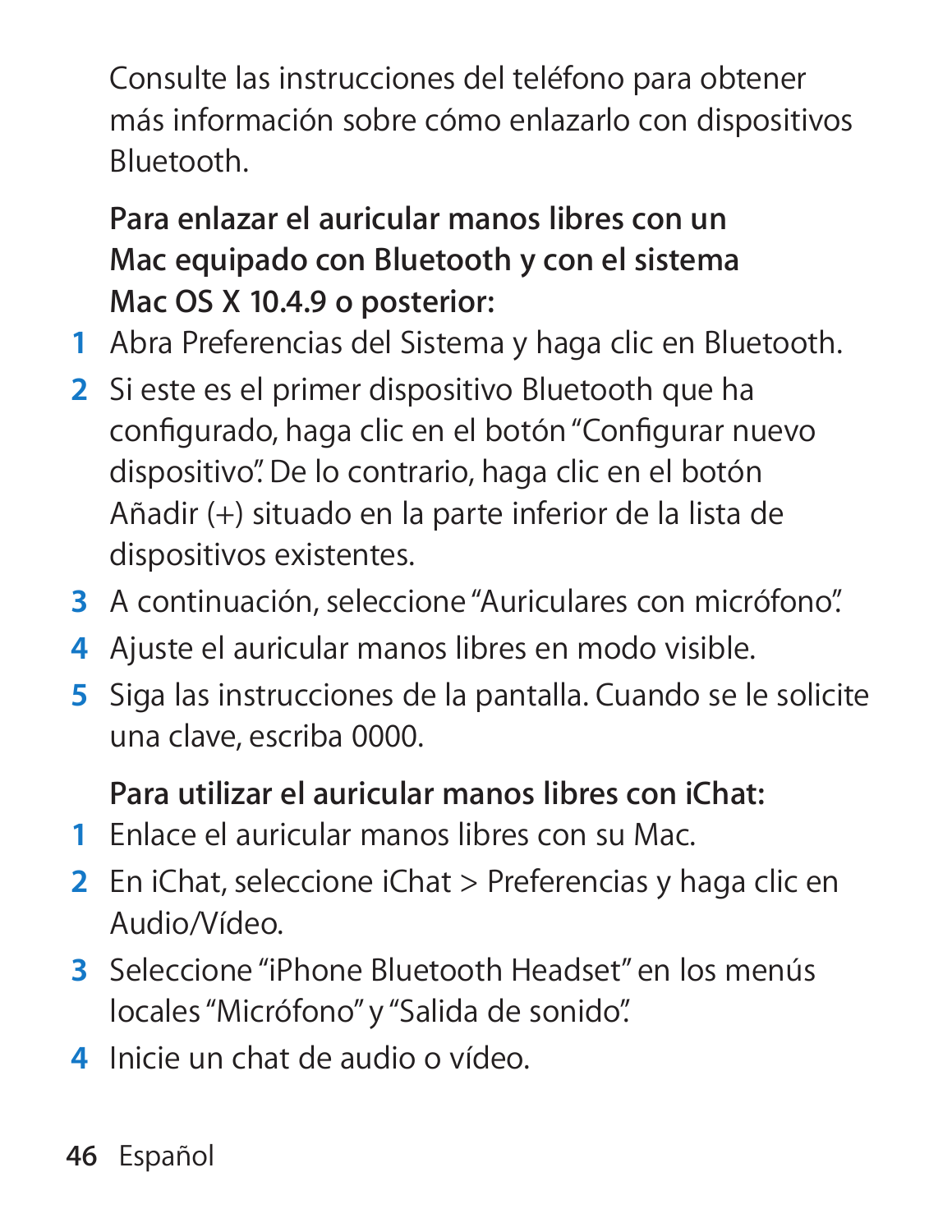**Para enlazar el auricular manos libres con otro ordenador (como un PC con Windows) o con dispositivos Bluetooth:** Siga las instrucciones que venían con el ordenador o dispositivo. Cuando se le solicite una clave o PIN, escriba 0000.

## Consejos y solución de problemas

Si el auricular manos libres no responde o no funciona correctamente, siga estos pasos en el orden en que están indicados hasta que vuelva a funcionar.

- m Compruebe que el auricular manos libres esté encendido. Pulse el botón. Si la luz de estado no parpadea en verde, mantenga pulsado el botón durante unos tres segundos hasta que la luz de estado parpadee en verde o escuche cuatro tonos crecientes.
- m Compruebe que el iPhone esté encendido.
- m Compruebe que el auricular manos libres y el iPhone estén cargados.
- m Durante una llamada, compruebe que el iPhone esté ajustado para reproducir sonido a través del auricular manos libres. Pulse "Fuente de audio" y seleccione "iPhone Bluetooth Headset".
- m Compruebe que el iPhone esté enlazado con el auricular manos libres. Consulte la página 38.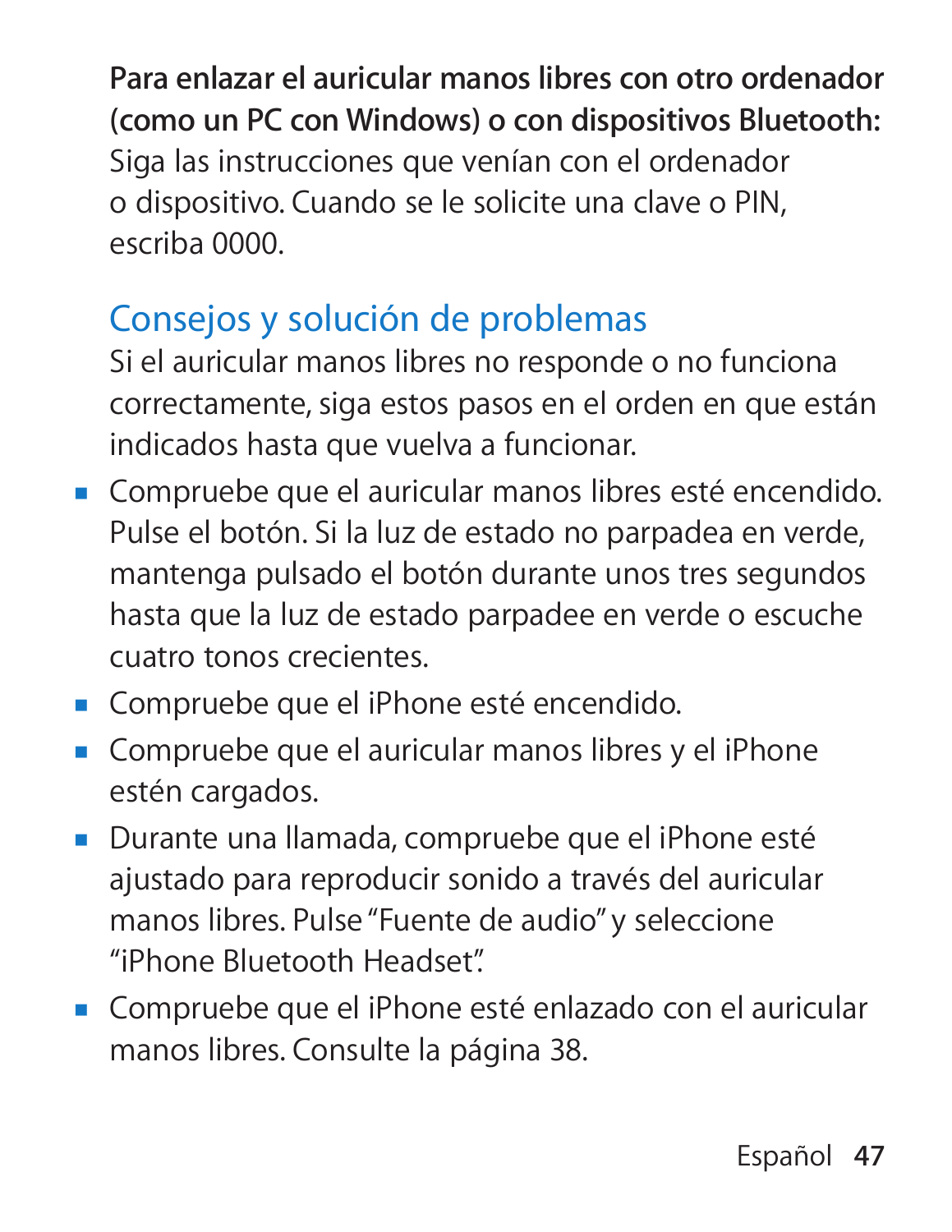- m En el iPhone, compruebe que Bluetooth esté activado. En la pantalla Inicio, seleccione Ajustes > General > Bluetooth y active Bluetooth.
- m En el iPhone, seleccione Ajustes y active el modo Avión. Espere unos tres segundos y desactívelo.

Para obtener más consejos e información sobre solución de problemas, visite www.apple.com/es/support/iphone.

Lea toda la información sobre seguridad que figura<br>
más abajo y las instrucciones de funcionamiento antes de usar el auricular manos libres iPhone Bluetooth Headset para evitar posibles daños.

## Información importante sobre seguridad

*ADVERTENCIA:* Si no respeta estas instrucciones de seguridad, pueden producirse incendios, descargas eléctricas u otros daños.

**Manipulación del auricular manos libres iPhone Bluetooth Headset**

No deje caer al suelo el auricular manos libres iPhone Bluetooth Headset ni lo desmonte, abra, aplaste, doble, deforme, perfore, desarme, incinere, pinte, ponga en el microondas ni le introduzca objetos extraños.

**48** Español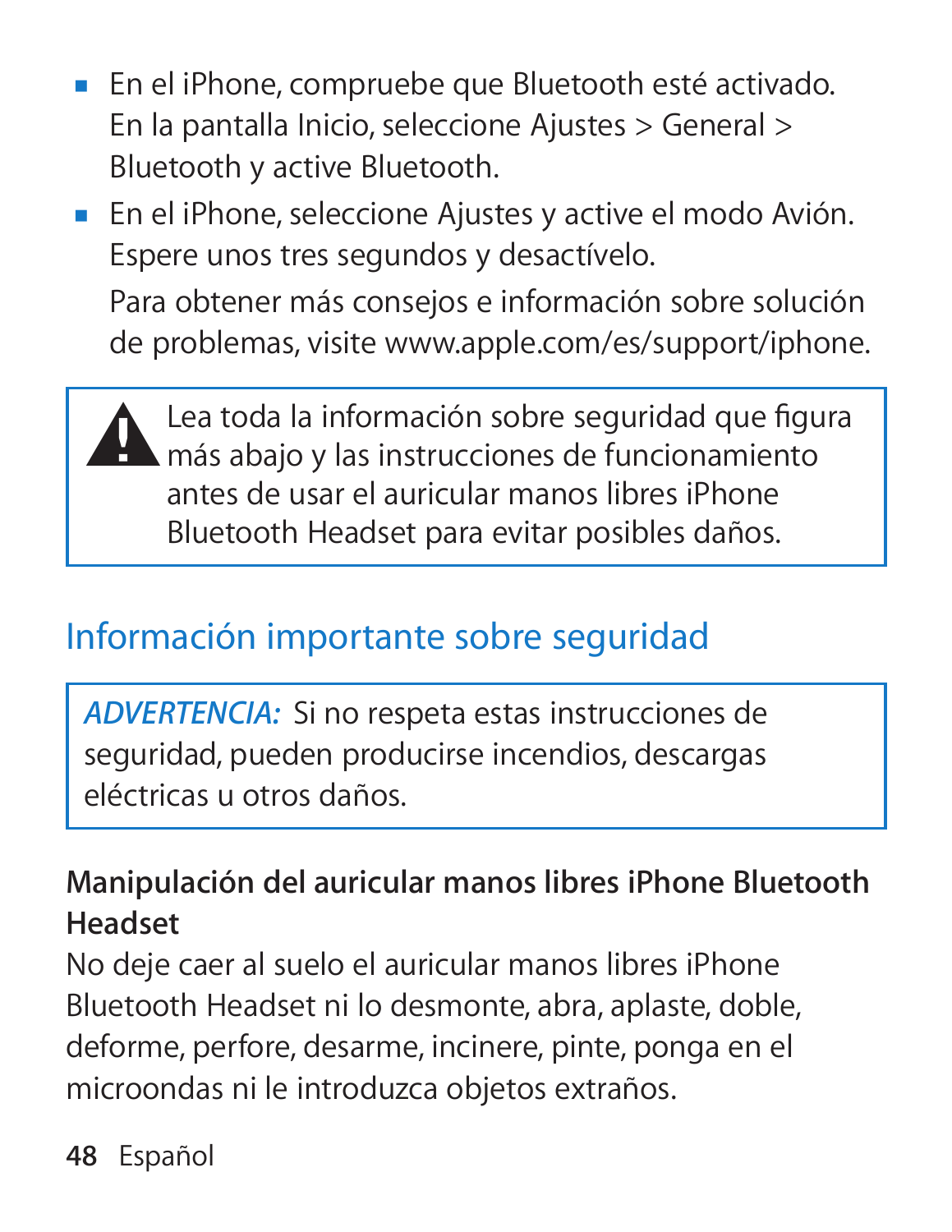#### **Agua y lugares húmedos**

No utilice el auricular manos libres iPhone Bluetooth Headset bajo la lluvia ni cerca de lugares con agua o humedad. Procure no derramar comida ni líquidos sobre el auricular manos libres iPhone Bluetooth Headset. Si se moja, apáguelo (mantenga pulsado el botón durante unos cuatro segundos, hasta que la luz de estado parpadee en ámbar) antes de limpiarlo y deje que se seque completamente antes de volver a encenderlo. No intente secar el auricular manos libres iPhone Bluetooth Headset mediante una fuente de calor externa, como un horno microondas o un secador de cabello.

#### **Reparación del auricular manos libres iPhone Bluetooth Headset**

No intente nunca reparar o modificar el auricular manos libres iPhone Bluetooth Headset por su cuenta. El auricular manos libres iPhone Bluetooth Headset no contiene piezas que el usuario pueda reparar. Si el auricular manos libres iPhone Bluetooth Headset se sumerge en agua, se perfora o sufre una fuerte caída, no lo utilice hasta que lo haya llevado a un proveedor de servicios Apple autorizado.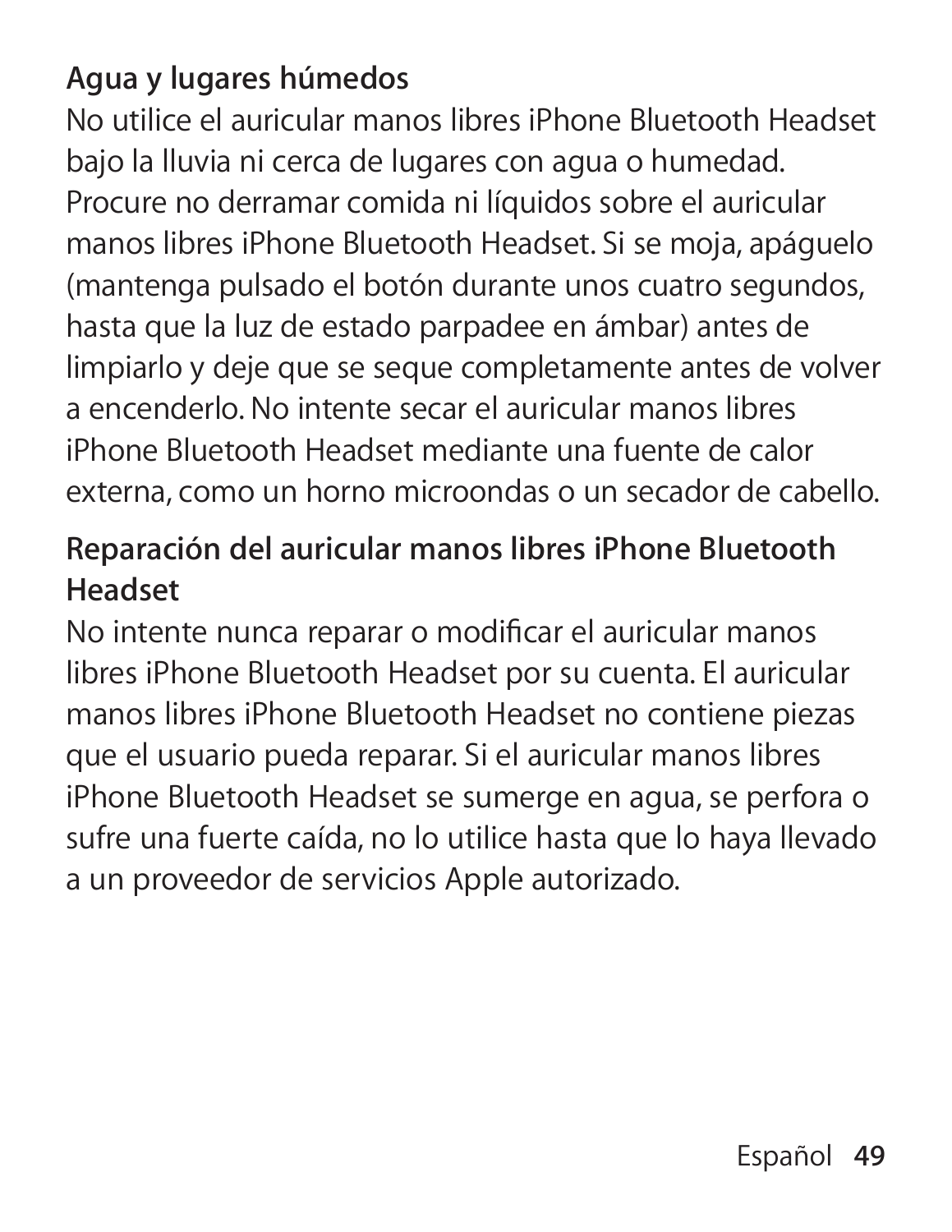#### **Cómo cargar el auricular manos libres iPhone Bluetooth Headset**

Para cargar el auricular manos libres iPhone Bluetooth Headset, utilice únicamente el cable iPhone Bluetooth Travel Cable con un adaptador de corriente USB de Apple o un puerto USB de alta potencia de otro dispositivo que cumpla los estándares USB 2.0 o 1.1, o bien con otro producto o accesorio de marca Apple que haya sido diseñado para utilizarse con el auricular manos libres iPhone Bluetooth Headset.

Lea todas las instrucciones sobre seguridad de todos los productos y accesorios antes de utilizarlos con el auricular manos libres iPhone Bluetooth Headset. Apple no es responsable del funcionamiento de accesorios de otros fabricantes ni del cumplimiento de la normativa aplicable y las directrices de seguridad por parte de dichos accesorios. Cuando utilice el adaptador de corriente USB de Apple para cargar el auricular manos libres iPhone Bluetooth Headset, compruebe que el adaptador de corriente esté totalmente acoplado antes de conectarlo a una toma eléctrica. A continuación, inserte firmemente el adaptador de corriente USB de Apple a la toma eléctrica. No conecte ni desconecte el adaptador de corriente USB de Apple con las manos húmedas. No utilice ningún otro adaptador de corriente que no sea el adaptador de corriente USB de Apple para cargar el auricular manos libres iPhone Bluetooth Headset.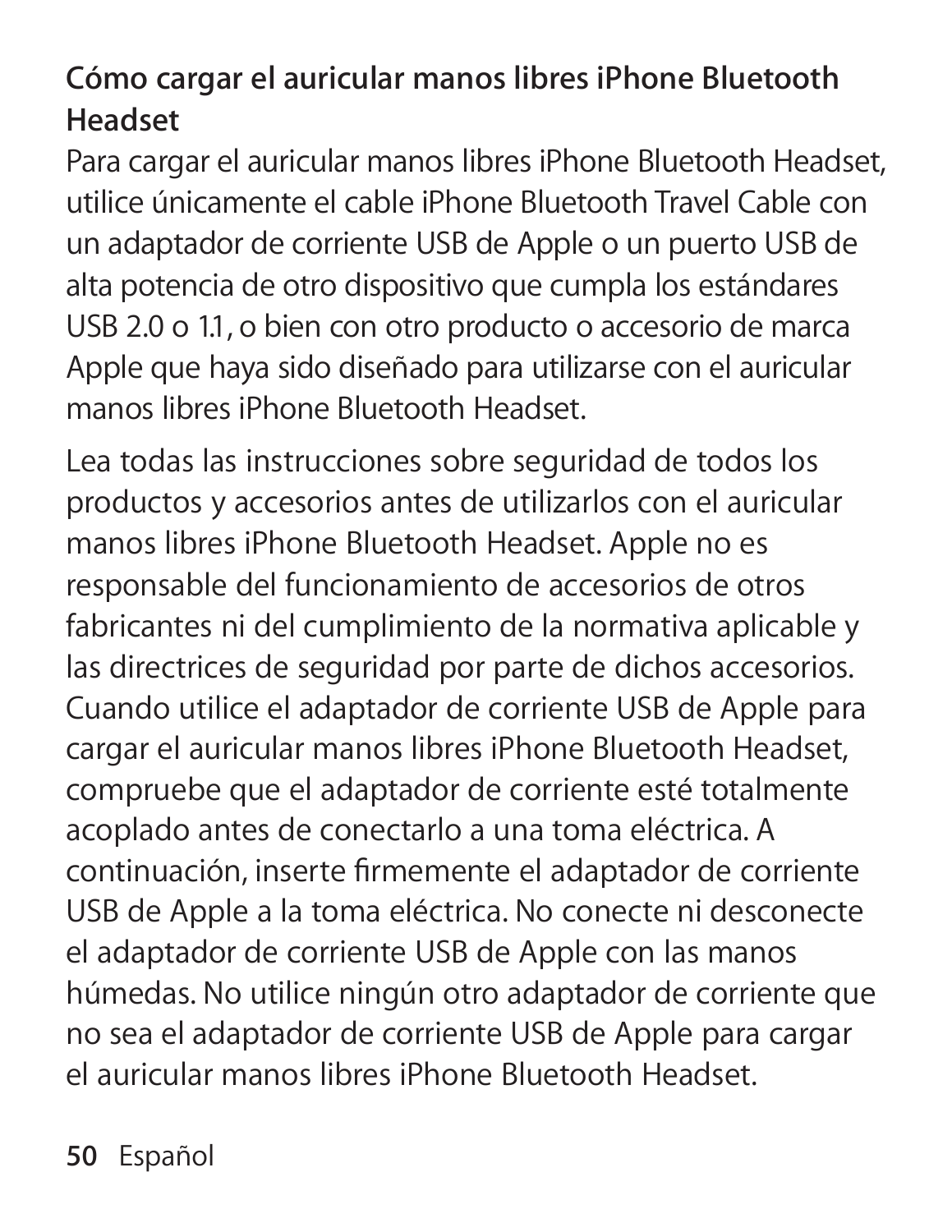#### **Prevención de la pérdida auditiva**

Pueden ocurrir pérdidas auditivas permanentes si el auricular manos libres iPhone Bluetooth Headset se utiliza a un volumen elevado. Con el tiempo, puede acostumbrarse a un volumen de sonido más alto, que, aunque puede parecer normal, puede llegar a dañar su capacidad auditiva. Ajuste el volumen a un nivel seguro antes de que esto ocurra. Si oye pitidos o murmullos sordos, reduzca el volumen del sonido o deje de usar el auricular y acuda a que le revisen el oído. Cuanto más alto sea el volumen, menor es el tiempo necesario para que su capacidad auditiva pueda verse afectada. Los especialistas en audición recomiendan lo siguiente para proteger su capacidad auditiva:

- Â Limite el tiempo de utilización del auricular manos libres a un volumen elevado.
- · No suba el volumen con el fin de aislarse de ambientes ruidosos.
- Â Si no puede oír a la gente que está hablando cerca de usted, baje el volumen.

#### **En caso de irritación de la piel**

Si los auriculares no se limpian adecuadamente, pueden provocar infecciones de oído. Limpie el altavoz de su auricular manos libres iPhone Bluetooth Headset cuando sea necesario con un paño que no desprenda pelusas y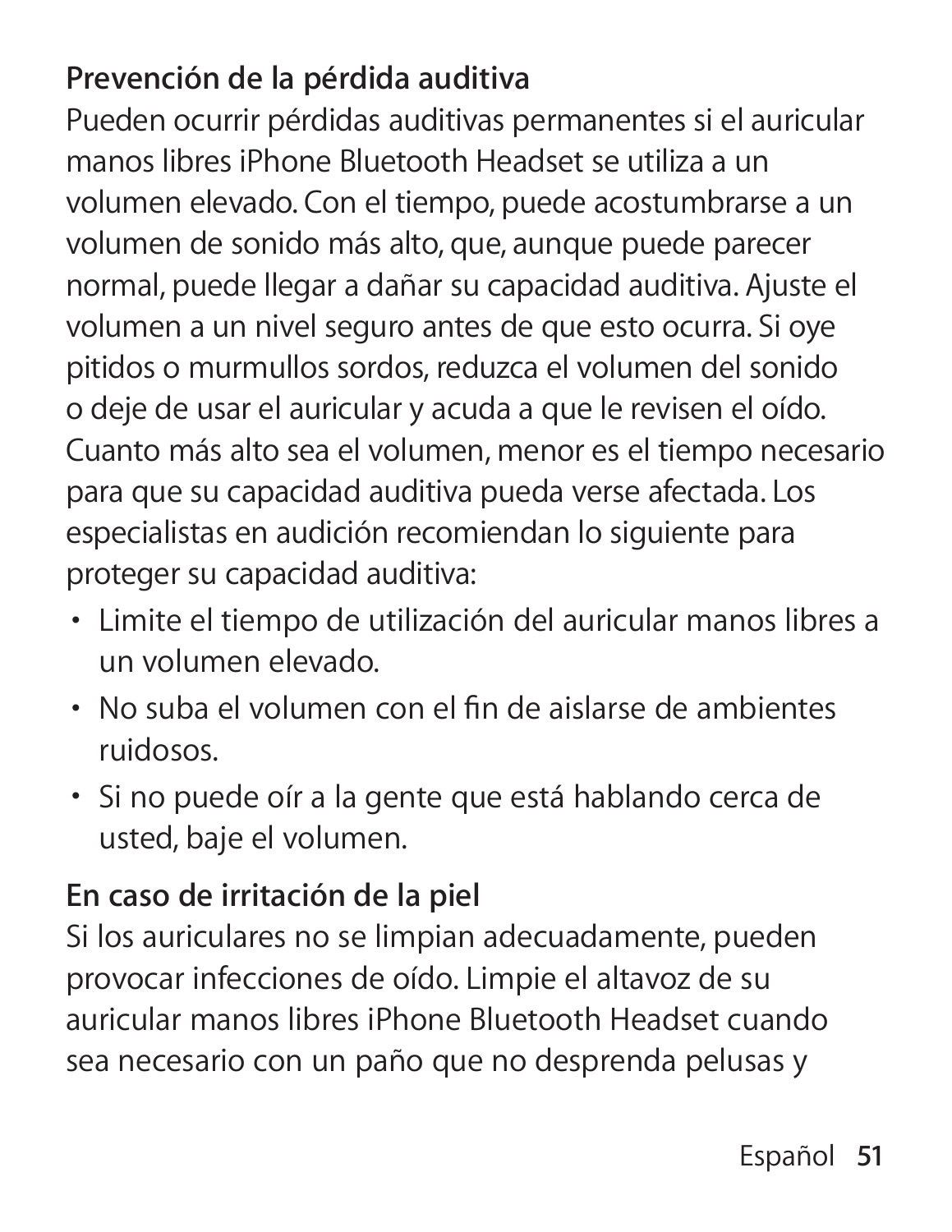que esté ligeramente humedecido en agua o un producto antiséptico (por ejemplo, alcohol isopropílico). Si la irritación de la piel va a más, deje de utilizarlo. Si el problema persiste, consulte a su médico.

#### **Cómo conducir de forma segura**

Consulte y respete las leyes y normativas sobre el uso de dispositivos móviles como el iPhone en los sitios por donde conduzca. Sea prudente y preste atención cuando conduzca. Si decide usar el iPhone mientras conduce, tenga en cuenta las siguientes recomendaciones: Ponga los cinco sentidos en la conducción y en la carretera. El uso de un dispositivo móvil durante la conducción puede ocasionar distracciones. Si su uso le impide conducir cualquier tipo de vehículo (automóvil o bicicleta) o realizar cualquier actividad con toda la atención necesaria, detenga el vehículo antes de realizar o contestar una llamada.

#### **Peligro de atragantamiento**

El auricular manos libres iPhone Bluetooth Headset es de pequeño tamaño y puede presentar riesgo de atragantamiento para los niños pequeños. Manténgalo alejado de los niños pequeños.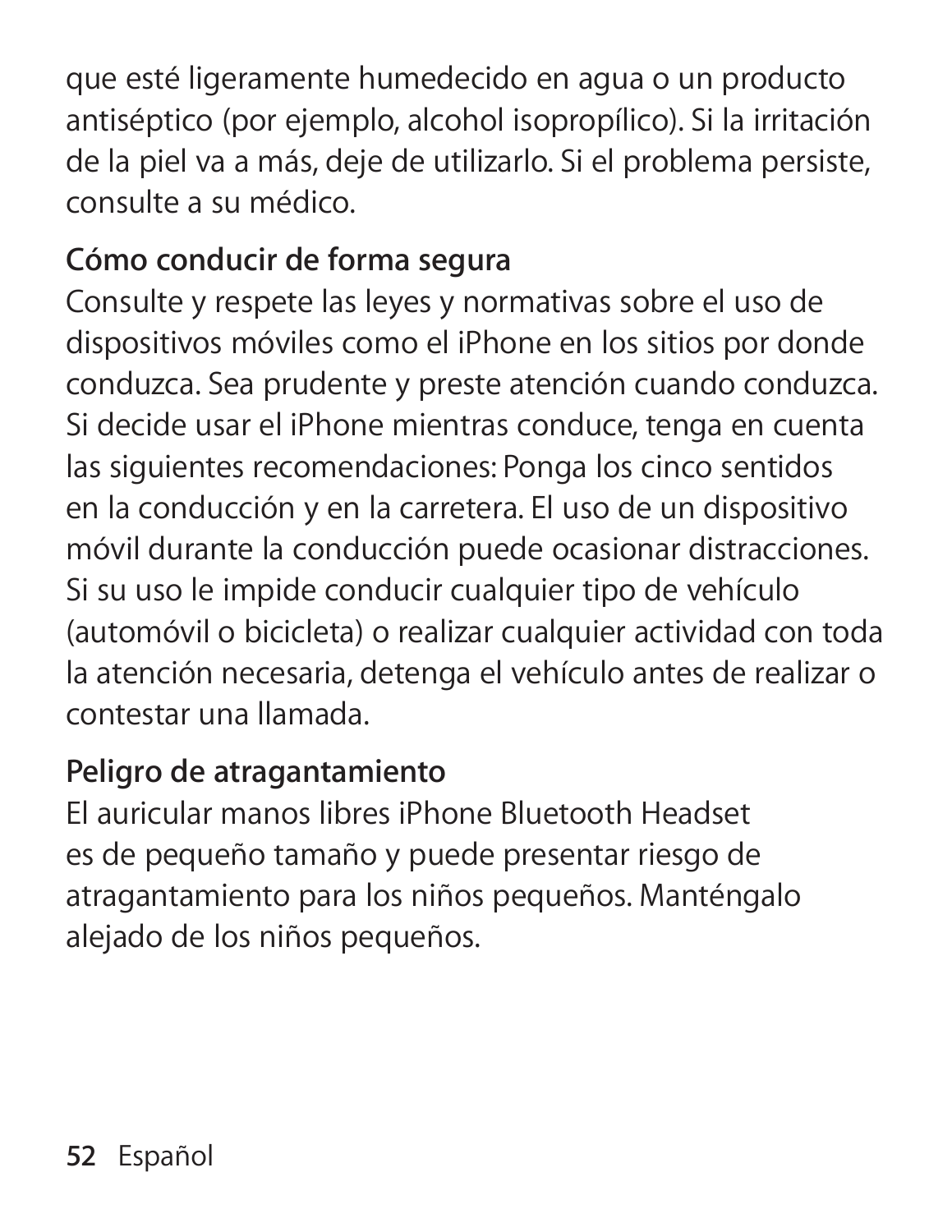#### **Vehículos equipados con airbag**

Los airbags se inflan con una gran fuerza. No coloque el auricular manos libres iPhone Bluetooth Headset o sus accesorios sobre el airbag o su área de influencia.

#### **Interferencia con las radiofrecuencias**

Casi todos los dispositivos electrónicos están sujetos a interferencias por radiofrecuencias procedentes de fuentes externas si no están adecuadamente protegidos, diseñados o configurados para evitarlas. Por lo tanto, el auricular manos libres iPhone Bluetooth Headset puede provocar interferencias con otros dispositivos. Siga estas instrucciones para evitar problemas de interferencias.

#### **Aviones**

La normativa de la FAA (Administración Federal de Aviación) puede prohibir el uso de dispositivos inalámbricos durante los vuelos. *Apague* el auricular manos libres iPhone Bluetooth Headset cuando viaje en avión.

#### **Vehículos**

Las señales de radiofrecuencia pueden afectar a los equipos electrónicos instalados o inadecuadamente protegidos de los vehículos de motor. Consulte con el fabricante o representante correspondiente a su vehículo.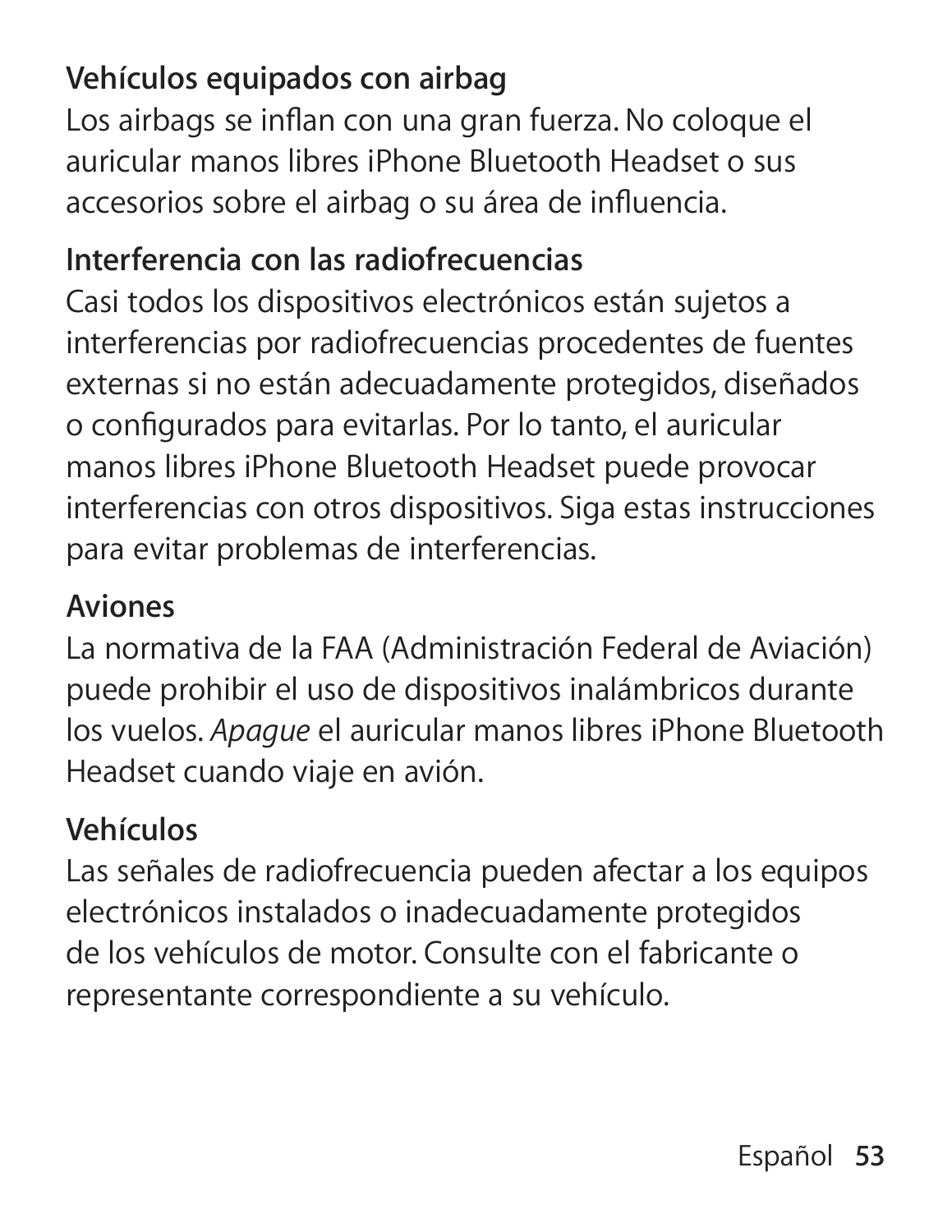#### **Dispositivos electrónicos**

La mayoría de los equipos electrónicos modernos están protegidos contra las señales de radiofrecuencia. Sin embargo, ciertos equipos electrónicos pueden no estar protegidos contra las señales de radiofrecuencia procedentes del auricular manos libres iPhone Bluetooth Headset.

#### **Audífonos**

El auricular manos libres iPhone Bluetooth Headset puede interferir con algunos audífonos. En ese caso, consulte con el fabricante del audífono o con su médico para buscar alternativas o soluciones.

#### **Otros dispositivos médicos**

Si utiliza cualquier otro dispositivo médico personal, consulte con el fabricante del dispositivo o con su médico para determinar si está adecuadamente protegido contra la energía de radiofrecuencia externa.

*Apague* el auricular manos libres iPhone Bluetooth Headset en los centros sanitarios cuando las normativas de dichos centros así lo establezcan. Los hospitales o centros sanitarios pueden utilizar equipos sensibles a la energía de radiofrecuencia externa.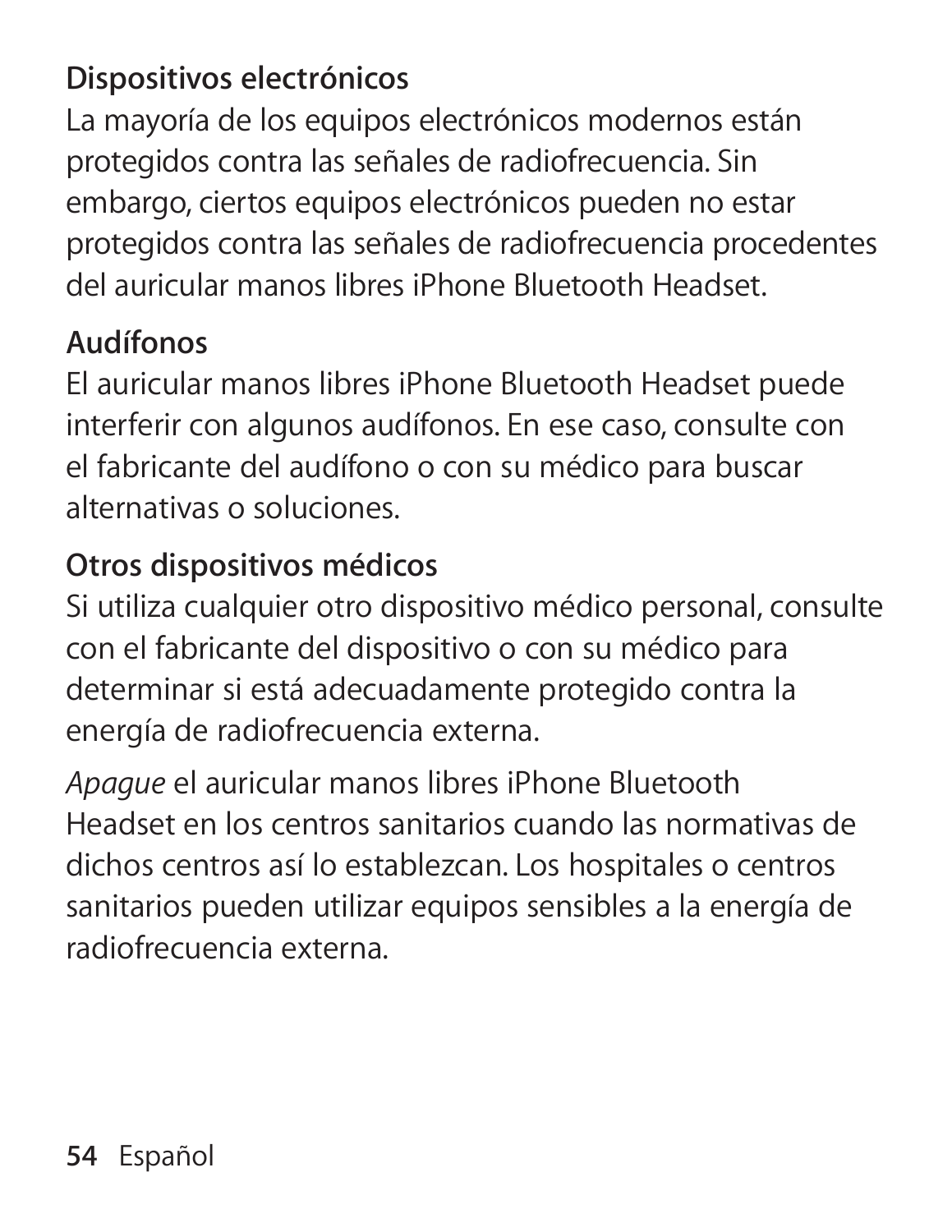#### **Avisos públicos**

Apague el auricular manos libres iPhone Bluetooth Headset en cualquier lugar en el que haya avisos públicos que lo exijan.

#### **Zonas con riesgo de explosión**

Para no interferir con operaciones que impliquen el uso de explosivos, apague el auricular manos libres iPhone Bluetooth Headset en zonas con riesgo de explosión o en lugares donde se ordene desactivar la transmisión de señales de radio bidireccionales. Respete todos los avisos e instrucciones.

## Información importante sobre manejo

*ADVERTENCIA:* Si no respeta estas instrucciones de manejo, pueden producirse daños en el auricular manos libres iPhone Bluetooth Headset o en otros bienes de su propiedad.

#### **Conectores y puertos**

No fuerce nunca un conector al enchufarlo en un puerto. Compruebe que nada obstruya el puerto. Si la conexión entre el conector y el puerto no es razonablemente fácil, es probable que no se correspondan. Compruebe que el conector encaja con el puerto y que lo ha colocado en la posición correcta.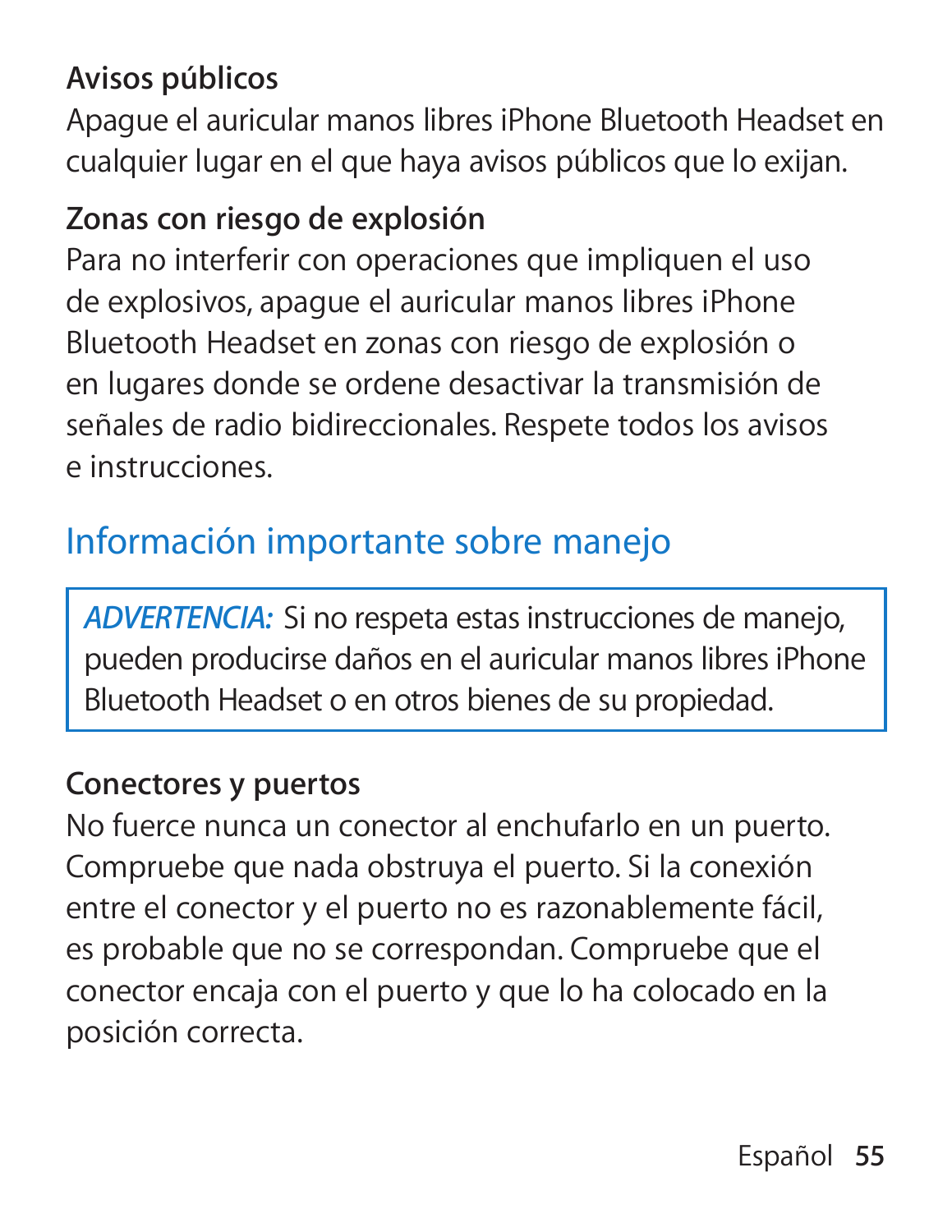**Temperaturas de funcionamiento y almacenamiento** Utilice el auricular manos libres iPhone Bluetooth Headset en lugares donde la temperatura esté siempre entre 0 y 35 ºC. La duración de la batería del auricular manos libres iPhone Bluetooth Headset puede verse temporalmente reducida en condiciones de bajas temperaturas.

Guarde el auricular manos libres iPhone Bluetooth Headset en lugares donde la temperatura esté siempre entre -20 y 45 ºC. No deje el auricular manos libres iPhone Bluetooth Headset en su vehículo, pues la temperatura puede sobrepasar estos márgenes en el interior de un vehículo aparcado.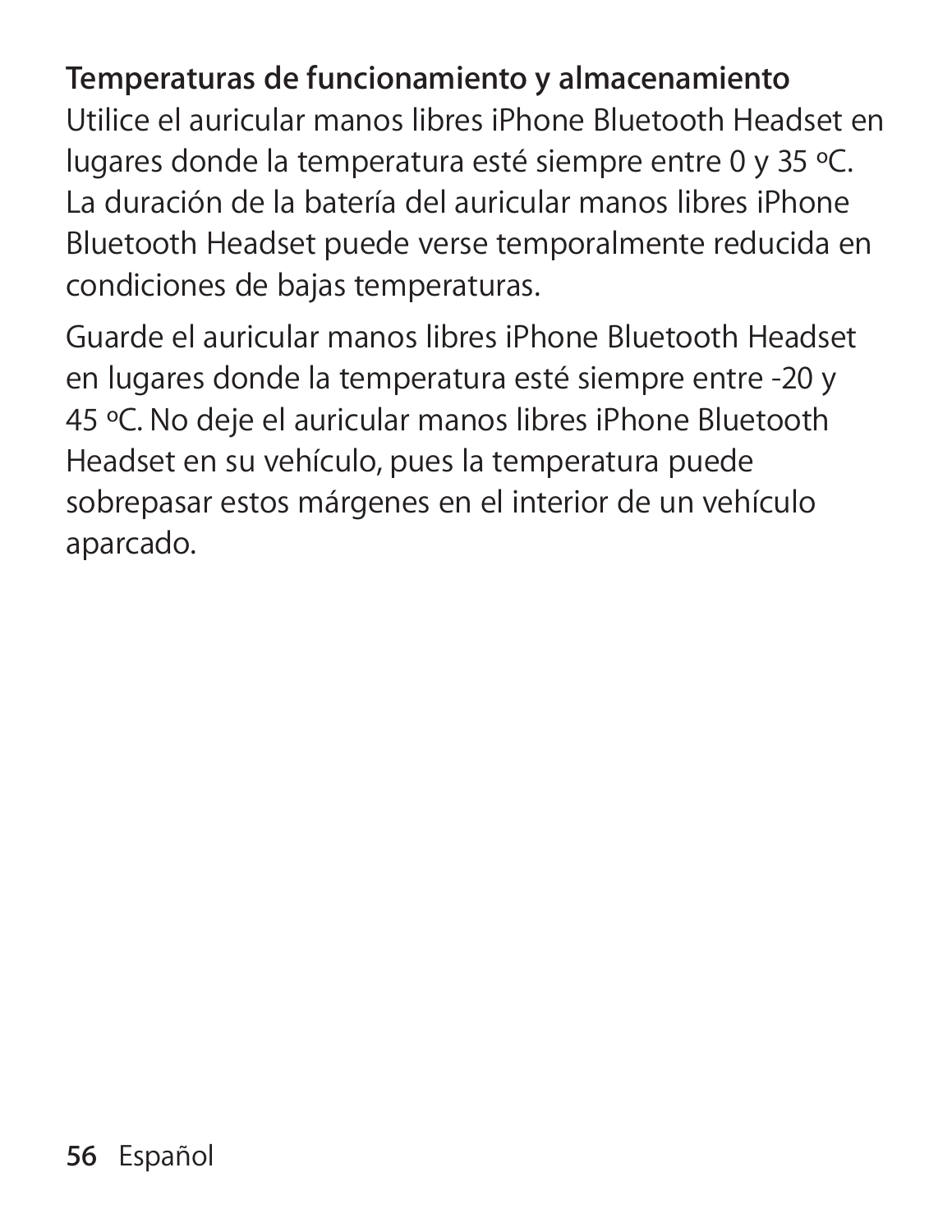# Regulatory Compliance Information

#### **FCC Compliance Statement**

This device complies with part 15 of the FCC rules. Operation is subject to the following two conditions: (1) This device may not cause harmful interference, and (2) this device must accept any interference received, including interference that may cause undesired operation.

*Important:* Changes or modifications to this product not authorized by Apple could void the EMC compliance and negate your authority to operate the product. This product has demonstrated EMC compliance under conditions that included the use of compliant peripheral devices and shielded cables between system components. It is important that you use compliant peripheral devices and shielded cables between system components to reduce the possibility of causing interference to radios, televisions, and other electronic devices.

# Disposal and Recycling Information

## **iPhone Bluetooth Headset Disposal and Recycling**

Your iPhone Bluetooth Headset must be disposed of properly according to local laws and regulations. Because the iPhone Bluetooth Headset contains electronic components and a battery, it must be disposed of separately from household waste. When your iPhone Bluetooth Headset reaches its end of life, contact local authorities to learn about disposal and recycling options, or simply drop it off at your local Apple retail store or return it to Apple. For more information, go to: www.apple.com/environment/recycling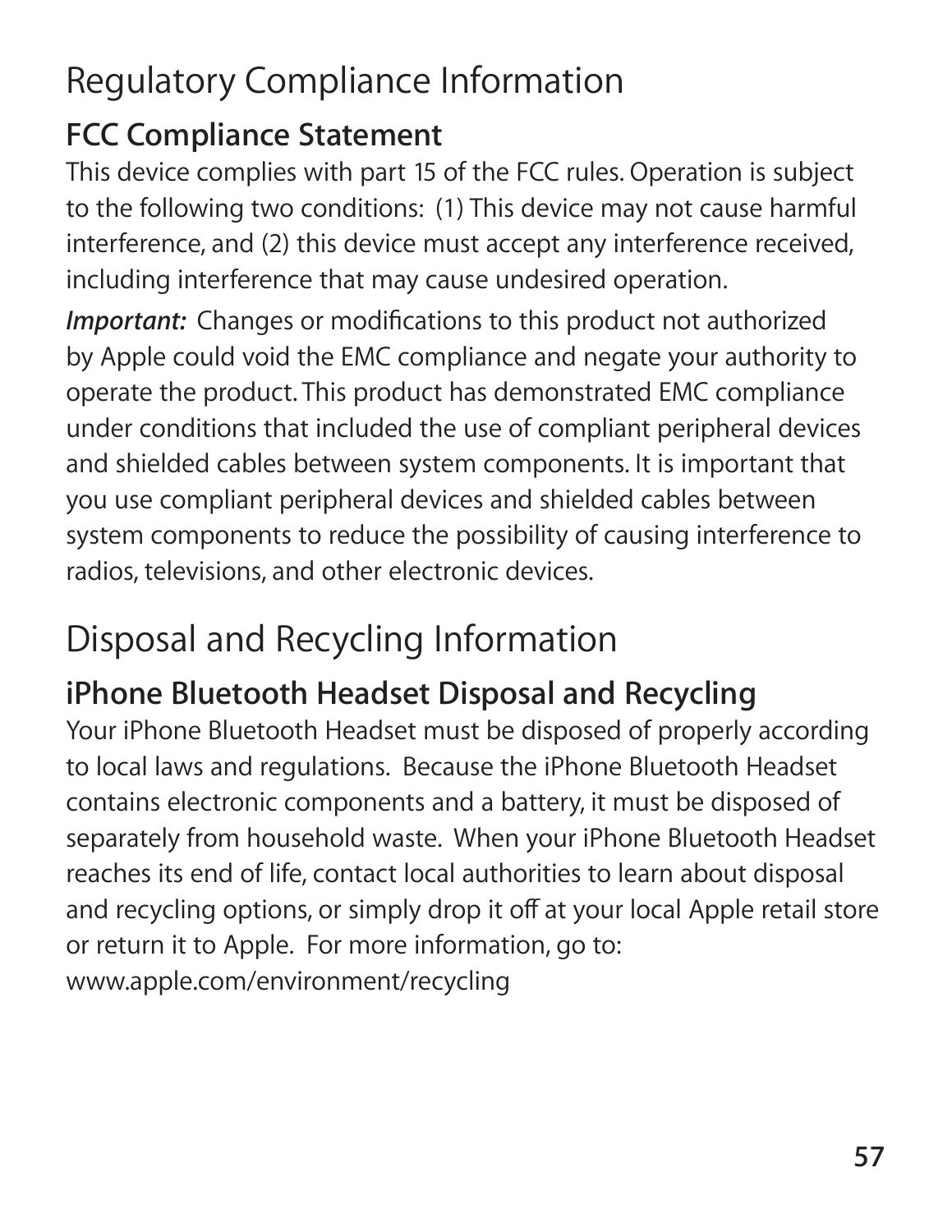#### **Battery Disposal Information**

**Deutschland:**Das Gerät enthält Batterien. Diese gehören nicht in den Hausmüll. Sie können verbrauchte Batterien beim Handel oder bei den Kommunen unentgeltlich abgeben. Um Kurzschlüsse zu vermeiden, kleben Sie die Pole der Batterien vorsorglich mit einem Klebestreifen ab.

**Nederlands:**Gebruikte batterijen kunnen worden ingeleverd bij de chemokar of in een speciale batterijcontainer voor klein chemisch afval (kca) worden gedeponeerd.



*European Union—Disposal Information:* 



The symbol above means that according to local laws and regulations your product should be disposed of separately from household waste. When this product reaches its end of life, take it to a collection point designated by local authorities. Some collection points accept products for free. The separate collection and recycling of your product at the time of disposal will help conserve natural resources and ensure that it is recycled in a manner that protects human health and the environment.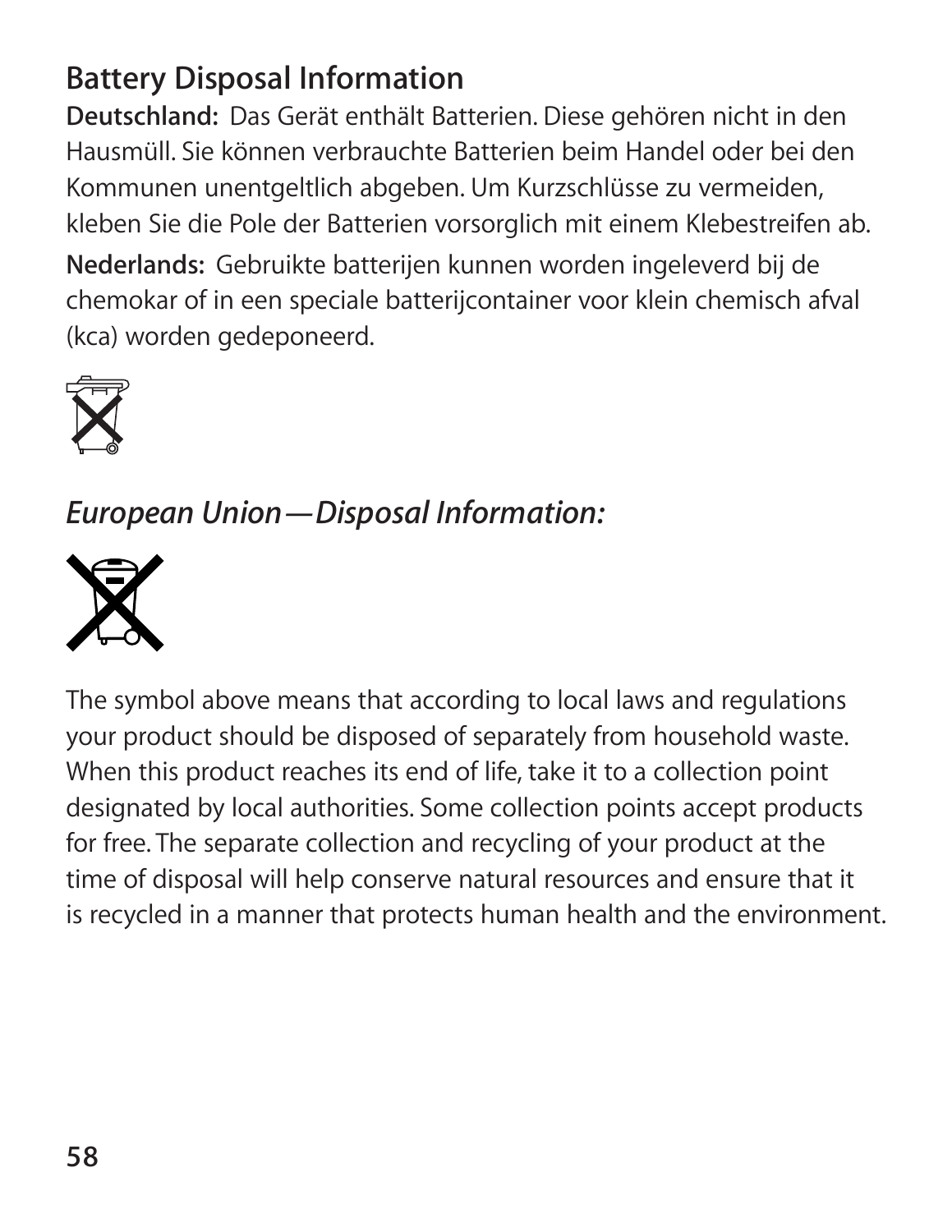#### *Union Européenne: informations sur l'élimination*

Ce symbole signifie que vous devez vous débarasser de votre produit sans le mélanger avec les ordures ménagères, selon les normes et la législation de votre pays. Lorsque ce produit n'est plus utilisable, portez-le dans un centre de traitement des déchets agréé par les autorités locales. Certains centres acceptent les produits gratuitement. Le traitement et le recyclage séparé de votre produit lors de son élimination aideront à préserver les ressources naturelles et à protéger l'environnement et la santé des êtres humains.

#### *Europäische Union – Informationen zur Entsorgung*

Dieses Symbol weist darauf hin, dass dieses Produkt entsprechend den geltenden gesetzlichen Vorschriften und getrennt vom Hausmüll entsorgt werden muss. Geben Sie dieses Produkt zur Entsorgung bei einer offiziellen Sammelstelle ab. Bei einigen Sammelstellen können Produkte zur Entsorgung unentgeltlich abgegeben werden. Durch getrenntes Sammeln und Recycling werden die Rohstoff-Reserven geschont, und es ist sichergestellt, dass beim Recycling des Produkts alle Bestimmungen zum Schutz von Gesundheit und Umwelt eingehalten werden.

#### *Unione Europea: informazioni per l'eliminazione*

Questo simbolo significa che, in base alle leggi e alle norme locali, il prodotto dovrebbe essere eliminato separatamente dai rifiuti casalinghi. Quando il prodotto diventa inutilizzabile, portarlo nel punto di raccolta stabilito dalle autorità locali. Alcuni punti di raccolta accettano i prodotti gratuitamente. La raccolta separata e il riciclaggio del prodotto al momento dell'eliminazione aiutano a conservare le risorse naturali e assicurano che venga riciclato in maniera tale da salvaguardare la salute umana e l'ambiente.